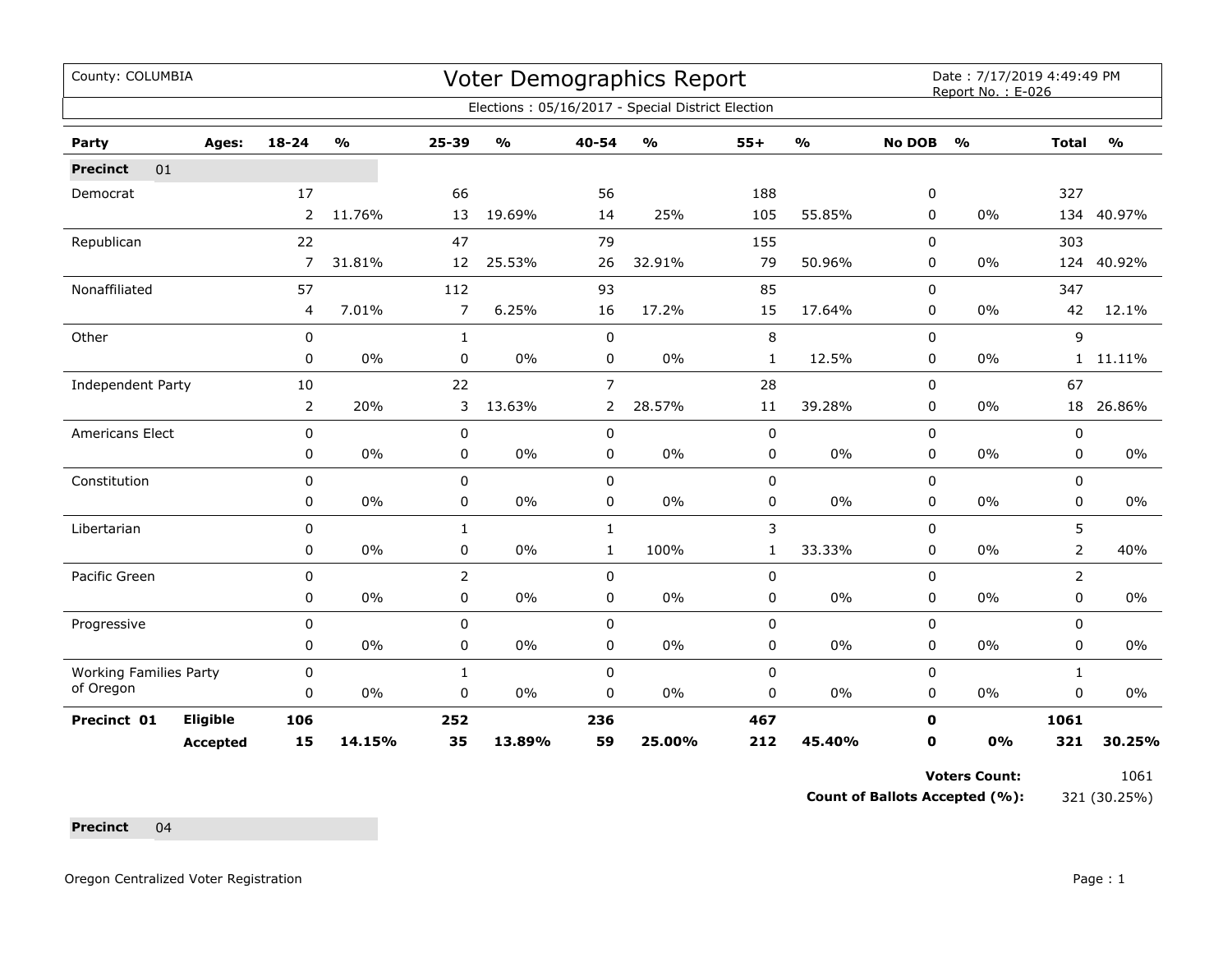| County: COLUMBIA                           |                 |                           |               |                   |                         |                        | Voter Demographics Report                         |                            |                         |                | Date: 7/17/2019 4:49:49 PM<br>Report No.: E-026 |                             |               |
|--------------------------------------------|-----------------|---------------------------|---------------|-------------------|-------------------------|------------------------|---------------------------------------------------|----------------------------|-------------------------|----------------|-------------------------------------------------|-----------------------------|---------------|
|                                            |                 |                           |               |                   |                         |                        | Elections: 05/16/2017 - Special District Election |                            |                         |                |                                                 |                             |               |
| Party                                      | Ages:           | $18 - 24$                 | $\frac{1}{2}$ | 25-39             | $\mathbf{0}/\mathbf{0}$ | 40-54                  | $\mathbf{O}/\mathbf{o}$                           | $55+$                      | $\mathbf{O}/\mathbf{O}$ | <b>No DOB</b>  | $\frac{1}{2}$                                   | <b>Total</b>                | $\frac{0}{0}$ |
| Democrat                                   |                 | $\overline{7}$            |               | 21                |                         | 38                     |                                                   | 152                        |                         | $\pmb{0}$      |                                                 | 218                         |               |
|                                            |                 | $\mathbf{1}$              | 14.28%        | 2                 | 9.52%                   | 10                     | 26.31%                                            | 74                         | 48.68%                  | 0              | 0%                                              | 87                          | 39.9%         |
| Republican                                 |                 | 10                        |               | 32                |                         | 40                     |                                                   | 131                        |                         | $\mathsf 0$    |                                                 | 213                         |               |
|                                            |                 | $\pmb{0}$                 | $0\%$         | 5                 | 15.62%                  | 11                     | 27.5%                                             | 52                         | 39.69%                  | $\mathbf 0$    | 0%                                              | 68                          | 31.92%        |
| Nonaffiliated                              |                 | 44                        |               | $71\,$            |                         | 56                     |                                                   | 74                         |                         | 0              |                                                 | 245                         |               |
|                                            |                 | 3                         | 6.81%         | $\overline{2}$    | 2.81%                   | 6                      | 10.71%                                            | 15                         | 20.27%                  | 0              | 0%                                              | 26                          | 10.61%        |
| Other                                      |                 | $\pmb{0}$                 |               | 3                 |                         | 3                      |                                                   | $\overline{2}$             |                         | $\pmb{0}$      |                                                 | 8                           |               |
|                                            |                 | 0                         | 0%            | 0                 | 0%                      | $\pmb{0}$              | 0%                                                | $\pmb{0}$                  | 0%                      | $\pmb{0}$      | 0%                                              | $\pmb{0}$                   | 0%            |
| Independent Party                          |                 | 8                         |               | 10                |                         | 5                      |                                                   | 15                         |                         | $\mathsf 0$    |                                                 | 38                          |               |
|                                            |                 | $\mathbf{1}$              | 12.5%         | $\mathbf{1}$      | 10%                     | $\pmb{0}$              | 0%                                                | $\overline{7}$             | 46.66%                  | $\pmb{0}$      | $0\%$                                           | 9                           | 23.68%        |
| Americans Elect                            |                 | $\pmb{0}$                 |               | $\pmb{0}$         |                         | $\pmb{0}$              |                                                   | $\pmb{0}$                  |                         | 0              |                                                 | $\pmb{0}$                   |               |
|                                            |                 | 0                         | 0%            | 0                 | 0%                      | $\pmb{0}$              | 0%                                                | 0                          | 0%                      | $\mathbf 0$    | $0\%$                                           | $\mathbf 0$                 | $0\%$         |
| Constitution                               |                 | 0                         |               | 0                 |                         | $\mathbf 0$            |                                                   | $\overline{2}$             |                         | $\mathbf 0$    |                                                 | $\overline{2}$              |               |
|                                            |                 | 0                         | 0%            | $\pmb{0}$         | 0%                      | $\pmb{0}$              | 0%                                                | $\overline{2}$             | 100%                    | $\pmb{0}$      | 0%                                              | $\overline{2}$              | 100%          |
| Libertarian                                |                 | 0                         |               | $\mathbf 0$       |                         | $\mathbf{1}$           |                                                   | 3                          |                         | $\pmb{0}$      |                                                 | $\overline{4}$              |               |
|                                            |                 | 0                         | 0%            | 0                 | 0%                      | $\pmb{0}$              | 0%                                                | 0                          | $0\%$                   | 0              | 0%                                              | 0                           | $0\%$         |
| Pacific Green                              |                 | $\mathbf 0$               |               | $\mathbf 0$       |                         | $\mathbf 0$            |                                                   | $\overline{2}$             |                         | $\pmb{0}$      |                                                 | $\overline{2}$              |               |
|                                            |                 | 0                         | $0\%$         | 0                 | 0%                      | $\mathbf 0$            | 0%                                                | $\mathbf{1}$               | 50%                     | $\mathbf 0$    | 0%                                              | $\mathbf{1}$                | 50%           |
| Progressive                                |                 | $\pmb{0}$<br>0            |               | $\mathbf 0$<br>0  | 0%                      | $\pmb{0}$<br>$\pmb{0}$ | 0%                                                | 0                          | $0\%$                   | $\pmb{0}$<br>0 | $0\%$                                           | $\pmb{0}$<br>$\pmb{0}$      |               |
|                                            |                 |                           | 0%            |                   |                         |                        |                                                   | 0                          |                         |                |                                                 |                             | 0%            |
| <b>Working Families Party</b><br>of Oregon |                 | $\mathbf{1}$<br>$\pmb{0}$ | 0%            | $\mathbf{1}$<br>0 | 0%                      | $\pmb{0}$<br>0         | 0%                                                | $\mathbf 0$<br>$\mathbf 0$ | 0%                      | $\pmb{0}$<br>0 | 0%                                              | $\overline{2}$<br>$\pmb{0}$ | 0%            |
|                                            | Eligible        | 70                        |               |                   |                         |                        |                                                   | 381                        |                         | $\mathbf 0$    |                                                 | 732                         |               |
| Precinct 04                                | <b>Accepted</b> | 5                         | 7.14%         | 138<br>10         | 7.25%                   | 143<br>27              | 18.88%                                            | 151                        | 39.63%                  | $\mathbf o$    | 0%                                              | 193                         | 26.37%        |
|                                            |                 |                           |               |                   |                         |                        |                                                   |                            |                         |                |                                                 |                             |               |
|                                            |                 |                           |               |                   |                         |                        |                                                   |                            |                         |                | <b>Voters Count:</b>                            |                             | 732           |
|                                            |                 |                           |               |                   |                         |                        |                                                   |                            |                         |                | <b>Count of Ballots Accepted (%):</b>           |                             | 193 (26.37%)  |
| 05<br><b>Precinct</b>                      |                 |                           |               |                   |                         |                        |                                                   |                            |                         |                |                                                 |                             |               |
| Democrat                                   |                 | 11                        |               | 18                |                         | 48                     |                                                   | 143                        |                         | 0              |                                                 | 220                         |               |
|                                            |                 | $\pmb{0}$                 | 0%            |                   | 2 11.11%                | 8                      | 16.66%                                            | 50                         | 34.96%                  | $\mathbf 0$    | 0%                                              |                             | 60 27.27%     |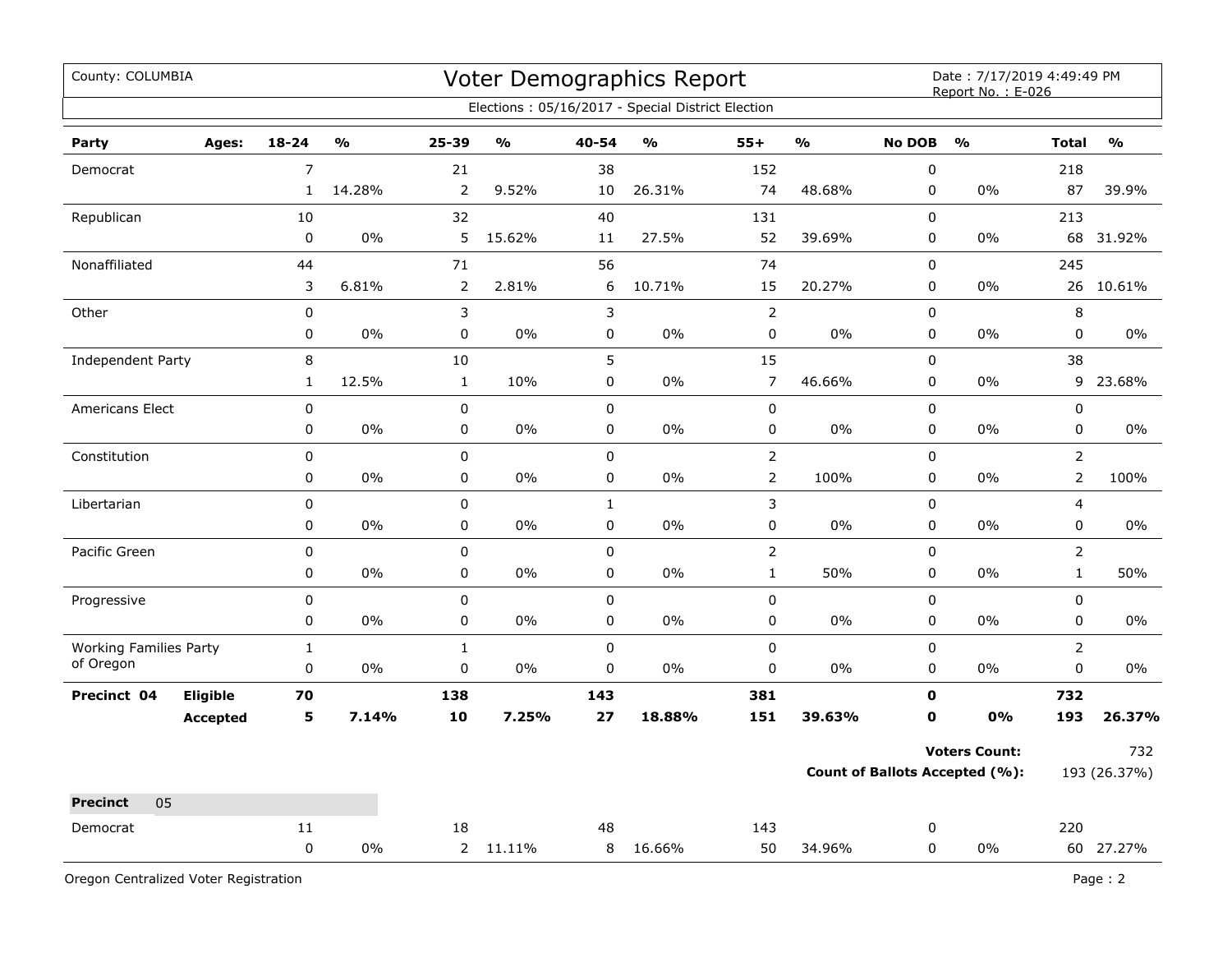| County: COLUMBIA                           |                 |                |       |                |               |                | Voter Demographics Report                         |                |               |               | Date: 7/17/2019 4:49:49 PM<br>Report No.: E-026 |                |               |
|--------------------------------------------|-----------------|----------------|-------|----------------|---------------|----------------|---------------------------------------------------|----------------|---------------|---------------|-------------------------------------------------|----------------|---------------|
|                                            |                 |                |       |                |               |                | Elections: 05/16/2017 - Special District Election |                |               |               |                                                 |                |               |
| Party                                      | Ages:           | $18 - 24$      | %     | 25-39          | $\frac{1}{2}$ | 40-54          | $\frac{1}{2}$                                     | $55+$          | $\frac{0}{0}$ | <b>No DOB</b> | $\frac{1}{2}$                                   | <b>Total</b>   | $\frac{1}{2}$ |
| Republican                                 |                 | 13             |       | 33             |               | 37             |                                                   | 89             |               | $\pmb{0}$     |                                                 | 172            |               |
|                                            |                 | $\mathbf 0$    | 0%    | $\overline{7}$ | 21.21%        | 4              | 10.81%                                            | 36             | 40.44%        | $\mathbf 0$   | $0\%$                                           |                | 47 27.32%     |
| Nonaffiliated                              |                 | 33             |       | 54             |               | 57             |                                                   | 71             |               | $\mathbf 0$   |                                                 | 215            |               |
|                                            |                 | $\overline{2}$ | 6.06% | 5              | 9.25%         | 3              | 5.26%                                             | 14             | 19.71%        | 0             | 0%                                              |                | 24 11.16%     |
| Other                                      |                 | $\pmb{0}$      |       | $\overline{2}$ |               | 3              |                                                   | $\overline{2}$ |               | $\mathbf 0$   |                                                 | $\overline{7}$ |               |
|                                            |                 | 0              | $0\%$ | 0              | $0\%$         | $\mathbf{1}$   | 33.33%                                            | 0              | $0\%$         | $\pmb{0}$     | $0\%$                                           |                | 1 14.28%      |
| Independent Party                          |                 | $\mathbf{1}$   |       | 4              |               | 11             |                                                   | 16             |               | 0             |                                                 | 32             |               |
|                                            |                 | 0              | $0\%$ | 0              | $0\%$         | $\overline{2}$ | 18.18%                                            | 6              | 37.5%         | 0             | 0%                                              | 8              | 25%           |
| Americans Elect                            |                 | 0              |       | $\pmb{0}$      |               | $\mathbf 0$    |                                                   | $\pmb{0}$      |               | $\mathbf 0$   |                                                 | $\mathbf 0$    |               |
|                                            |                 | 0              | $0\%$ | 0              | $0\%$         | 0              | $0\%$                                             | 0              | $0\%$         | 0             | $0\%$                                           | 0              | $0\%$         |
| Constitution                               |                 | 0              |       | $\overline{2}$ |               | $\mathbf{1}$   |                                                   | $\pmb{0}$      |               | $\mathbf 0$   |                                                 | 3              |               |
|                                            |                 | 0              | 0%    | $\mathbf{1}$   | 50%           | $\pmb{0}$      | $0\%$                                             | 0              | 0%            | $\pmb{0}$     | $0\%$                                           |                | 1 33.33%      |
| Libertarian                                |                 | $\mathbf{1}$   |       | $\mathbf{1}$   |               | $\mathbf{1}$   |                                                   | 4              |               | $\mathbf 0$   |                                                 | $\overline{7}$ |               |
|                                            |                 | 0              | $0\%$ | 0              | $0\%$         | $\pmb{0}$      | $0\%$                                             | 0              | $0\%$         | 0             | 0%                                              | 0              | $0\%$         |
| Pacific Green                              |                 | $\pmb{0}$      |       | $\mathbf{1}$   |               | $\mathbf{1}$   |                                                   | $\pmb{0}$      |               | $\pmb{0}$     |                                                 | $\overline{2}$ |               |
|                                            |                 | 0              | 0%    | 0              | $0\%$         | 0              | $0\%$                                             | 0              | $0\%$         | $\mathbf 0$   | $0\%$                                           | $\mathbf 0$    | $0\%$         |
| Progressive                                |                 | 0              |       | $\pmb{0}$      |               | $\pmb{0}$      |                                                   | 0              |               | 0             |                                                 | 0              |               |
|                                            |                 | 0              | 0%    | 0              | 0%            | $\mathbf 0$    | 0%                                                | 0              | 0%            | 0             | 0%                                              | 0              | 0%            |
| <b>Working Families Party</b><br>of Oregon |                 | $\pmb{0}$      |       | $\mathsf 0$    |               | $\mathbf 0$    |                                                   | $\pmb{0}$      |               | $\mathsf 0$   |                                                 | $\mathsf 0$    |               |
|                                            |                 | 0              | 0%    | $\mathbf 0$    | 0%            | $\mathsf 0$    | $0\%$                                             | $\pmb{0}$      | $0\%$         | $\mathbf 0$   | $0\%$                                           | $\mathsf 0$    | $0\%$         |
| Precinct 05                                | Eligible        | 59             |       | 115            |               | 159            |                                                   | 325            |               | 0             |                                                 | 658            |               |
|                                            | <b>Accepted</b> | $\mathbf 2$    | 3.39% | 15             | 13.04%        | 18             | 11.32%                                            | 106            | 32.62%        | $\mathbf 0$   | 0%                                              | 141            | 21.43%        |
|                                            |                 |                |       |                |               |                |                                                   |                |               |               | <b>Voters Count:</b>                            |                | 658           |
|                                            |                 |                |       |                |               |                |                                                   |                |               |               | <b>Count of Ballots Accepted (%):</b>           |                | 141 (21.43%)  |
| <b>Precinct</b><br>06                      |                 |                |       |                |               |                |                                                   |                |               |               |                                                 |                |               |
| Democrat                                   |                 | 16             |       | 46             |               | 77             |                                                   | 326            |               | 0             |                                                 | 465            |               |
|                                            |                 | $\mathbf 0$    | 0%    |                | 8 17.39%      |                | 12 15.58%                                         | 116            | 35.58%        | $\mathbf 0$   | $0\%$                                           |                | 136 29.24%    |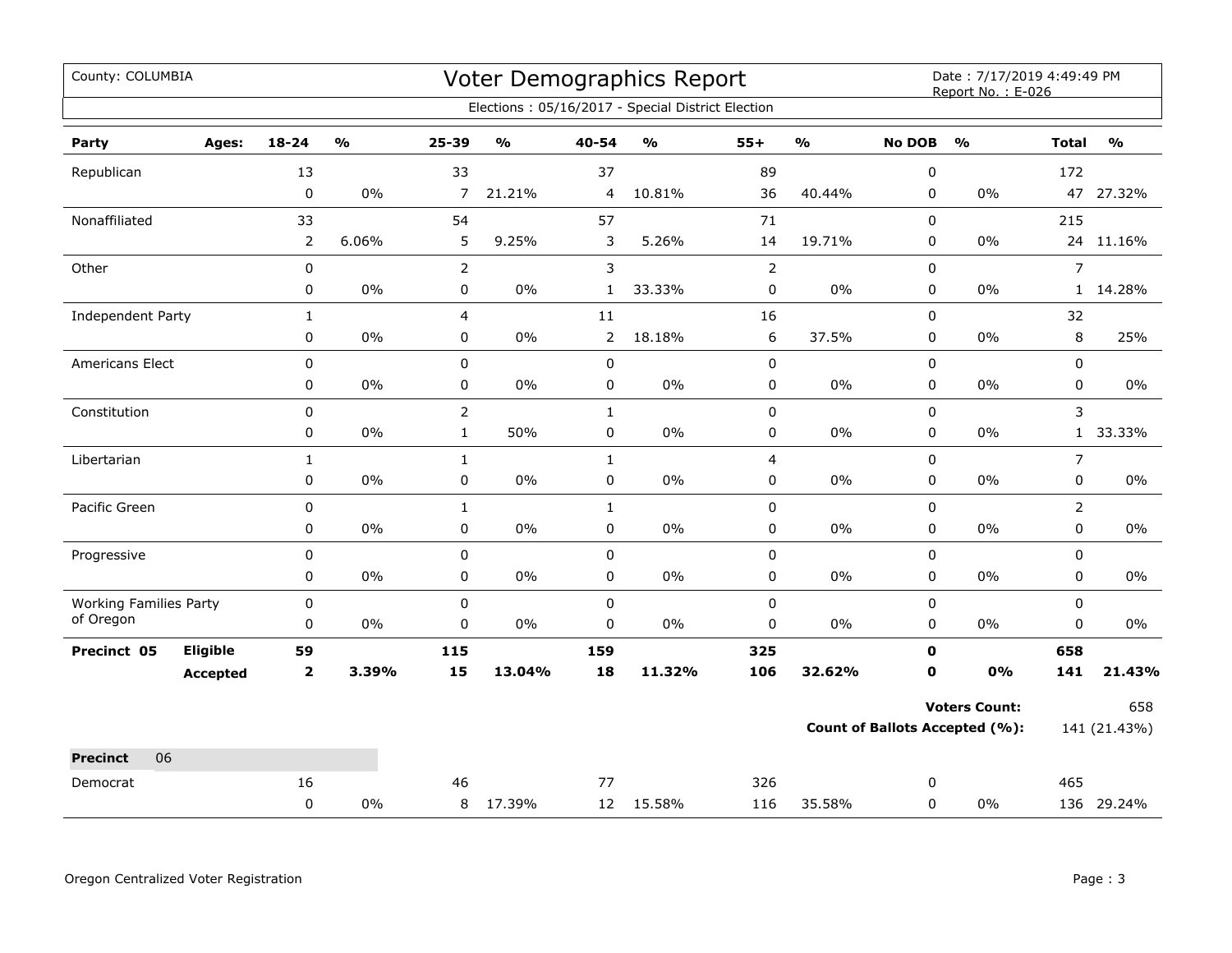| County: COLUMBIA              |                 |                |                         |                |               |                | <b>Voter Demographics Report</b>                  |                         |                         |               | Date: 7/17/2019 4:49:49 PM<br>Report No.: E-026 |                |               |
|-------------------------------|-----------------|----------------|-------------------------|----------------|---------------|----------------|---------------------------------------------------|-------------------------|-------------------------|---------------|-------------------------------------------------|----------------|---------------|
|                               |                 |                |                         |                |               |                | Elections: 05/16/2017 - Special District Election |                         |                         |               |                                                 |                |               |
| Party                         | Ages:           | $18 - 24$      | $\mathbf{O}/\mathbf{O}$ | $25 - 39$      | $\frac{1}{2}$ | 40-54          | $\frac{1}{2}$                                     | $55+$                   | $\mathbf{O}/\mathbf{O}$ | <b>No DOB</b> | $\frac{1}{2}$                                   | <b>Total</b>   | $\frac{1}{2}$ |
| Republican                    |                 | 25             |                         | 61             |               | 79             |                                                   | 195                     |                         | $\pmb{0}$     |                                                 | 360            |               |
|                               |                 | $\mathbf 2$    | 8%                      | $\overline{7}$ | 11.47%        | 7              | 8.86%                                             | 48                      | 24.61%                  | 0             | 0%                                              | 64             | 17.77%        |
| Nonaffiliated                 |                 | 73             |                         | 123            |               | 118            |                                                   | 129                     |                         | $\mathbf 0$   |                                                 | 443            |               |
|                               |                 | 4              | 5.47%                   | $\overline{7}$ | 5.69%         | $\overline{7}$ | 5.93%                                             | 20                      | 15.5%                   | $\pmb{0}$     | $0\%$                                           | 38             | 8.57%         |
| Other                         |                 | $\mathbf 0$    |                         | $\overline{2}$ |               | $\mathfrak{Z}$ |                                                   | $\mathsf{3}$            |                         | $\mathbf 0$   |                                                 | 8              |               |
|                               |                 | $\pmb{0}$      | 0%                      | 0              | 0%            | $\pmb{0}$      | 0%                                                | $\pmb{0}$               | 0%                      | 0             | 0%                                              | 0              | 0%            |
| Independent Party             |                 | $\overline{7}$ |                         | $\overline{7}$ |               | 13             |                                                   | 28                      |                         | $\mathsf 0$   |                                                 | 55             |               |
|                               |                 | $\mathbf{1}$   | 14.28%                  | 0              | 0%            | 3              | 23.07%                                            | $\overline{7}$          | 25%                     | $\mathsf 0$   | 0%                                              | 11             | 20%           |
| Americans Elect               |                 | $\mathbf 0$    |                         | $\pmb{0}$      |               | $\pmb{0}$      |                                                   | $\pmb{0}$               |                         | $\pmb{0}$     |                                                 | $\pmb{0}$      |               |
|                               |                 | $\pmb{0}$      | 0%                      | $\pmb{0}$      | 0%            | 0              | 0%                                                | $\pmb{0}$               | 0%                      | 0             | 0%                                              | $\pmb{0}$      | 0%            |
| Constitution                  |                 | $\pmb{0}$      |                         | $\overline{2}$ |               | $\mathbf{1}$   |                                                   | $\overline{2}$          |                         | $\mathsf 0$   |                                                 | 5              |               |
|                               |                 | $\pmb{0}$      | 0%                      | 0              | 0%            | $\pmb{0}$      | 0%                                                | $\overline{2}$          | 100%                    | $\mathsf 0$   | 0%                                              | $\overline{2}$ | 40%           |
| Libertarian                   |                 | $\pmb{0}$      |                         | 4              |               | $\mathbf{1}$   |                                                   | $\overline{\mathbf{4}}$ |                         | $\pmb{0}$     |                                                 | 9              |               |
|                               |                 | $\pmb{0}$      | $0\%$                   | 0              | $0\%$         | $\pmb{0}$      | $0\%$                                             | $\mathbf{1}$            | 25%                     | 0             | 0%                                              |                | 1 11.11%      |
| Pacific Green                 |                 | $\pmb{0}$      |                         | 0              |               | $\pmb{0}$      |                                                   | $\mathbf 2$             |                         | $\pmb{0}$     |                                                 | $\overline{2}$ |               |
|                               |                 | $\mathbf 0$    | 0%                      | 0              | 0%            | $\mathbf 0$    | 0%                                                | $\mathbf 1$             | 50%                     | $\mathbf 0$   | $0\%$                                           | $\mathbf{1}$   | 50%           |
| Progressive                   |                 | $\pmb{0}$      |                         | 0              |               | $\pmb{0}$      |                                                   | $\mathbf 1$             |                         | $\pmb{0}$     |                                                 | $\mathbf{1}$   |               |
|                               |                 | $\mathbf 0$    | $0\%$                   | 0              | 0%            | $\mathbf 0$    | 0%                                                | $\pmb{0}$               | 0%                      | $\mathbf 0$   | 0%                                              | $\pmb{0}$      | 0%            |
| <b>Working Families Party</b> |                 | $\mathbf 0$    |                         | $\mathbf 1$    |               | $\mathsf 3$    |                                                   | $\pmb{0}$               |                         | $\mathbf 0$   |                                                 | $\overline{4}$ |               |
| of Oregon                     |                 | 0              | 0%                      | 0              | 0%            | 0              | 0%                                                | 0                       | 0%                      | $\pmb{0}$     | $0\%$                                           | 0              | $0\%$         |
| Precinct 06                   | Eligible        | 121            |                         | 246            |               | 295            |                                                   | 690                     |                         | 0             |                                                 | 1352           |               |
|                               | <b>Accepted</b> | $\overline{ }$ | 5.79%                   | 22             | 8.94%         | 29             | 9.83%                                             | 195                     | 28.26%                  | $\mathbf o$   | 0%                                              | 253            | 18.71%        |
|                               |                 |                |                         |                |               |                |                                                   |                         |                         |               | <b>Voters Count:</b>                            |                | 1352          |
|                               |                 |                |                         |                |               |                |                                                   |                         |                         |               | <b>Count of Ballots Accepted (%):</b>           |                | 253 (18.71%)  |
| 08<br><b>Precinct</b>         |                 |                |                         |                |               |                |                                                   |                         |                         |               |                                                 |                |               |
| Democrat                      |                 | 4              |                         | 32             |               | 61             |                                                   | 192                     |                         | 0             |                                                 | 289            |               |
|                               |                 | $\pmb{0}$      | $0\%$                   | 3              | 9.37%         | 10             | 16.39%                                            | 61                      | 31.77%                  | 0             | $0\%$                                           | 74             | 25.6%         |
| Republican                    |                 | 15             |                         | 40             |               | 58             |                                                   | 118                     |                         | $\mathbf 0$   |                                                 | 231            |               |
|                               |                 | $\mathbf 0$    | $0\%$                   | $\overline{2}$ | 5%            | 4              | 6.89%                                             | 25                      | 21.18%                  | $\pmb{0}$     | 0%                                              |                | 31 13.41%     |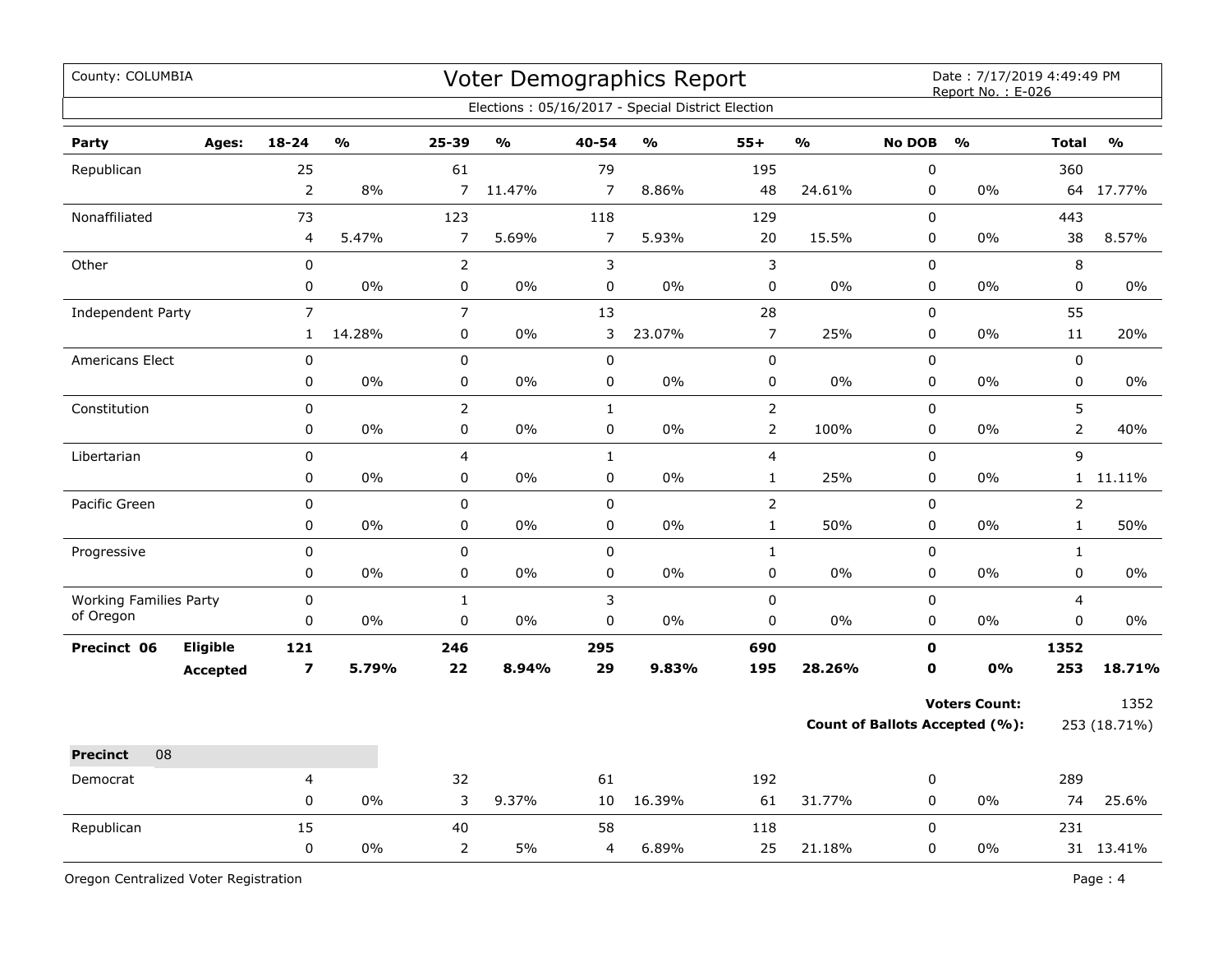| County: COLUMBIA              |          |                |                                   |                |                                   |                | <b>Voter Demographics Report</b><br>Elections: 05/16/2017 - Special District Election |                |        |               | Date: 7/17/2019 4:49:49 PM<br>Report No.: E-026 |                |               |
|-------------------------------|----------|----------------|-----------------------------------|----------------|-----------------------------------|----------------|---------------------------------------------------------------------------------------|----------------|--------|---------------|-------------------------------------------------|----------------|---------------|
|                               |          |                |                                   |                |                                   |                |                                                                                       |                |        |               |                                                 |                |               |
| Party                         | Ages:    | 18-24          | $\mathsf{o}\mathsf{v}_\mathsf{o}$ | 25-39          | $\mathsf{o}\mathsf{v}_\mathsf{o}$ | $40 - 54$      | $\mathsf{o}\mathsf{v}_\mathsf{o}$                                                     | $55+$          | %      | <b>No DOB</b> | $\frac{0}{0}$                                   | <b>Total</b>   | $\frac{0}{0}$ |
| Nonaffiliated                 |          | 49             |                                   | 79             |                                   | 76             |                                                                                       | 95             |        | 0             |                                                 | 299            |               |
|                               |          | $\mathbf 0$    | $0\%$                             | 5              | 6.32%                             | $\overline{7}$ | 9.21%                                                                                 | 18             | 18.94% | 0             | 0%                                              |                | 30 10.03%     |
| Other                         |          | $\pmb{0}$      |                                   | 3              |                                   | 3              |                                                                                       | $\mathsf 3$    |        | 0             |                                                 | 9              |               |
|                               |          | 0              | 0%                                | 0              | $0\%$                             | $\mathbf{1}$   | 33.33%                                                                                | $\pmb{0}$      | 0%     | 0             | 0%                                              |                | 1 11.11%      |
| Independent Party             |          | 4              |                                   | 6              |                                   | 6              |                                                                                       | 16             |        | 0             |                                                 | 32             |               |
|                               |          | $\pmb{0}$      | $0\%$                             | 0              | $0\%$                             | $\mathbf{1}$   | 16.66%                                                                                | $\mathsf{2}\,$ | 12.5%  | 0             | 0%                                              | 3              | 9.37%         |
| Americans Elect               |          | $\mathbf 0$    |                                   | 0              |                                   | $\mathbf 0$    |                                                                                       | 0              |        | 0             |                                                 | 0              |               |
|                               |          | 0              | $0\%$                             | 0              | 0%                                | 0              | $0\%$                                                                                 | 0              | 0%     | 0             | 0%                                              | 0              | 0%            |
| Constitution                  |          | $\mathbf 0$    |                                   | 0              |                                   | $\mathbf{1}$   |                                                                                       | $\pmb{0}$      |        | 0             |                                                 | $\mathbf{1}$   |               |
|                               |          | $\pmb{0}$      | $0\%$                             | 0              | $0\%$                             | $\pmb{0}$      | $0\%$                                                                                 | $\mathsf 0$    | $0\%$  | 0             | 0%                                              | 0              | $0\%$         |
| Libertarian                   |          | $\pmb{0}$      |                                   | $\overline{2}$ |                                   | $\mathbf 1$    |                                                                                       | $\mathbf 1$    |        | 0             |                                                 | 4              |               |
|                               |          | 0              | $0\%$                             | 0              | $0\%$                             | $\mathbf 1$    | 100%                                                                                  | $\mathbf{1}$   | 100%   | 0             | 0%                                              | $\overline{2}$ | 50%           |
| Pacific Green                 |          | $\mathbf 0$    |                                   | 0              |                                   | $\mathbf{1}$   |                                                                                       | $\mathbf{1}$   |        | 0             |                                                 | $\overline{2}$ |               |
|                               |          | 0              | 0%                                | 0              | $0\%$                             | $\mathbf{1}$   | 100%                                                                                  | $\mathbf{1}$   | 100%   | 0             | 0%                                              | $\overline{2}$ | 100%          |
| Progressive                   |          | $\pmb{0}$      |                                   | 0              |                                   | $\pmb{0}$      |                                                                                       | $\pmb{0}$      |        | 0             |                                                 | 0              |               |
|                               |          | 0              | $0\%$                             | 0              | $0\%$                             | $\pmb{0}$      | $0\%$                                                                                 | $\mathsf 0$    | 0%     | 0             | 0%                                              | 0              | 0%            |
| <b>Working Families Party</b> |          | $\pmb{0}$      |                                   | $\mathbf{1}$   |                                   | $\overline{2}$ |                                                                                       | $\mathbf 1$    |        | 0             |                                                 | 4              |               |
| of Oregon                     |          | $\mathbf 0$    | $0\%$                             | 0              | $0\%$                             | $\mathbf 0$    | $0\%$                                                                                 | $\pmb{0}$      | $0\%$  | 0             | 0%                                              | 0              | $0\%$         |
| Precinct 08                   | Eligible | 72             |                                   | 163            |                                   | 209            |                                                                                       | 427            |        | O             |                                                 | 871            |               |
|                               | Accepted | $\mathbf 0$    | 0.00%                             | 10             | 6.13%                             | 25             | 11.96%                                                                                | 108            | 25.29% | $\mathbf 0$   | 0%                                              | 143            | 16.42%        |
|                               |          |                |                                   |                |                                   |                |                                                                                       |                |        |               | <b>Voters Count:</b>                            |                | 871           |
|                               |          |                |                                   |                |                                   |                |                                                                                       |                |        |               | Count of Ballots Accepted (%):                  |                | 143 (16.42%)  |
| <b>Precinct</b><br>10         |          |                |                                   |                |                                   |                |                                                                                       |                |        |               |                                                 |                |               |
| Democrat                      |          | 23             |                                   | 49             |                                   | 68             |                                                                                       | 239            |        | 0             |                                                 | 379            |               |
|                               |          | $\mathsf 0$    | $0\%$                             | 10             | 20.4%                             | 15             | 22.05%                                                                                | 132            | 55.23% | 0             | $0\%$                                           |                | 157 41.42%    |
| Republican                    |          | 20             |                                   | 36             |                                   | 61             |                                                                                       | 169            |        | 0             |                                                 | 286            |               |
|                               |          | $\overline{2}$ | 10%                               | 3              | 8.33%                             | 17             | 27.86%                                                                                | 85             | 50.29% | 0             | 0%                                              |                | 107 37.41%    |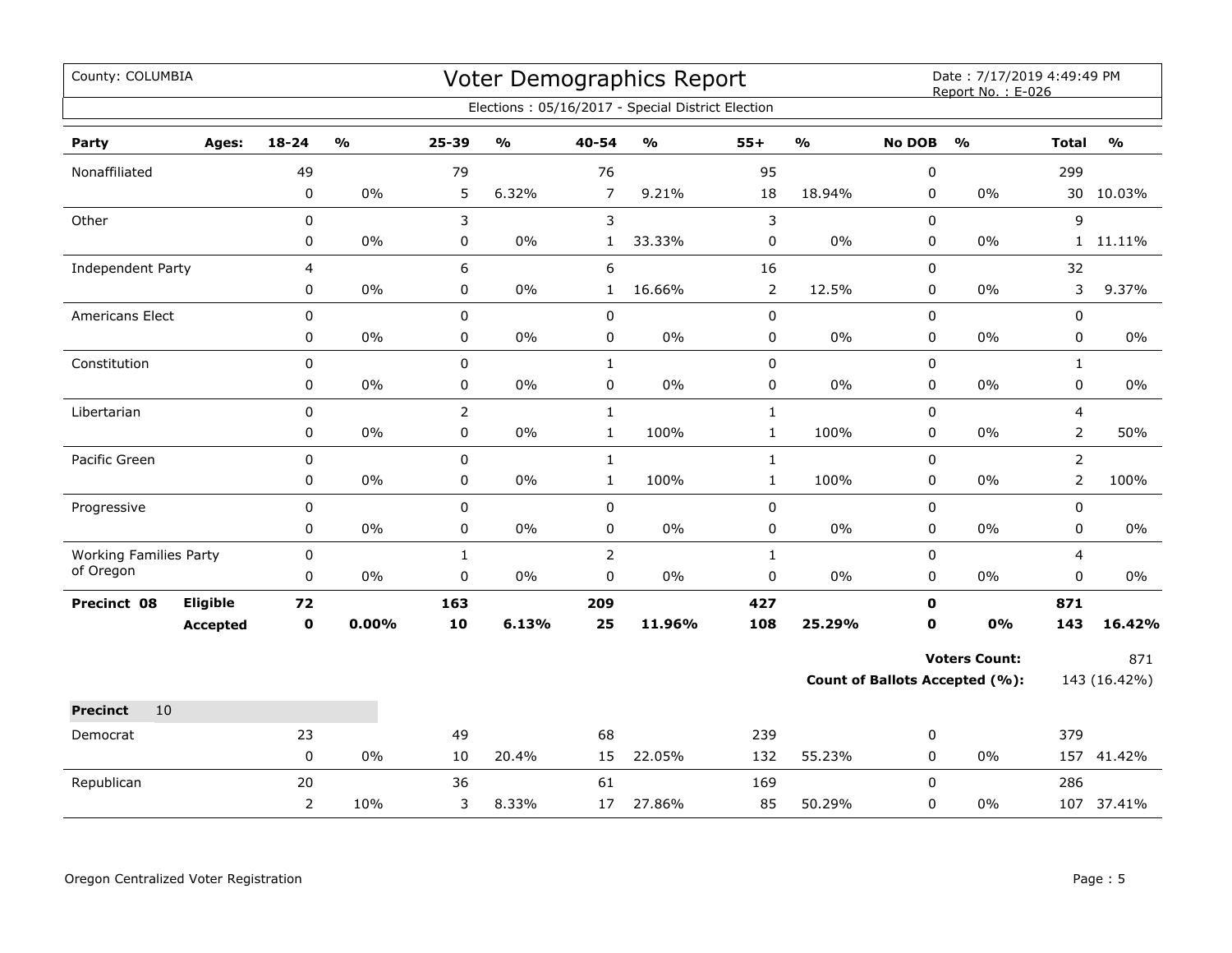| County: COLUMBIA                           |                             |                          |                                   |                             |               |                                  | Voter Demographics Report<br>Elections: 05/16/2017 - Special District Election |                             |               |                            | Date: 7/17/2019 4:49:49 PM<br>Report No.: E-026               |                              |                     |
|--------------------------------------------|-----------------------------|--------------------------|-----------------------------------|-----------------------------|---------------|----------------------------------|--------------------------------------------------------------------------------|-----------------------------|---------------|----------------------------|---------------------------------------------------------------|------------------------------|---------------------|
| Party                                      | Ages:                       | $18 - 24$                | $\mathsf{o}\mathsf{v}_\mathsf{o}$ | 25-39                       | $\frac{0}{0}$ | 40-54                            | $\mathsf{o}\mathsf{v}_\mathsf{o}$                                              | $55+$                       | $\frac{0}{0}$ | <b>No DOB</b>              | $\frac{0}{0}$                                                 | <b>Total</b>                 | $\frac{0}{0}$       |
| Nonaffiliated                              |                             | 37<br>$\mathbf 1$        | 2.7%                              | 76<br>10                    | 13.15%        | 50<br>$\mathbf{1}$               | 2%                                                                             | 66<br>14                    | 21.21%        | 0<br>0                     | 0%                                                            | 229                          | 26 11.35%           |
| Other                                      |                             | $\pmb{0}$<br>$\pmb{0}$   | 0%                                | $\overline{2}$<br>$\pmb{0}$ | 0%            | $\overline{4}$<br>0              | 0%                                                                             | $\mathbf{1}$<br>$\pmb{0}$   | 0%            | $\mathbf 0$<br>0           | 0%                                                            | $\overline{7}$<br>$\pmb{0}$  | $0\%$               |
| Independent Party                          |                             | 6<br>$\mathbf{1}$        | 16.66%                            | 14<br>4                     | 28.57%        | $\overline{7}$<br>$\overline{2}$ | 28.57%                                                                         | 14<br>3                     | 21.42%        | 0<br>0                     | 0%                                                            | 41                           | 10 24.39%           |
| <b>Americans Elect</b>                     |                             | $\pmb{0}$<br>0           | 0%                                | $\pmb{0}$<br>$\pmb{0}$      | 0%            | $\pmb{0}$<br>0                   | 0%                                                                             | $\pmb{0}$<br>$\pmb{0}$      | 0%            | 0<br>0                     | 0%                                                            | $\pmb{0}$<br>0               | 0%                  |
| Constitution                               |                             | $\mathbf{1}$<br>0        | 0%                                | $\mathbf 0$<br>$\pmb{0}$    | 0%            | $\pmb{0}$<br>0                   | 0%                                                                             | $\mathbf{1}$<br>0           | 0%            | 0<br>0                     | 0%                                                            | $\overline{2}$<br>0          | 0%                  |
| Libertarian                                |                             | 0<br>0                   | 0%                                | $\overline{2}$<br>$\pmb{0}$ | 0%            | $\overline{2}$<br>0              | 0%                                                                             | $\overline{2}$<br>$\pmb{0}$ | 0%            | 0<br>0                     | 0%                                                            | 6<br>$\pmb{0}$               | 0%                  |
| Pacific Green                              |                             | 0<br>$\mathbf 0$         | 0%                                | $\mathbf 0$<br>$\pmb{0}$    | 0%            | $\mathbf{1}$<br>$\mathbf{1}$     | 100%                                                                           | $\pmb{0}$<br>$\pmb{0}$      | 0%            | 0<br>0                     | 0%                                                            | $\mathbf{1}$<br>$\mathbf{1}$ | 100%                |
| Progressive                                |                             | $\pmb{0}$<br>$\mathbf 0$ | 0%                                | $\mathbf 0$<br>0            | 0%            | 0<br>$\mathbf 0$                 | 0%                                                                             | $\pmb{0}$<br>0              | $0\%$         | $\mathbf 0$<br>0           | $0\%$                                                         | $\pmb{0}$<br>$\mathbf 0$     | $0\%$               |
| <b>Working Families Party</b><br>of Oregon |                             | $\pmb{0}$<br>0           | $0\%$                             | $\mathbf 0$<br>$\mathbf 0$  | $0\%$         | $\mathbf{1}$<br>$\mathsf 0$      | 0%                                                                             | $\mathbf 0$<br>$\pmb{0}$    | $0\%$         | $\mathbf 0$<br>0           | $0\%$                                                         | $\mathbf{1}$<br>$\mathbf 0$  | $0\%$               |
| Precinct 10                                | Eligible<br><b>Accepted</b> | 87<br>4                  | 4.60%                             | 179<br>27                   | 15.08%        | 194<br>36                        | 18.56%                                                                         | 492<br>234                  | 47.56%        | $\mathbf 0$<br>$\mathbf 0$ | 0%                                                            | 952<br>301                   | 31.62%              |
|                                            |                             |                          |                                   |                             |               |                                  |                                                                                |                             |               |                            | <b>Voters Count:</b><br><b>Count of Ballots Accepted (%):</b> |                              | 952<br>301 (31.62%) |
| 12<br><b>Precinct</b>                      |                             |                          |                                   |                             |               |                                  |                                                                                |                             |               |                            |                                                               |                              |                     |
| Democrat                                   |                             | 25<br>3                  | 12%                               | 57<br>6                     | 10.52%        | 94<br>23                         | 24.46%                                                                         | 270<br>124                  | 45.92%        | 0<br>0                     | 0%                                                            | 446                          | 156 34.97%          |
| Republican                                 |                             | 23<br>7                  | 30.43%                            | 46<br>4                     | 8.69%         | 92<br>19                         | 20.65%                                                                         | 196<br>61                   | 31.12%        | $\mathbf 0$<br>0           | 0%                                                            | 357                          | 91 25.49%           |
| Nonaffiliated                              |                             | 51<br>$\mathbf{1}$       | 1.96%                             | 85<br>6                     | 7.05%         | 65<br>11                         | 16.92%                                                                         | 75<br>22                    | 29.33%        | $\mathbf 0$<br>0           | 0%                                                            | 276                          | 40 14.49%           |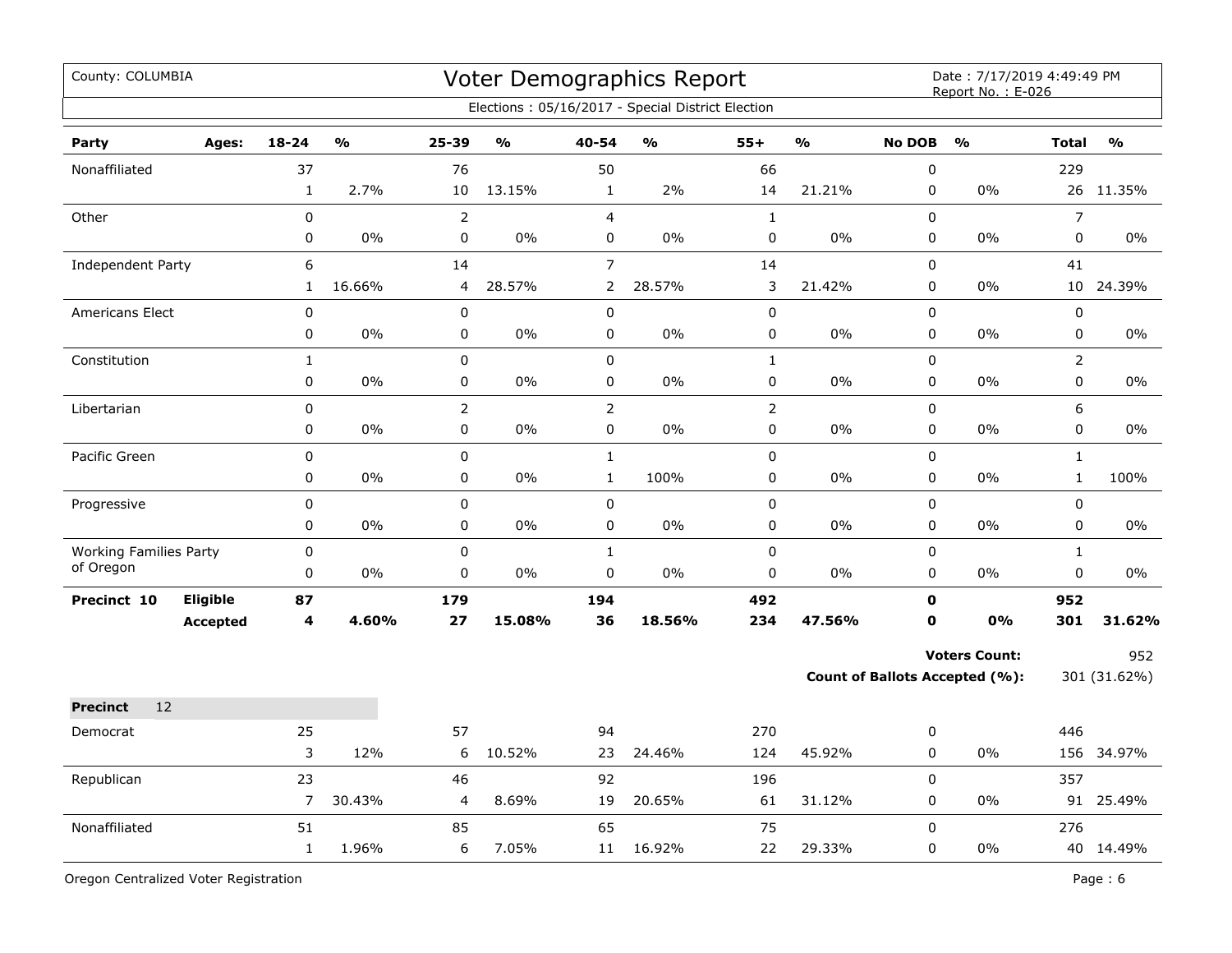| County: COLUMBIA              |                 |                |               |                |               |                | Voter Demographics Report<br>Elections: 05/16/2017 - Special District Election |                |               |               | Date: 7/17/2019 4:49:49 PM<br>Report No.: E-026 |                |               |
|-------------------------------|-----------------|----------------|---------------|----------------|---------------|----------------|--------------------------------------------------------------------------------|----------------|---------------|---------------|-------------------------------------------------|----------------|---------------|
|                               |                 |                |               |                |               |                |                                                                                |                |               |               |                                                 |                |               |
| Party                         | Ages:           | $18 - 24$      | $\frac{1}{2}$ | 25-39          | $\frac{1}{2}$ | 40-54          | $\frac{0}{0}$                                                                  | $55+$          | $\frac{1}{2}$ | <b>No DOB</b> | $\frac{1}{2}$                                   | <b>Total</b>   | $\frac{0}{0}$ |
| Other                         |                 | $\mathbf 1$    |               | 2              |               | $\mathbf{1}$   |                                                                                | 3              |               | 0             |                                                 | $\overline{7}$ |               |
|                               |                 | $\pmb{0}$      | 0%            | $\mathbf{1}$   | 50%           | 0              | 0%                                                                             | 0              | 0%            | 0             | 0%                                              |                | 1 14.28%      |
| Independent Party             |                 | 9              |               | 9              |               | 6              |                                                                                | 15             |               | 0             |                                                 | 39             |               |
|                               |                 | 0              | $0\%$         | $\mathbf{2}$   | 22.22%        | 4              | 66.66%                                                                         | 5              | 33.33%        | 0             | 0%                                              | 11             | 28.2%         |
| <b>Americans Elect</b>        |                 | 0              |               | 0              |               | 0              |                                                                                | $\pmb{0}$      |               | 0             |                                                 | $\mathsf 0$    |               |
|                               |                 | 0              | $0\%$         | 0              | $0\%$         | $\mathbf 0$    | 0%                                                                             | 0              | 0%            | 0             | 0%                                              | $\pmb{0}$      | $0\%$         |
| Constitution                  |                 | $\mathsf 0$    |               | 0              |               | $\mathbf{1}$   |                                                                                | $\mathbf{1}$   |               | 0             |                                                 | $\overline{2}$ |               |
|                               |                 | 0              | 0%            | 0              | 0%            | 0              | 0%                                                                             | $\mathbf 1$    | 100%          | 0             | 0%                                              | $\mathbf{1}$   | 50%           |
| Libertarian                   |                 | $\pmb{0}$      |               | 3              |               | 3              |                                                                                | $\overline{2}$ |               | 0             |                                                 | 8              |               |
|                               |                 | 0              | $0\%$         | 0              | $0\%$         | $\mathbf 0$    | 0%                                                                             | 0              | 0%            | 0             | 0%                                              | $\mathbf 0$    | 0%            |
| Pacific Green                 |                 | $\mathbf{1}$   |               | $\overline{2}$ |               | $\mathbf{1}$   |                                                                                | 0              |               | 0             |                                                 | $\overline{4}$ |               |
|                               |                 | 0              | 0%            | $\mathbf{1}$   | 50%           | $\mathbf{1}$   | 100%                                                                           | 0              | 0%            | 0             | 0%                                              | 2              | 50%           |
| Progressive                   |                 | $\mathbf{1}$   |               | 0              |               | 0              |                                                                                | $\mathbf{1}$   |               | $\mathbf 0$   |                                                 | $\overline{2}$ |               |
|                               |                 | 0              | $0\%$         | 0              | $0\%$         | 0              | 0%                                                                             | 0              | $0\%$         | 0             | $0\%$                                           | $\mathbf 0$    | $0\%$         |
| <b>Working Families Party</b> |                 | 0              |               | 2              |               | $\mathbf 1$    |                                                                                | 0              |               | 0             |                                                 | 3              |               |
| of Oregon                     |                 | 0              | $0\%$         | 0              | 0%            | 0              | 0%                                                                             | 0              | $0\%$         | 0             | $0\%$                                           | $\pmb{0}$      | $0\%$         |
| Precinct 12                   | <b>Eligible</b> | 111            |               | 206            |               | 264            |                                                                                | 563            |               | $\mathbf{0}$  |                                                 | 1144           |               |
|                               | <b>Accepted</b> | 11             | 9.91%         | 20             | 9.71%         | 58             | 21.97%                                                                         | 213            | 37.83%        | $\mathbf 0$   | 0%                                              | 302            | 26.40%        |
|                               |                 |                |               |                |               |                |                                                                                |                |               |               | <b>Voters Count:</b>                            |                | 1144          |
|                               |                 |                |               |                |               |                |                                                                                |                |               |               | <b>Count of Ballots Accepted (%):</b>           |                | 302 (26.40%)  |
| <b>Precinct</b><br>14         |                 |                |               |                |               |                |                                                                                |                |               |               |                                                 |                |               |
| Democrat                      |                 | 9              |               | 23             |               | 31             |                                                                                | 122            |               | 0             |                                                 | 185            |               |
|                               |                 | 3              | 33.33%        | 8              | 34.78%        | $\overline{4}$ | 12.9%                                                                          | 63             | 51.63%        | 0             | 0%                                              |                | 78 42.16%     |
| Republican                    |                 | 10             |               | 36             |               | 31             |                                                                                | 95             |               | 0             |                                                 | 172            |               |
|                               |                 | $\overline{2}$ | 20%           | 7              | 19.44%        | 5              | 16.12%                                                                         | 42             | 44.21%        | 0             | 0%                                              |                | 56 32.55%     |
| Nonaffiliated                 |                 | 18             |               | 46             |               | 41             |                                                                                | 51             |               | $\Omega$      |                                                 | 156            |               |
|                               |                 | 3              | 16.66%        | 8              | 17.39%        | 5              | 12.19%                                                                         | 12             | 23.52%        | 0             | 0%                                              |                | 28 17.94%     |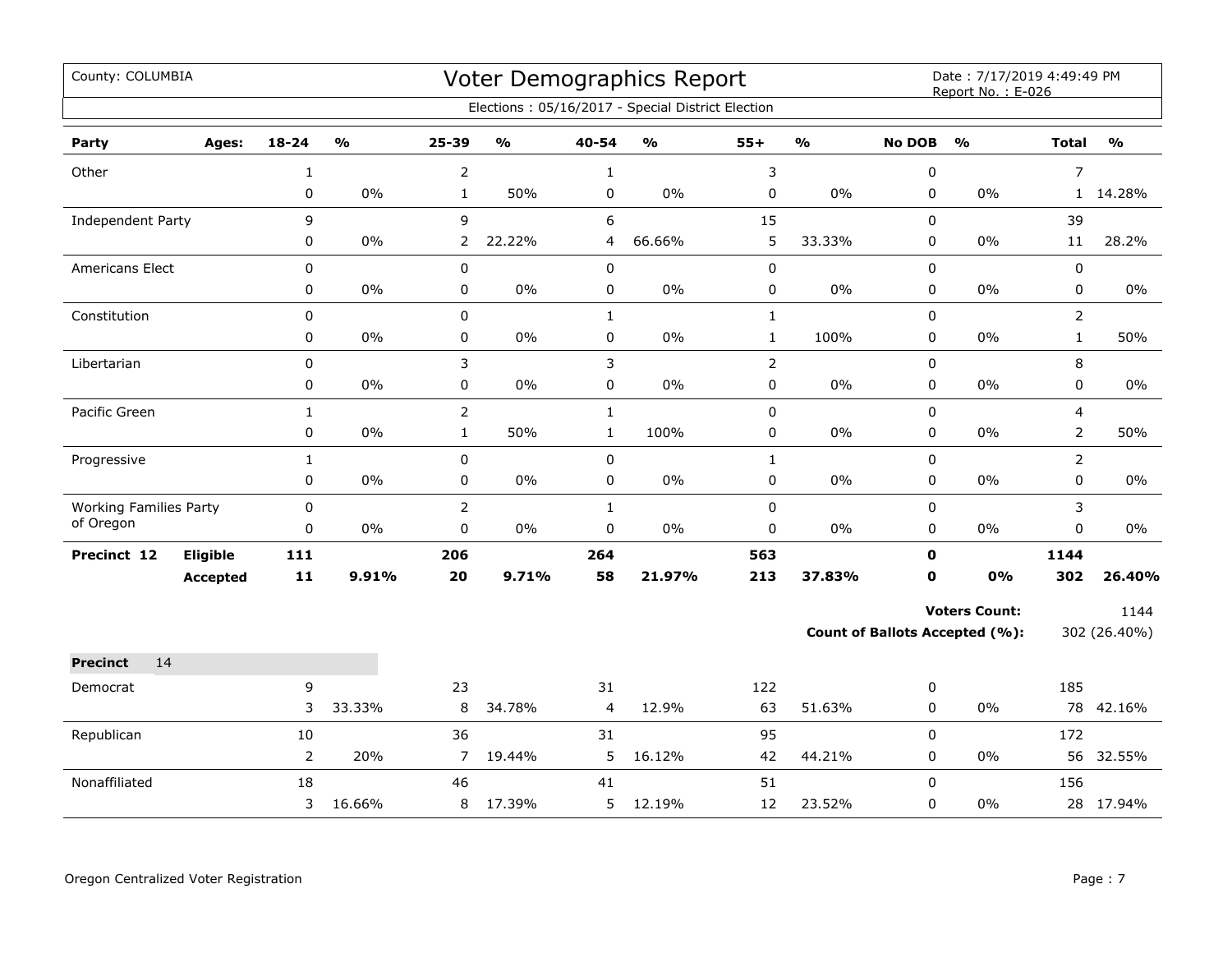| County: COLUMBIA              |                 |                |               |                |                         |                | Voter Demographics Report<br>Elections: 05/16/2017 - Special District Election |                |               |               | Date: 7/17/2019 4:49:49 PM<br>Report No.: E-026 |                |               |
|-------------------------------|-----------------|----------------|---------------|----------------|-------------------------|----------------|--------------------------------------------------------------------------------|----------------|---------------|---------------|-------------------------------------------------|----------------|---------------|
| Party                         | Ages:           | $18 - 24$      | $\frac{1}{2}$ | 25-39          | $\mathbf{O}/\mathbf{o}$ | 40-54          | $\mathbf{O}/\mathbf{o}$                                                        | $55+$          | $\frac{1}{2}$ | <b>No DOB</b> | $\frac{1}{2}$                                   | <b>Total</b>   | $\frac{1}{2}$ |
| Other                         |                 | $\pmb{0}$      |               | $\overline{2}$ |                         | $\pmb{0}$      |                                                                                | $\mathsf 3$    |               | 0             |                                                 | 5              |               |
|                               |                 | $\pmb{0}$      | 0%            | $\pmb{0}$      | 0%                      | 0              | 0%                                                                             | $\pmb{0}$      | 0%            | 0             | 0%                                              | $\pmb{0}$      | 0%            |
| <b>Independent Party</b>      |                 | $\mathbf{1}$   |               | $\overline{4}$ |                         | 4              |                                                                                | 14             |               | 0             |                                                 | 23             |               |
|                               |                 | 0              | 0%            | $\mathbf{1}$   | 25%                     | 3              | 75%                                                                            | 8              | 57.14%        | 0             | 0%                                              |                | 12 52.17%     |
| <b>Americans Elect</b>        |                 | $\mathbf 0$    |               | $\mathbf{0}$   |                         | $\mathbf 0$    |                                                                                | $\mathbf 0$    |               | $\mathbf 0$   |                                                 | $\mathbf 0$    |               |
|                               |                 | 0              | $0\%$         | $\mathbf 0$    | 0%                      | $\mathbf 0$    | $0\%$                                                                          | 0              | 0%            | $\mathbf 0$   | 0%                                              | 0              | $0\%$         |
| Constitution                  |                 | $\mathbf 0$    |               | $\mathsf 0$    |                         | $\mathbf 0$    |                                                                                | $\overline{2}$ |               | $\mathbf 0$   |                                                 | $\overline{2}$ |               |
|                               |                 | 0              | 0%            | 0              | $0\%$                   | 0              | 0%                                                                             | 0              | 0%            | 0             | $0\%$                                           | $\mathsf 0$    | 0%            |
| Libertarian                   |                 | $\mathbf{1}$   |               | $\mathbf{1}$   |                         | $\mathbf{1}$   |                                                                                | $\pmb{0}$      |               | 0             |                                                 | 3              |               |
|                               |                 | $\pmb{0}$      | 0%            | $\pmb{0}$      | 0%                      | 0              | 0%                                                                             | 0              | 0%            | 0             | 0%                                              | $\mathsf 0$    | 0%            |
| Pacific Green                 |                 | $\pmb{0}$      |               | $\mathbf{1}$   |                         | $\pmb{0}$      |                                                                                | $\pmb{0}$      |               | 0             |                                                 | $\mathbf{1}$   |               |
|                               |                 | 0              | 0%            | $1\,$          | 100%                    | 0              | 0%                                                                             | 0              | 0%            | 0             | 0%                                              | $\mathbf{1}$   | 100%          |
| Progressive                   |                 | 0              |               | $\mathbf 0$    |                         | $\pmb{0}$      |                                                                                | $\pmb{0}$      |               | 0             |                                                 | $\pmb{0}$      |               |
|                               |                 | $\mathbf 0$    | 0%            | 0              | 0%                      | $\mathbf 0$    | 0%                                                                             | 0              | 0%            | 0             | 0%                                              | $\mathbf 0$    | 0%            |
| <b>Working Families Party</b> |                 | $\mathbf 1$    |               | $\mathbf{1}$   |                         | $\Omega$       |                                                                                | $\mathbf 0$    |               | $\Omega$      |                                                 | $\overline{2}$ |               |
| of Oregon                     |                 | 0              | 0%            | $\mathbf 0$    | $0\%$                   | $\mathbf 0$    | 0%                                                                             | 0              | $0\%$         | 0             | $0\%$                                           | 0              | $0\%$         |
| Precinct 14                   | Eligible        | 40             |               | 114            |                         | 108            |                                                                                | 287            |               | 0             |                                                 | 549            |               |
|                               | <b>Accepted</b> | 8              | 20.00%        | 25             | 21.93%                  | 17             | 15.74%                                                                         | 125            | 43.55%        | 0             | 0%                                              | 175            | 31.88%        |
|                               |                 |                |               |                |                         |                |                                                                                |                |               |               | <b>Voters Count:</b>                            |                | 549           |
|                               |                 |                |               |                |                         |                |                                                                                |                |               |               | <b>Count of Ballots Accepted (%):</b>           |                | 175 (31.88%)  |
| 15<br><b>Precinct</b>         |                 |                |               |                |                         |                |                                                                                |                |               |               |                                                 |                |               |
| Democrat                      |                 | 12             |               | 52             |                         | 77             |                                                                                | 284            |               | 0             |                                                 | 425            |               |
|                               |                 | $\mathbf 1$    | 8.33%         | 3              | 5.76%                   | 11             | 14.28%                                                                         | 100            | 35.21%        | 0             | 0%                                              |                | 115 27.05%    |
| Republican                    |                 | 23             |               | 43             |                         | 75             |                                                                                | 171            |               | 0             |                                                 | 312            |               |
|                               |                 | $\mathbf{1}$   | 4.34%         | $\overline{2}$ | 4.65%                   | 10             | 13.33%                                                                         | 45             | 26.31%        | 0             | 0%                                              |                | 58 18.58%     |
| Nonaffiliated                 |                 | 68             |               | 119            |                         | 107            |                                                                                | 136            |               | 0             |                                                 | 430            |               |
|                               |                 | $\overline{2}$ | 2.94%         | $\mathbf{1}$   | .84%                    | 10             | 9.34%                                                                          | 24             | 17.64%        | 0             | $0\%$                                           | 37             | 8.6%          |
| Other                         |                 | 3              |               | $\overline{2}$ |                         | $\overline{2}$ |                                                                                | $\overline{7}$ |               | $\Omega$      |                                                 | 14             |               |
|                               |                 | $\mathbf 0$    | 0%            | $\mathbf 0$    | $0\%$                   | 0              | 0%                                                                             | 2              | 28.57%        | 0             | $0\%$                                           |                | 2 14.28%      |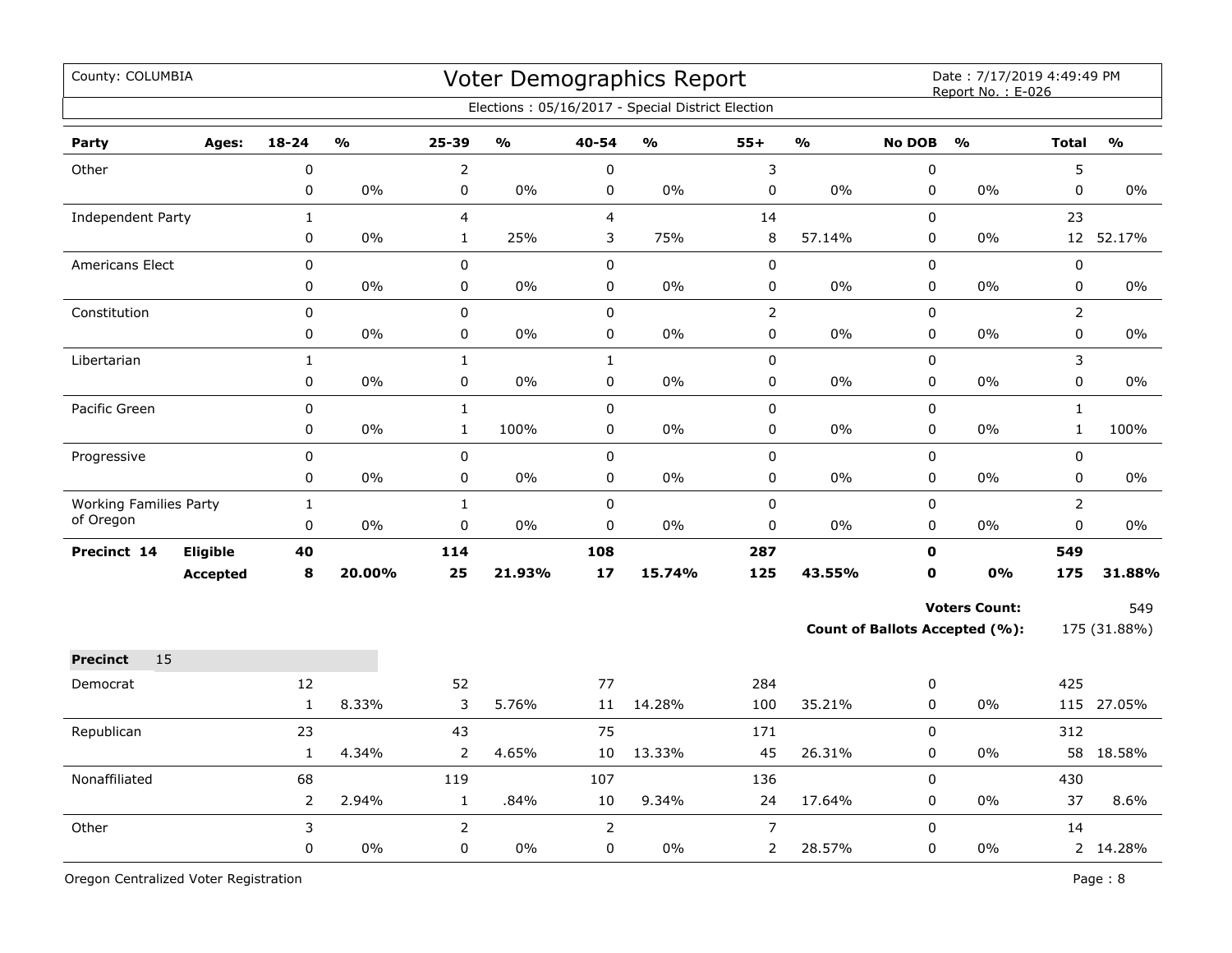| County: COLUMBIA              |                 |                |               |                |               |                | Voter Demographics Report<br>Elections: 05/16/2017 - Special District Election |                |               |               | Date: 7/17/2019 4:49:49 PM<br>Report No.: E-026 |                |               |
|-------------------------------|-----------------|----------------|---------------|----------------|---------------|----------------|--------------------------------------------------------------------------------|----------------|---------------|---------------|-------------------------------------------------|----------------|---------------|
| Party                         | Ages:           | $18 - 24$      | $\frac{1}{2}$ | $25 - 39$      | $\frac{1}{2}$ | 40-54          | $\frac{1}{2}$                                                                  | $55+$          | $\frac{1}{2}$ | <b>No DOB</b> | $\frac{1}{2}$                                   | <b>Total</b>   | $\frac{1}{2}$ |
| <b>Independent Party</b>      |                 | 6              |               | 19             |               | 19             |                                                                                | 33             |               | $\pmb{0}$     |                                                 | 77             |               |
|                               |                 | $\mathbf{1}$   | 16.66%        | 0              | 0%            | 4              | 21.05%                                                                         | 8              | 24.24%        | $\mathbf 0$   | 0%                                              |                | 13 16.88%     |
| <b>Americans Elect</b>        |                 | 0              |               | $\pmb{0}$      |               | $\pmb{0}$      |                                                                                | $\pmb{0}$      |               | $\pmb{0}$     |                                                 | 0              |               |
|                               |                 | 0              | 0%            | $\mathbf 0$    | $0\%$         | 0              | 0%                                                                             | 0              | $0\%$         | 0             | 0%                                              | 0              | $0\%$         |
| Constitution                  |                 | $\mathbf 0$    |               | $\mathbf{1}$   |               | $\overline{2}$ |                                                                                | $\overline{2}$ |               | $\mathbf 0$   |                                                 | 5              |               |
|                               |                 | 0              | $0\%$         | $\pmb{0}$      | $0\%$         | $\mathbf 0$    | 0%                                                                             | $\pmb{0}$      | $0\%$         | $\mathbf 0$   | $0\%$                                           | 0              | $0\%$         |
| Libertarian                   |                 | 3              |               | $\overline{4}$ |               | $\overline{4}$ |                                                                                | 3              |               | $\mathbf 0$   |                                                 | 14             |               |
|                               |                 | 0              | 0%            | $\pmb{0}$      | $0\%$         | $\mathbf 0$    | $0\%$                                                                          | 0              | $0\%$         | $\mathbf 0$   | 0%                                              | 0              | $0\%$         |
| Pacific Green                 |                 | $\mathbf{1}$   |               | $\mathbf{1}$   |               | $\mathbf{1}$   |                                                                                | $\pmb{0}$      |               | $\pmb{0}$     |                                                 | 3              |               |
|                               |                 | 0              | 0%            | $\mathsf 0$    | 0%            | $\mathbf{1}$   | 100%                                                                           | 0              | $0\%$         | 0             | 0%                                              | $\mathbf{1}$   | 33.33%        |
| Progressive                   |                 | 0              |               | $\mathsf 0$    |               | $\mathsf 0$    |                                                                                | $\pmb{0}$      |               | $\pmb{0}$     |                                                 | 0              |               |
|                               |                 | 0              | 0%            | $\pmb{0}$      | 0%            | $\pmb{0}$      | 0%                                                                             | $\pmb{0}$      | $0\%$         | 0             | 0%                                              | 0              | $0\%$         |
| <b>Working Families Party</b> |                 | $\mathbf{1}$   |               | $\mathbf{1}$   |               | $\overline{2}$ |                                                                                | $\pmb{0}$      |               | $\mathbf 0$   |                                                 | $\overline{4}$ |               |
| of Oregon                     |                 | 0              | 0%            | $\mathsf 0$    | 0%            | 0              | 0%                                                                             | 0              | $0\%$         | 0             | 0%                                              | 0              | 0%            |
| Precinct 15                   | Eligible        | 117            |               | 242            |               | 289            |                                                                                | 636            |               | $\mathbf 0$   |                                                 | 1284           |               |
|                               | <b>Accepted</b> | 5              | 4.27%         | 6              | 2.48%         | 36             | 12.46%                                                                         | 179            | 28.14%        | 0             | 0%                                              | 226            | 17.60%        |
|                               |                 |                |               |                |               |                |                                                                                |                |               |               | <b>Voters Count:</b>                            |                | 1284          |
|                               |                 |                |               |                |               |                |                                                                                |                |               |               | <b>Count of Ballots Accepted (%):</b>           |                | 226 (17.60%)  |
| 17<br><b>Precinct</b>         |                 |                |               |                |               |                |                                                                                |                |               |               |                                                 |                |               |
| Democrat                      |                 | $\overline{2}$ |               | 19             |               | 33             |                                                                                | 93             |               | 0             |                                                 | 147            |               |
|                               |                 | 0              | $0\%$         | $\mathbf 0$    | $0\%$         | $\mathbf{1}$   | 3.03%                                                                          | 31             | 33.33%        | 0             | $0\%$                                           |                | 32 21.76%     |
| Republican                    |                 | 11             |               | 25             |               | 30             |                                                                                | 77             |               | $\Omega$      |                                                 | 143            |               |
|                               |                 | $\mathbf{1}$   | 9.09%         | $\overline{2}$ | 8%            | 4              | 13.33%                                                                         | 18             | 23.37%        | $\mathbf 0$   | 0%                                              |                | 25 17.48%     |
| Nonaffiliated                 |                 | 30             |               | 66             |               | 54             |                                                                                | 64             |               | 0             |                                                 | 214            |               |
|                               |                 | 0              | 0%            | 0              | $0\%$         | $\mathbf{1}$   | 1.85%                                                                          | 3              | 4.68%         | 0             | $0\%$                                           | 4              | 1.86%         |
| Other                         |                 | 0              |               | $\mathbf{1}$   |               | 3              |                                                                                | 3              |               | 0             |                                                 | $\overline{7}$ |               |
|                               |                 | 0              | 0%            | 0              | $0\%$         | 0              | 0%                                                                             | 0              | $0\%$         | $\mathbf 0$   | 0%                                              | 0              | $0\%$         |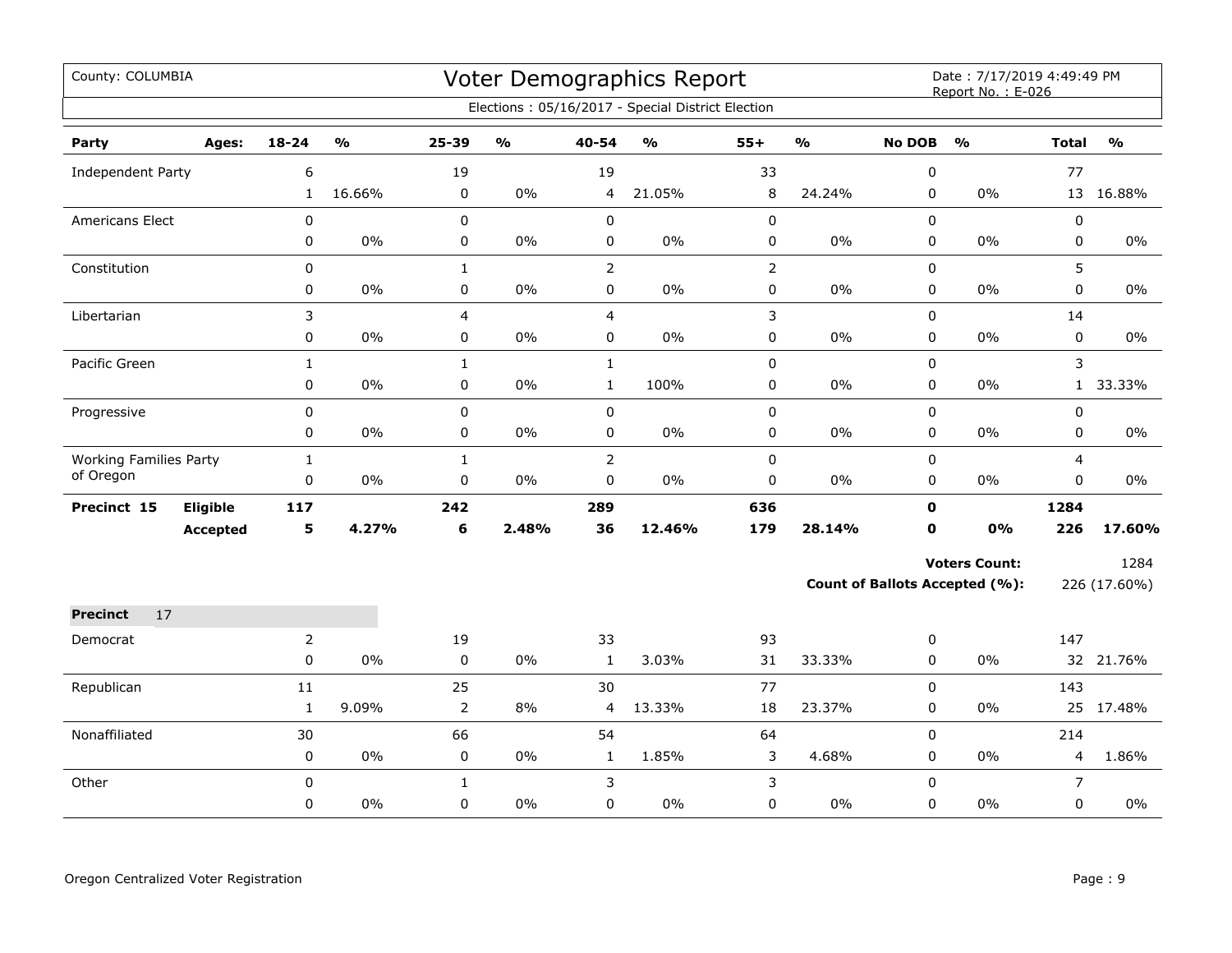| County: COLUMBIA              |                 |                |               |                         |                         |                | Voter Demographics Report<br>Elections: 05/16/2017 - Special District Election |              |                         |               | Date: 7/17/2019 4:49:49 PM<br>Report No.: E-026 |              |               |
|-------------------------------|-----------------|----------------|---------------|-------------------------|-------------------------|----------------|--------------------------------------------------------------------------------|--------------|-------------------------|---------------|-------------------------------------------------|--------------|---------------|
|                               |                 |                |               |                         |                         |                |                                                                                |              |                         |               |                                                 |              |               |
| Party                         | Ages:           | $18 - 24$      | $\frac{0}{0}$ | 25-39                   | $\mathbf{0}/\mathbf{0}$ | 40-54          | $\mathbf{O}/\mathbf{o}$                                                        | $55+$        | $\mathbf{O}/\mathbf{O}$ | <b>No DOB</b> | $\frac{0}{0}$                                   | <b>Total</b> | $\frac{0}{0}$ |
| Independent Party             |                 | 1              |               | 4                       |                         | $\overline{2}$ |                                                                                | 11           |                         | 0             |                                                 | 18           |               |
|                               |                 | $\mathbf{1}$   | 100%          | 0                       | 0%                      | 0              | 0%                                                                             | 3            | 27.27%                  | $\pmb{0}$     | $0\%$                                           | 4            | 22.22%        |
| <b>Americans Elect</b>        |                 | 0              |               | $\pmb{0}$               |                         | $\mathbf 0$    |                                                                                | $\mathbf 0$  |                         | $\mathbf 0$   |                                                 | 0            |               |
|                               |                 | 0              | 0%            | $\pmb{0}$               | 0%                      | 0              | 0%                                                                             | 0            | 0%                      | 0             | 0%                                              | 0            | 0%            |
| Constitution                  |                 | 0              |               | $\overline{2}$          |                         | $\mathbf{1}$   |                                                                                | $\mathbf 0$  |                         | 0             |                                                 | 3            |               |
|                               |                 | 0              | 0%            | $\mathsf 0$             | $0\%$                   | $\pmb{0}$      | $0\%$                                                                          | 0            | $0\%$                   | $\mathsf 0$   | $0\%$                                           | 0            | $0\%$         |
| Libertarian                   |                 | $\mathbf 0$    |               | $\overline{2}$          |                         | $\mathbf{1}$   |                                                                                | $\mathbf{1}$ |                         | $\mathbf 0$   |                                                 | 4            |               |
|                               |                 | 0              | $0\%$         | $\mathbf 0$             | $0\%$                   | $\mathbf 0$    | 0%                                                                             | $\pmb{0}$    | $0\%$                   | $\mathsf 0$   | $0\%$                                           | 0            | $0\%$         |
| Pacific Green                 |                 | 0              |               | $\pmb{0}$               |                         | $\mathbf 0$    |                                                                                | $\pmb{0}$    |                         | $\mathbf 0$   |                                                 | 0            |               |
|                               |                 | 0              | 0%            | 0                       | $0\%$                   | 0              | 0%                                                                             | 0            | $0\%$                   | 0             | $0\%$                                           | 0            | 0%            |
| Progressive                   |                 | 0              |               | $\mathbf 0$             |                         | $\mathbf 0$    |                                                                                | $\mathbf 0$  |                         | $\mathbf 0$   |                                                 | 0            |               |
|                               |                 | 0              | 0%            | 0                       | 0%                      | 0              | 0%                                                                             | 0            | 0%                      | $\mathbf 0$   | 0%                                              | 0            | 0%            |
| <b>Working Families Party</b> |                 | 0              |               | $\mathbf 0$             |                         | $\mathbf{1}$   |                                                                                | $\mathbf 0$  |                         | $\mathbf 0$   |                                                 | $\mathbf{1}$ |               |
| of Oregon                     |                 | 0              | 0%            | 0                       | 0%                      | 0              | 0%                                                                             | 0            | $0\%$                   | 0             | 0%                                              | 0            | 0%            |
| Precinct 17                   | Eligible        | 44             |               | 119                     |                         | 125            |                                                                                | 249          |                         | $\mathbf 0$   |                                                 | 537          |               |
|                               | <b>Accepted</b> | $\overline{2}$ | 4.55%         | $\overline{\mathbf{2}}$ | 1.68%                   | 6              | 4.80%                                                                          | 55           | 22.09%                  | $\mathbf 0$   | 0%                                              | 65           | 12.10%        |
|                               |                 |                |               |                         |                         |                |                                                                                |              |                         |               | <b>Voters Count:</b>                            |              | 537           |
|                               |                 |                |               |                         |                         |                |                                                                                |              |                         |               | <b>Count of Ballots Accepted (%):</b>           |              | 65 (12.10%)   |
| 18<br><b>Precinct</b>         |                 |                |               |                         |                         |                |                                                                                |              |                         |               |                                                 |              |               |
| Democrat                      |                 | 3              |               | 3                       |                         | 8              |                                                                                | 54           |                         | 0             |                                                 | 68           |               |
|                               |                 | 0              | 0%            | $\mathbf{1}$            | 33.33%                  | $\mathbf{1}$   | 12.5%                                                                          | 17           | 31.48%                  | $\mathbf 0$   | $0\%$                                           | 19           | 27.94%        |
| Republican                    |                 | $\mathbf{1}$   |               | 3                       |                         | 12             |                                                                                | 34           |                         | 0             |                                                 | 50           |               |
|                               |                 | 0              | 0%            | $\pmb{0}$               | 0%                      | $\overline{2}$ | 16.66%                                                                         | 9            | 26.47%                  | 0             | 0%                                              | 11           | 22%           |
| Nonaffiliated                 |                 | 8              |               | 20                      |                         | 19             |                                                                                | 32           |                         | $\pmb{0}$     |                                                 | 79           |               |
|                               |                 | 0              | 0%            | 0                       | 0%                      | $\mathbf 0$    | 0%                                                                             | 12           | 37.5%                   | $\mathbf 0$   | 0%                                              |              | 12 15.18%     |
| Other                         |                 | 0              |               | $\pmb{0}$               |                         | $\pmb{0}$      |                                                                                | $\pmb{0}$    |                         | 0             |                                                 | 0            |               |
|                               |                 | 0              | 0%            | 0                       | 0%                      | $\mathbf 0$    | 0%                                                                             | 0            | 0%                      | 0             | 0%                                              | 0            | 0%            |
| Independent Party             |                 | 1              |               | 4                       |                         | $\overline{2}$ |                                                                                | 5            |                         | 0             |                                                 | 12           |               |
|                               |                 | 0              | 0%            | $\mathbf 0$             | 0%                      | $\mathbf{1}$   | 50%                                                                            | 2            | 40%                     | 0             | $0\%$                                           | 3            | 25%           |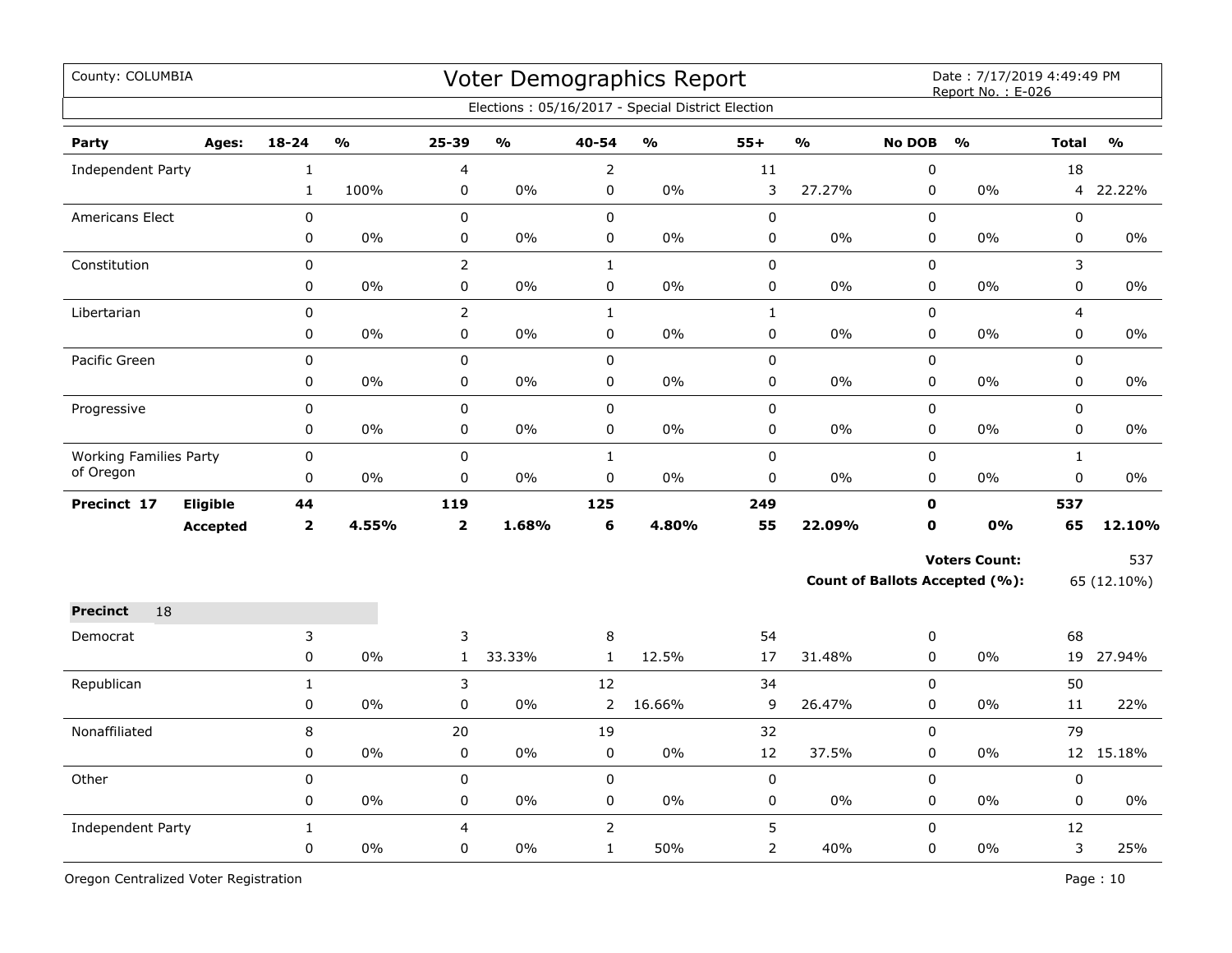| County: COLUMBIA                           |                 |                |               |              |               |                | <b>Voter Demographics Report</b><br>Elections: 05/16/2017 - Special District Election |              |                         |               | Date: 7/17/2019 4:49:49 PM<br>Report No.: E-026 |                |               |
|--------------------------------------------|-----------------|----------------|---------------|--------------|---------------|----------------|---------------------------------------------------------------------------------------|--------------|-------------------------|---------------|-------------------------------------------------|----------------|---------------|
| Party                                      | Ages:           | $18 - 24$      | $\frac{1}{2}$ | 25-39        | $\frac{0}{0}$ | 40-54          | $\frac{1}{2}$                                                                         | $55+$        | $\mathbf{O}/\mathbf{O}$ | <b>No DOB</b> | $\mathbf{O}/\mathbf{O}$                         | <b>Total</b>   | $\frac{1}{2}$ |
| Americans Elect                            |                 | $\pmb{0}$      |               | 0            |               | $\pmb{0}$      |                                                                                       | $\pmb{0}$    |                         | 0             |                                                 | 0              |               |
|                                            |                 | 0              | $0\%$         | 0            | $0\%$         | $\pmb{0}$      | $0\%$                                                                                 | $\pmb{0}$    | 0%                      | 0             | 0%                                              | 0              | $0\%$         |
| Constitution                               |                 | $\mathbf 0$    |               | 0            |               | $\pmb{0}$      |                                                                                       | $\mathbf{1}$ |                         | 0             |                                                 | $\mathbf{1}$   |               |
|                                            |                 | 0              | $0\%$         | 0            | $0\%$         | $\pmb{0}$      | $0\%$                                                                                 | $\pmb{0}$    | 0%                      | 0             | 0%                                              | 0              | $0\%$         |
| Libertarian                                |                 | 0              |               | 0            |               | $\pmb{0}$      |                                                                                       | $\mathsf 3$  |                         | 0             |                                                 | 3              |               |
|                                            |                 | 0              | $0\%$         | 0            | $0\%$         | $\pmb{0}$      | $0\%$                                                                                 | $\pmb{0}$    | 0%                      | 0             | 0%                                              | 0              | $0\%$         |
| Pacific Green                              |                 | $\mathbf 0$    |               | 0            |               | $\mathbf 0$    |                                                                                       | $\pmb{0}$    |                         | 0             |                                                 | 0              |               |
|                                            |                 | 0              | $0\%$         | 0            | $0\%$         | $\mathbf 0$    | $0\%$                                                                                 | 0            | 0%                      | 0             | $0\%$                                           | 0              | $0\%$         |
| Progressive                                |                 | $\pmb{0}$      |               | 0            |               | $\pmb{0}$      |                                                                                       | $\pmb{0}$    |                         | 0             |                                                 | 0              |               |
|                                            |                 | 0              | $0\%$         | 0            | $0\%$         | $\pmb{0}$      | 0%                                                                                    | $\pmb{0}$    | 0%                      | 0             | 0%                                              | 0              | 0%            |
| <b>Working Families Party</b><br>of Oregon |                 | 0              |               | 0            |               | $\pmb{0}$      |                                                                                       | $\pmb{0}$    |                         | 0             |                                                 | $\mathbf 0$    |               |
|                                            |                 | 0              | $0\%$         | 0            | $0\%$         | $\pmb{0}$      | $0\%$                                                                                 | $\pmb{0}$    | 0%                      | 0             | 0%                                              | 0              | $0\%$         |
| Precinct 18                                | <b>Eligible</b> | 13             |               | 30           |               | 41             |                                                                                       | 129          |                         | $\mathbf{0}$  |                                                 | 213            |               |
|                                            | <b>Accepted</b> | $\mathbf 0$    | 0.00%         | $\mathbf{1}$ | 3.33%         | 4              | 9.76%                                                                                 | 40           | 31.01%                  | $\mathbf{0}$  | 0%                                              | 45             | 21.13%        |
|                                            |                 |                |               |              |               |                |                                                                                       |              |                         |               | <b>Voters Count:</b>                            |                | 213           |
|                                            |                 |                |               |              |               |                |                                                                                       |              |                         |               | <b>Count of Ballots Accepted (%):</b>           |                | 45 (21.13%)   |
| <b>Precinct</b><br>19                      |                 |                |               |              |               |                |                                                                                       |              |                         |               |                                                 |                |               |
| Democrat                                   |                 | 12             |               | 46           |               | 77             |                                                                                       | 228          |                         | 0             |                                                 | 363            |               |
|                                            |                 | 3              | 25%           | 11           | 23.91%        | 24             | 31.16%                                                                                | 104          | 45.61%                  | $\mathbf 0$   | 0%                                              |                | 142 39.11%    |
| Republican                                 |                 | 24             |               | 40           |               | 86             |                                                                                       | 194          |                         | $\Omega$      |                                                 | 344            |               |
|                                            |                 | 9              | 37.5%         | 11           | 27.5%         | 25             | 29.06%                                                                                | 84           | 43.29%                  | $\Omega$      | $0\%$                                           | 129            | 37.5%         |
| Nonaffiliated                              |                 | 53             |               | 51           |               | 74             |                                                                                       | 89           |                         | 0             |                                                 | 267            |               |
|                                            |                 | $\overline{4}$ | 7.54%         | 6            | 11.76%        | 12             | 16.21%                                                                                | 21           | 23.59%                  | 0             | 0%                                              | 43             | 16.1%         |
| Other                                      |                 | $\mathbf{1}$   |               | $\mathbf{1}$ |               | $\overline{2}$ |                                                                                       | $\pmb{0}$    |                         | 0             |                                                 | $\overline{4}$ |               |
|                                            |                 | 0              | $0\%$         | 0            | $0\%$         | $\pmb{0}$      | 0%                                                                                    | $\pmb{0}$    | 0%                      | 0             | 0%                                              | 0              | $0\%$         |
| <b>Independent Party</b>                   |                 | 4              |               | 14           |               | 12             |                                                                                       | 11           |                         | $\Omega$      |                                                 | 41             |               |
|                                            |                 | $\mathbf{1}$   | 25%           | 0            | $0\%$         | $\mathbf 0$    | 0%                                                                                    | $\mathbf{1}$ | 9.09%                   | 0             | $0\%$                                           | $\overline{2}$ | 4.87%         |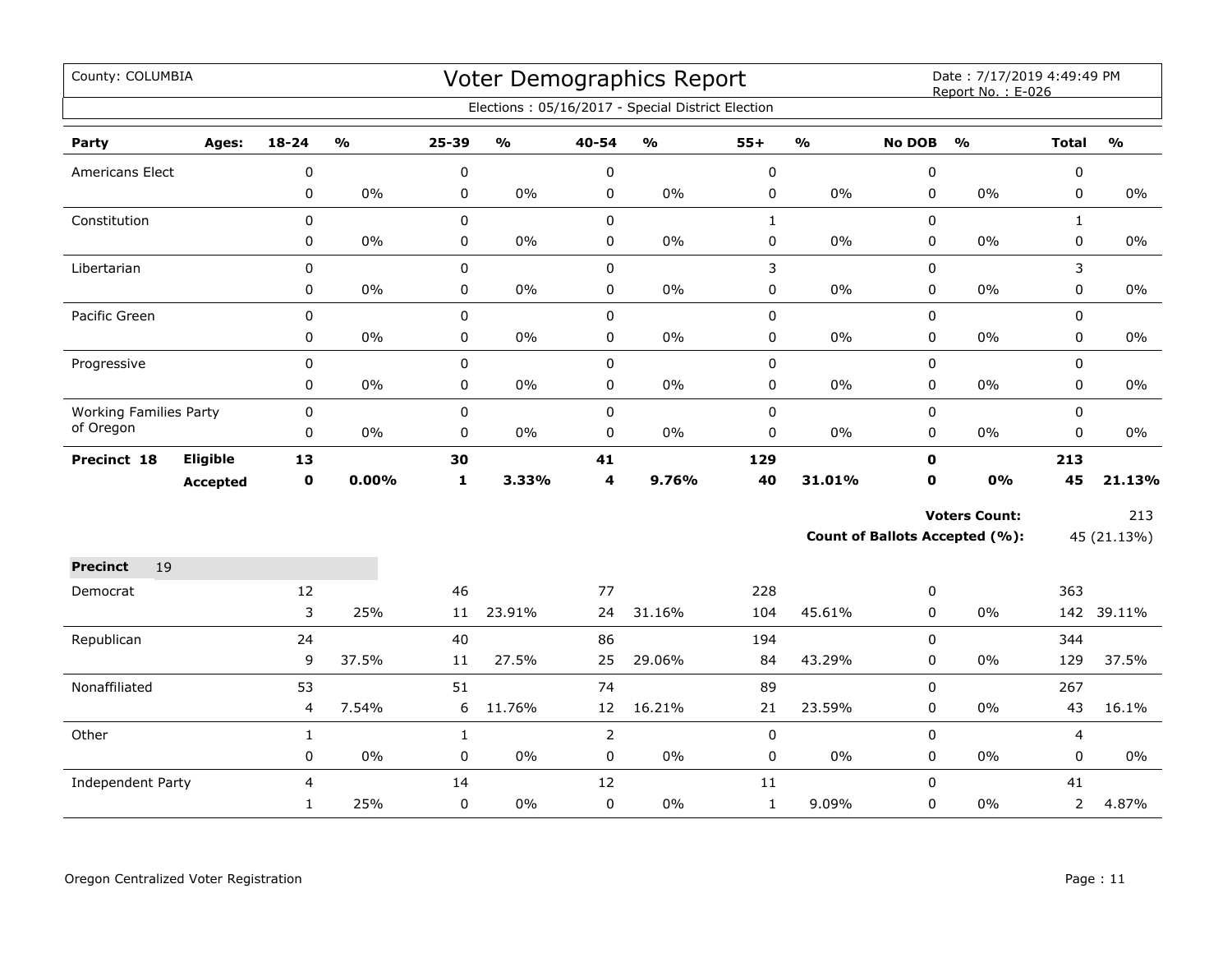| County: COLUMBIA                           |                 |                |        |                |                         |                | Voter Demographics Report<br>Elections: 05/16/2017 - Special District Election |              |                |               | Date: 7/17/2019 4:49:49 PM<br>Report No.: E-026 |                |               |
|--------------------------------------------|-----------------|----------------|--------|----------------|-------------------------|----------------|--------------------------------------------------------------------------------|--------------|----------------|---------------|-------------------------------------------------|----------------|---------------|
| Party                                      | Ages:           | $18 - 24$      | %      | 25-39          | $\mathbf{O}/\mathbf{o}$ | 40-54          | $\frac{1}{2}$                                                                  | $55+$        | $\mathbf{v}_0$ | <b>No DOB</b> | $\frac{0}{0}$                                   | <b>Total</b>   | $\frac{0}{0}$ |
| <b>Americans Elect</b>                     |                 | 0              |        | $\mathbf 0$    |                         | $\mathbf 0$    |                                                                                | 0            |                | $\mathbf 0$   |                                                 | 0              |               |
|                                            |                 | $\mathbf 0$    | $0\%$  | $\pmb{0}$      | $0\%$                   | $\mathbf 0$    | 0%                                                                             | 0            | $0\%$          | 0             | 0%                                              | 0              | $0\%$         |
| Constitution                               |                 | 0              |        | $\mathbf{1}$   |                         | $\mathbf{1}$   |                                                                                | 0            |                | $\mathbf 0$   |                                                 | $\overline{2}$ |               |
|                                            |                 | 0              | 0%     | $\pmb{0}$      | 0%                      | $\mathbf{1}$   | 100%                                                                           | 0            | 0%             | $\mathbf 0$   | 0%                                              | $\mathbf{1}$   | 50%           |
| Libertarian                                |                 | $\mathbf 0$    |        | $\overline{2}$ |                         | $\overline{2}$ |                                                                                | $\mathbf{1}$ |                | $\mathbf 0$   |                                                 | 5              |               |
|                                            |                 | 0              | $0\%$  | 0              | 0%                      | $\mathbf 0$    | $0\%$                                                                          | 0            | 0%             | 0             | 0%                                              | 0              | $0\%$         |
| Pacific Green                              |                 | $\mathbf{1}$   |        | $\mathbf 1$    |                         | $\mathbf 0$    |                                                                                | $\mathbf 0$  |                | $\Omega$      |                                                 | $\overline{2}$ |               |
|                                            |                 | 0              | $0\%$  | $\mathbf{1}$   | 100%                    | $\mathbf 0$    | $0\%$                                                                          | 0            | 0%             | $\mathbf 0$   | 0%                                              | $\mathbf{1}$   | 50%           |
| Progressive                                |                 | $\mathbf 0$    |        | $\pmb{0}$      |                         | $\mathbf 0$    |                                                                                | $\mathsf 0$  |                | $\mathbf 0$   |                                                 | 0              |               |
|                                            |                 | 0              | $0\%$  | 0              | $0\%$                   | 0              | 0%                                                                             | 0            | 0%             | 0             | 0%                                              | 0              | 0%            |
| <b>Working Families Party</b><br>of Oregon |                 | $\mathbf{1}$   |        | $\pmb{0}$      |                         | $\pmb{0}$      |                                                                                | 0            |                | $\pmb{0}$     |                                                 | $\mathbf{1}$   |               |
|                                            |                 | $\mathbf 0$    | 0%     | $\mathbf 0$    | 0%                      | $\mathbf 0$    | $0\%$                                                                          | 0            | 0%             | 0             | 0%                                              | 0              | $0\%$         |
| Precinct 19                                | Eligible        | 96             |        | 156            |                         | 254            |                                                                                | 523          |                | $\mathbf o$   |                                                 | 1029           |               |
|                                            | <b>Accepted</b> | 17             | 17.71% | 29             | 18.59%                  | 62             | 24.41%                                                                         | 210          | 40.15%         | O             | 0%                                              | 318            | 30.90%        |
|                                            |                 |                |        |                |                         |                |                                                                                |              |                |               | <b>Voters Count:</b>                            |                | 1029          |
|                                            |                 |                |        |                |                         |                |                                                                                |              |                |               | <b>Count of Ballots Accepted (%):</b>           |                | 318 (30.90%)  |
| <b>Precinct</b><br>20                      |                 |                |        |                |                         |                |                                                                                |              |                |               |                                                 |                |               |
| Democrat                                   |                 | 12             |        | 45             |                         | 53             |                                                                                | 176          |                | 0             |                                                 | 286            |               |
|                                            |                 | 5              | 41.66% | 13             | 28.88%                  | 23             | 43.39%                                                                         | 85           | 48.29%         | 0             | 0%                                              |                | 126 44.05%    |
| Republican                                 |                 | 8              |        | 53             |                         | 67             |                                                                                | 137          |                | $\mathbf 0$   |                                                 | 265            |               |
|                                            |                 | $\overline{2}$ | 25%    | 16             | 30.18%                  | 23             | 34.32%                                                                         | 61           | 44.52%         | 0             | 0%                                              | 102            | 38.49%        |
| Nonaffiliated                              |                 | 25             |        | 47             |                         | 37             |                                                                                | 61           |                | $\pmb{0}$     |                                                 | 170            |               |
|                                            |                 | 4              | 16%    | $\overline{2}$ | 4.25%                   | 10             | 27.02%                                                                         | 16           | 26.22%         | 0             | 0%                                              | 32             | 18.82%        |
| Other                                      |                 | 0              |        | $\mathsf 0$    |                         | $\mathbf{1}$   |                                                                                | $\mathbf{1}$ |                | 0             |                                                 | $\overline{2}$ |               |
|                                            |                 | 0              | 0%     | 0              | 0%                      | $\pmb{0}$      | $0\%$                                                                          | 0            | 0%             | 0             | 0%                                              | 0              | 0%            |
| <b>Independent Party</b>                   |                 | 6              |        | 3              |                         | $\overline{7}$ |                                                                                | 14           |                | 0             |                                                 | 30             |               |
|                                            |                 | 3              | 50%    | $\mathbf{1}$   | 33.33%                  | $\overline{2}$ | 28.57%                                                                         | 4            | 28.57%         | 0             | 0%                                              |                | 10 33.33%     |
| <b>Americans Elect</b>                     |                 | $\mathbf 0$    |        | $\mathbf 0$    |                         | $\mathbf 0$    |                                                                                | $\mathbf 0$  |                | $\mathbf 0$   |                                                 | 0              |               |
|                                            |                 | 0              | 0%     | 0              | 0%                      | $\mathbf 0$    | 0%                                                                             | 0            | $0\%$          | $\mathbf 0$   | $0\%$                                           | 0              | 0%            |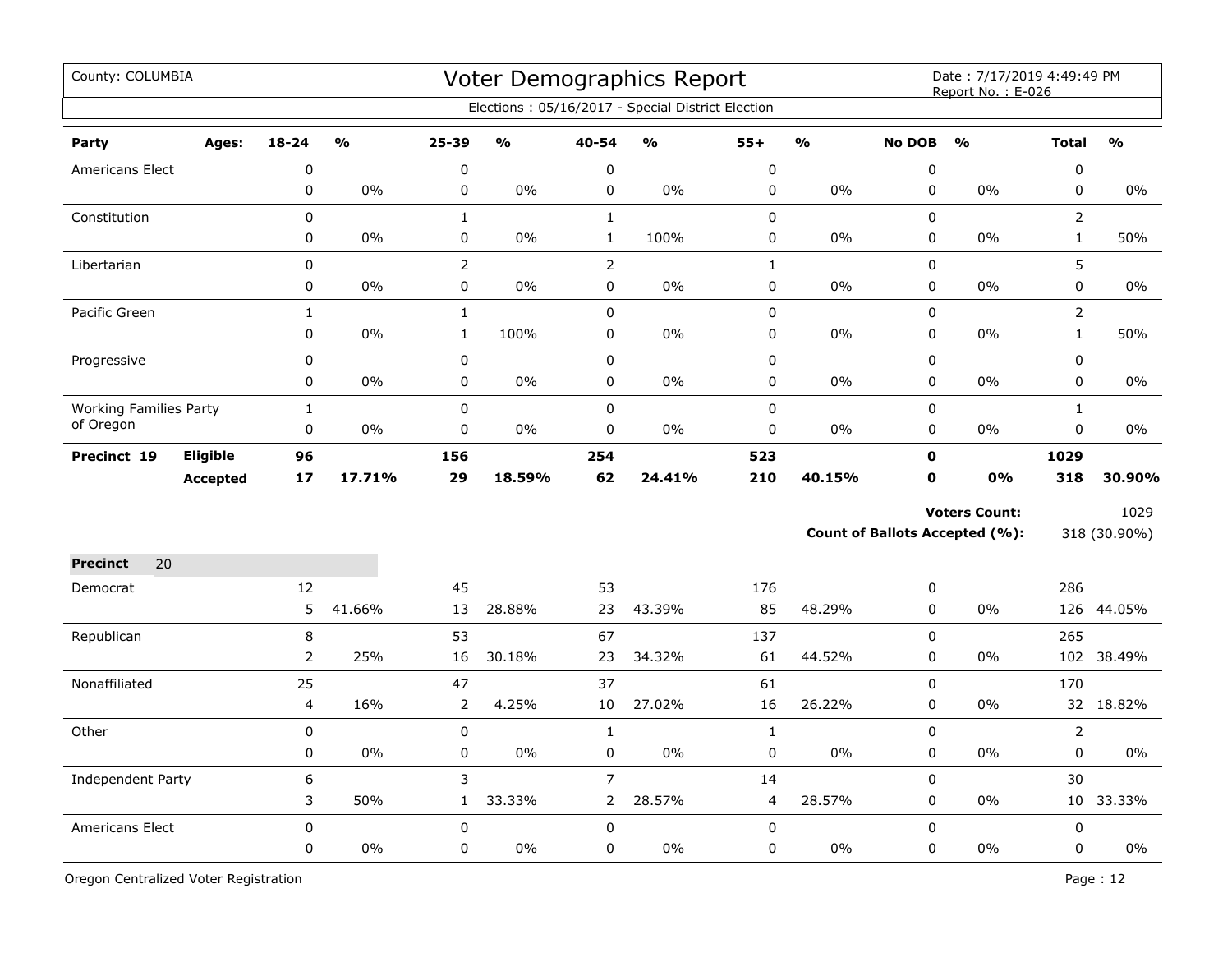| County: COLUMBIA              |                 |              |        |                |               |                | Voter Demographics Report<br>Elections: 05/16/2017 - Special District Election |                |        |               | Date: 7/17/2019 4:49:49 PM<br>Report No.: E-026 |                |               |
|-------------------------------|-----------------|--------------|--------|----------------|---------------|----------------|--------------------------------------------------------------------------------|----------------|--------|---------------|-------------------------------------------------|----------------|---------------|
|                               |                 |              |        |                |               |                |                                                                                |                |        |               |                                                 |                |               |
| Party                         | Ages:           | 18-24        | %      | $25 - 39$      | $\frac{1}{2}$ | 40-54          | $\frac{1}{2}$                                                                  | $55+$          | %      | <b>No DOB</b> | $\frac{1}{2}$                                   | <b>Total</b>   | $\frac{1}{2}$ |
| Constitution                  |                 | 0            |        | 0              |               | $\mathbf 0$    |                                                                                | $\mathbf{1}$   |        | 0             |                                                 | $\mathbf{1}$   |               |
|                               |                 | 0            | 0%     | 0              | 0%            | 0              | $0\%$                                                                          | $\mathbf{1}$   | 100%   | $\mathbf 0$   | 0%                                              | $\mathbf{1}$   | 100%          |
| Libertarian                   |                 | $\mathbf{1}$ |        | $\mathbf{1}$   |               | $\mathbf{1}$   |                                                                                | $\mathbf 1$    |        | 0             |                                                 | $\overline{4}$ |               |
|                               |                 | $\pmb{0}$    | $0\%$  | $\pmb{0}$      | $0\%$         | $\pmb{0}$      | $0\%$                                                                          | $\pmb{0}$      | 0%     | 0             | $0\%$                                           | 0              | $0\%$         |
| Pacific Green                 |                 | 0            |        | $\mathbf{1}$   |               | $\mathsf 0$    |                                                                                | $\pmb{0}$      |        | $\Omega$      |                                                 | $\mathbf{1}$   |               |
|                               |                 | 0            | 0%     | 0              | $0\%$         | $\mathbf 0$    | $0\%$                                                                          | $\pmb{0}$      | 0%     | 0             | 0%                                              | $\mathbf 0$    | $0\%$         |
| Progressive                   |                 | $\pmb{0}$    |        | $\mathbf{1}$   |               | $\mathsf 0$    |                                                                                | $\pmb{0}$      |        | 0             |                                                 | $\mathbf{1}$   |               |
|                               |                 | 0            | 0%     | 0              | $0\%$         | $\mathbf 0$    | $0\%$                                                                          | $\mathbf 0$    | 0%     | 0             | $0\%$                                           | $\mathbf 0$    | $0\%$         |
| <b>Working Families Party</b> |                 | 0            |        | $\mathbf 1$    |               | $\pmb{0}$      |                                                                                | $\overline{2}$ |        | 0             |                                                 | 3              |               |
| of Oregon                     |                 | 0            | $0\%$  | 0              | $0\%$         | 0              | $0\%$                                                                          | $\pmb{0}$      | $0\%$  | 0             | $0\%$                                           | 0              | $0\%$         |
| Precinct 20                   | Eligible        | 52           |        | 152            |               | 166            |                                                                                | 393            |        | $\mathbf{0}$  |                                                 | 763            |               |
|                               | <b>Accepted</b> | 14           | 26.92% | 32             | 21.05%        | 58             | 34.94%                                                                         | 167            | 42.49% | $\mathbf 0$   | 0%                                              | 271            | 35.52%        |
|                               |                 |              |        |                |               |                |                                                                                |                |        |               | <b>Voters Count:</b>                            |                | 763           |
|                               |                 |              |        |                |               |                |                                                                                |                |        |               | Count of Ballots Accepted (%):                  |                | 271 (35.52%)  |
| <b>Precinct</b><br>21         |                 |              |        |                |               |                |                                                                                |                |        |               |                                                 |                |               |
| Democrat                      |                 | 69           |        | 223            |               | 240            |                                                                                | 532            |        | 0             |                                                 | 1064           |               |
|                               |                 | 3            | 4.34%  | 21             | 9.41%         | 29             | 12.08%                                                                         | 222            | 41.72% | $\mathbf 0$   | 0%                                              |                | 275 25.84%    |
| Republican                    |                 | 38           |        | 134            |               | 153            |                                                                                | 282            |        | $\mathbf 0$   |                                                 | 607            |               |
|                               |                 | $\pmb{0}$    | 0%     | 13             | 9.7%          | 21             | 13.72%                                                                         | 107            | 37.94% | 0             | $0\%$                                           | 141            | 23.22%        |
| Nonaffiliated                 |                 | 164          |        | 345            |               | 281            |                                                                                | 192            |        | 0             |                                                 | 982            |               |
|                               |                 | 3            | 1.82%  | 8              | 2.31%         | 16             | 5.69%                                                                          | 31             | 16.14% | $\Omega$      | $0\%$                                           | 58             | 5.9%          |
| Other                         |                 | 3            |        | $\overline{7}$ |               | $\overline{7}$ |                                                                                | 6              |        | 0             |                                                 | 23             |               |
|                               |                 | 0            | $0\%$  | 0              | $0\%$         | $\mathbf{1}$   | 14.28%                                                                         | $\mathbf{1}$   | 16.66% | 0             | $0\%$                                           | 2              | 8.69%         |
| Independent Party             |                 | 15           |        | 42             |               | 36             |                                                                                | 43             |        | 0             |                                                 | 136            |               |
|                               |                 | 0            | $0\%$  | $\overline{2}$ | 4.76%         | 5              | 13.88%                                                                         | 13             | 30.23% | 0             | $0\%$                                           | 20             | 14.7%         |
| Americans Elect               |                 | $\mathbf 0$  |        | $\mathbf 0$    |               | $\mathbf 0$    |                                                                                | $\mathbf 0$    |        | 0             |                                                 | $\mathbf 0$    |               |
|                               |                 | 0            | $0\%$  | 0              | $0\%$         | $\mathbf 0$    | $0\%$                                                                          | $\pmb{0}$      | 0%     | 0             | $0\%$                                           | 0              | 0%            |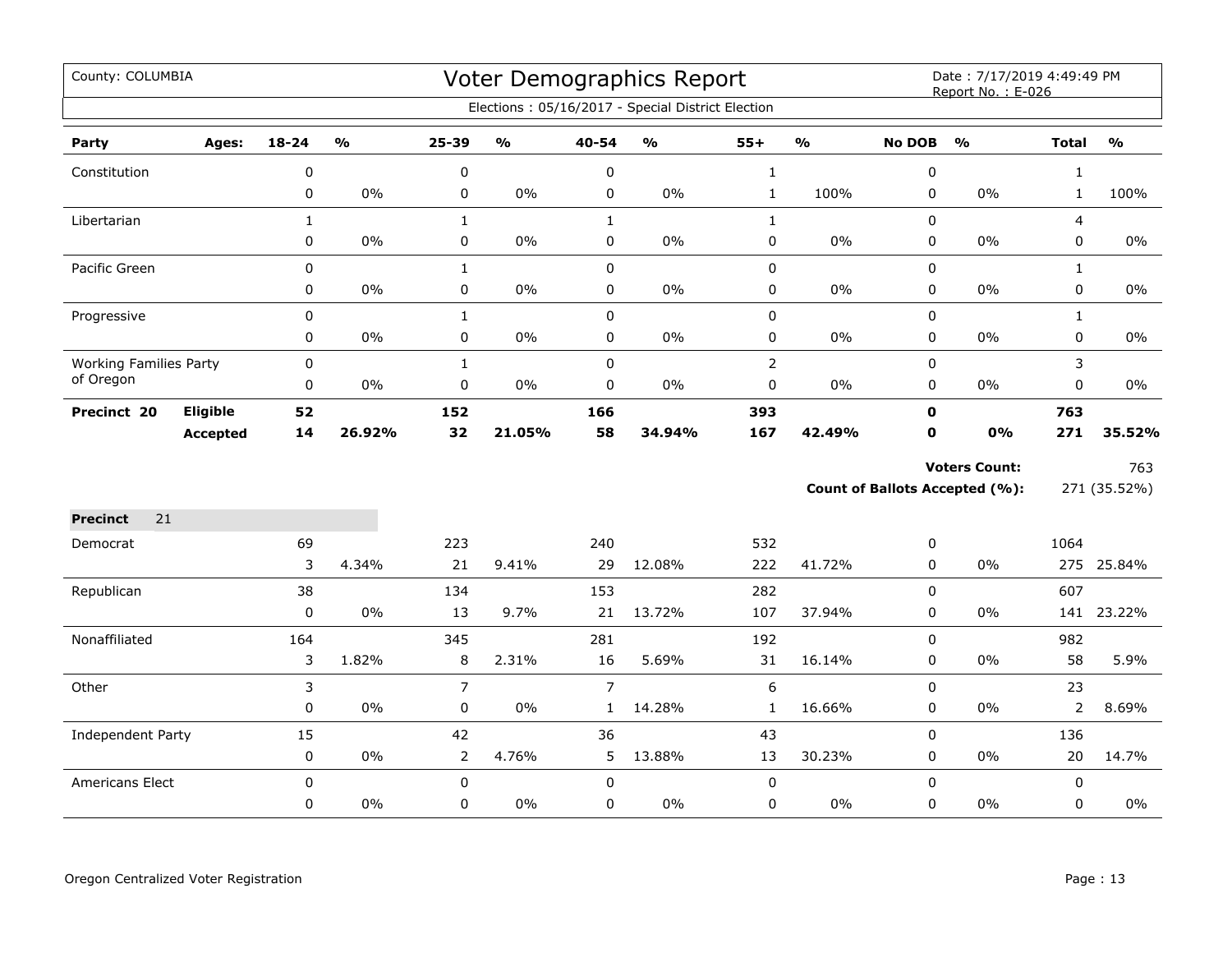| County: COLUMBIA              |                 |                         |               |                |        |                | <b>Voter Demographics Report</b><br>Elections: 05/16/2017 - Special District Election |                |               |               | Date: 7/17/2019 4:49:49 PM<br>Report No.: E-026               |                |                      |
|-------------------------------|-----------------|-------------------------|---------------|----------------|--------|----------------|---------------------------------------------------------------------------------------|----------------|---------------|---------------|---------------------------------------------------------------|----------------|----------------------|
| Party                         | Ages:           | $18 - 24$               | $\frac{0}{0}$ | 25-39          | %      | 40-54          | $\frac{0}{0}$                                                                         | $55+$          | $\frac{0}{0}$ | <b>No DOB</b> | $\frac{0}{0}$                                                 | <b>Total</b>   | $\frac{9}{0}$        |
| Constitution                  |                 | 1                       |               | 3              |        | 3              |                                                                                       | $\overline{4}$ |               | $\pmb{0}$     |                                                               | 11             |                      |
|                               |                 | 0                       | 0%            | $\mathsf 0$    | 0%     | 0              | 0%                                                                                    | $\mathbf{1}$   | 25%           | $\pmb{0}$     | $0\%$                                                         | $\mathbf{1}$   | 9.09%                |
| Libertarian                   |                 | 3                       |               | 8              |        | $\overline{4}$ |                                                                                       | $\overline{7}$ |               | $\mathbf 0$   |                                                               | 22             |                      |
|                               |                 | 0                       | 0%            | $\mathbf 1$    | 12.5%  | $\mathbf{1}$   | 25%                                                                                   | $\overline{2}$ | 28.57%        | $\pmb{0}$     | 0%                                                            | 4              | 18.18%               |
| Pacific Green                 |                 | 0                       |               | 5              |        | 4              |                                                                                       | $\mathbf 1$    |               | $\mathsf 0$   |                                                               | 10             |                      |
|                               |                 | 0                       | 0%            | $\pmb{0}$      | 0%     | 2              | 50%                                                                                   | 0              | 0%            | $\pmb{0}$     | 0%                                                            | $\overline{2}$ | 20%                  |
| Progressive                   |                 | $\overline{2}$          |               | $\overline{2}$ |        | 0              |                                                                                       | $\mathbf{1}$   |               | $\mathsf 0$   |                                                               | 5              |                      |
|                               |                 | $\mathbf{1}$            | 50%           | $\mathsf 0$    | $0\%$  | 0              | 0%                                                                                    | $\mathbf{1}$   | 100%          | $\pmb{0}$     | 0%                                                            | $\overline{2}$ | 40%                  |
| <b>Working Families Party</b> |                 | $\mathbf{1}$            |               | $\overline{7}$ |        | 4              |                                                                                       | $\overline{2}$ |               | $\pmb{0}$     |                                                               | 14             |                      |
| of Oregon                     |                 | 0                       | 0%            | $\pmb{0}$      | $0\%$  | $\mathbf{1}$   | 25%                                                                                   | 0              | $0\%$         | $\pmb{0}$     | $0\%$                                                         | $\mathbf{1}$   | 7.14%                |
| Precinct 21                   | <b>Eligible</b> | 296                     |               | 776            |        | 732            |                                                                                       | 1070           |               | $\mathbf 0$   |                                                               | 2874           |                      |
|                               | <b>Accepted</b> | $\overline{\mathbf{z}}$ | 2.36%         | 45             | 5.80%  | 76             | 10.38%                                                                                | 378            | 35.33%        | $\mathbf 0$   | 0%                                                            | 506            | 17.61%               |
|                               |                 |                         |               |                |        |                |                                                                                       |                |               |               | <b>Voters Count:</b><br><b>Count of Ballots Accepted (%):</b> |                | 2874<br>506 (17.61%) |
| 24<br><b>Precinct</b>         |                 |                         |               |                |        |                |                                                                                       |                |               |               |                                                               |                |                      |
| Democrat                      |                 | 64                      |               | 201            |        | 204            |                                                                                       | 473            |               | 0             |                                                               | 942            |                      |
|                               |                 | 5                       | 7.81%         | 21             | 10.44% | 39             | 19.11%                                                                                | 190            | 40.16%        | $\pmb{0}$     | 0%                                                            |                | 255 27.07%           |
| Republican                    |                 | 43                      |               | 126            |        | 186            |                                                                                       | 301            |               | $\pmb{0}$     |                                                               | 656            |                      |
|                               |                 | $\overline{2}$          | 4.65%         | 6              | 4.76%  | 27             | 14.51%                                                                                | 98             | 32.55%        | 0             | 0%                                                            | 133            | 20.27%               |
| Nonaffiliated                 |                 | 160                     |               | 297            |        | 246            |                                                                                       | 201            |               | $\Omega$      |                                                               | 904            |                      |
|                               |                 | 6                       | 3.75%         | 13             | 4.37%  | 16             | 6.5%                                                                                  | 29             | 14.42%        | $\mathbf 0$   | $0\%$                                                         | 64             | 7.07%                |
| Other                         |                 | $\overline{2}$          |               | 12             |        | 5              |                                                                                       | $\overline{7}$ |               | $\mathbf 0$   |                                                               | 26             |                      |
|                               |                 | 0                       | 0%            | $\pmb{0}$      | $0\%$  | 0              | $0\%$                                                                                 | 0              | $0\%$         | 0             | $0\%$                                                         | $\mathbf 0$    | 0%                   |
| Independent Party             |                 | 18                      |               | 45             |        | 31             |                                                                                       | 46             |               | $\mathbf 0$   |                                                               | 140            |                      |
|                               |                 | $\mathbf{1}$            | 5.55%         | 3              | 6.66%  | 3              | 9.67%                                                                                 | 12             | 26.08%        | $\pmb{0}$     | 0%                                                            | 19             | 13.57%               |
| <b>Americans Elect</b>        |                 | 0                       |               | $\pmb{0}$      |        | $\pmb{0}$      |                                                                                       | $\pmb{0}$      |               | $\pmb{0}$     |                                                               | $\mathbf 0$    |                      |
|                               |                 | 0                       | 0%            | 0              | 0%     | 0              | 0%                                                                                    | 0              | 0%            | $\pmb{0}$     | 0%                                                            | 0              | 0%                   |
| Constitution                  |                 | $\mathbf 0$             |               | $\mathbf{1}$   |        | $\overline{2}$ |                                                                                       | 0              |               | $\mathbf 0$   |                                                               | 3              |                      |
|                               |                 | 0                       | 0%            | 0              | 0%     | $\mathbf{1}$   | 50%                                                                                   | 0              | 0%            | $\pmb{0}$     | 0%                                                            |                | 1 33.33%             |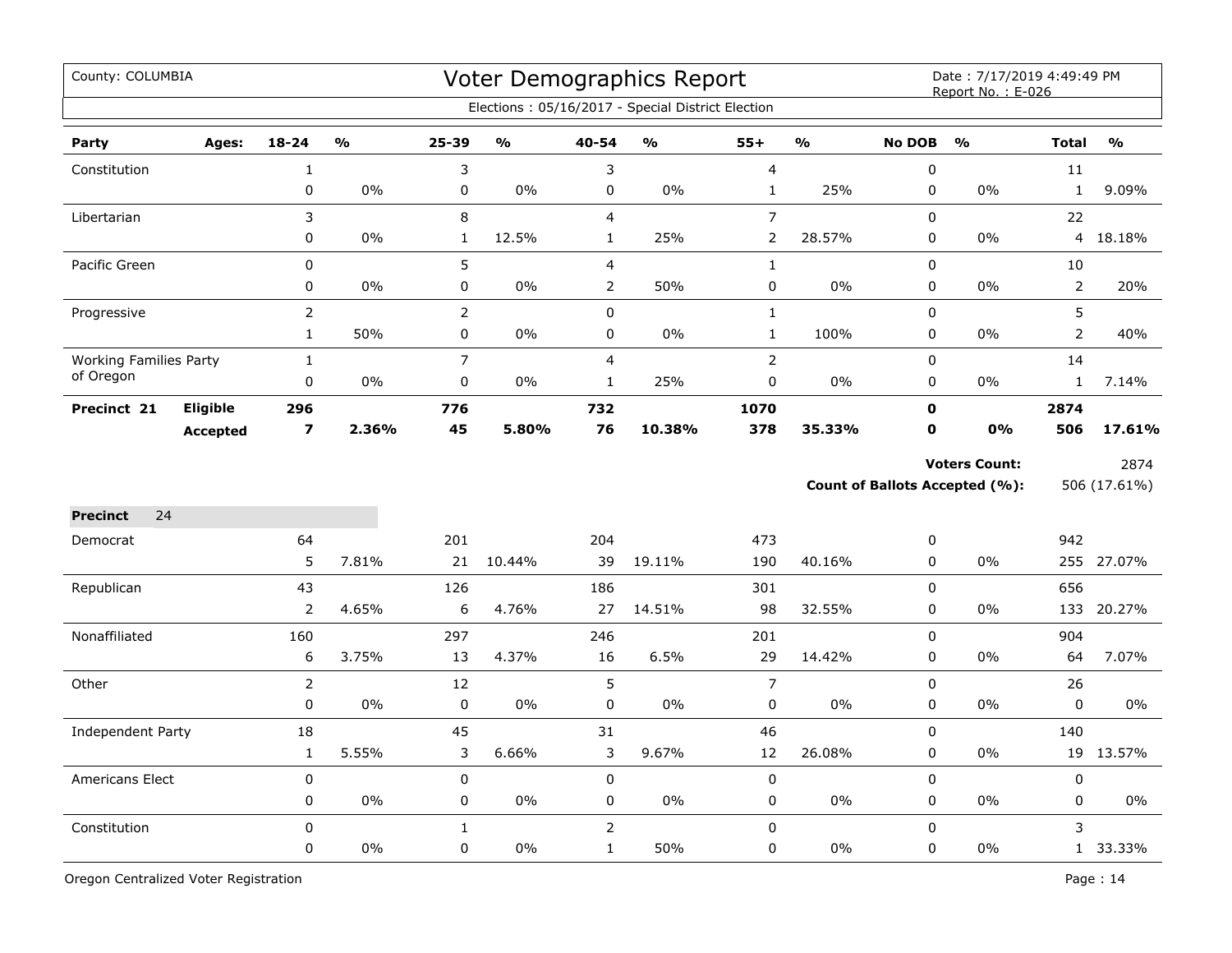| County: COLUMBIA              |                 |                |                         |                |                                   |                | Voter Demographics Report<br>Elections: 05/16/2017 - Special District Election |                |               |               | Date: 7/17/2019 4:49:49 PM<br>Report No.: E-026 |                |               |
|-------------------------------|-----------------|----------------|-------------------------|----------------|-----------------------------------|----------------|--------------------------------------------------------------------------------|----------------|---------------|---------------|-------------------------------------------------|----------------|---------------|
|                               |                 |                |                         |                |                                   |                |                                                                                |                |               |               |                                                 |                |               |
| Party                         | Ages:           | 18-24          | $\mathbf{O}/\mathbf{o}$ | 25-39          | $\mathsf{o}\mathsf{v}_\mathsf{o}$ | 40-54          | $\mathsf{o}\mathsf{v}_\mathsf{o}$                                              | $55+$          | $\frac{1}{2}$ | <b>No DOB</b> | $\frac{0}{0}$                                   | <b>Total</b>   | $\frac{0}{0}$ |
| Libertarian                   |                 | $\overline{2}$ |                         | 12             |                                   | $\overline{7}$ |                                                                                | $\overline{7}$ |               | $\pmb{0}$     |                                                 | 28             |               |
|                               |                 | $\mathbf 0$    | 0%                      | $\mathbf{1}$   | 8.33%                             | $\mathbf{1}$   | 14.28%                                                                         | $\mathbf 1$    | 14.28%        | 0             | 0%                                              |                | 3 10.71%      |
| Pacific Green                 |                 | $\mathbf 1$    |                         | 3              |                                   | $\mathsf{2}\,$ |                                                                                | $\mathbf{1}$   |               | $\pmb{0}$     |                                                 | $\overline{7}$ |               |
|                               |                 | $\mathbf{1}$   | 100%                    | 0              | $0\%$                             | $\mathsf 0$    | $0\%$                                                                          | $\mathbf{1}$   | 100%          | 0             | 0%                                              | $2^{\circ}$    | 28.57%        |
| Progressive                   |                 | 0              |                         | $\pmb{0}$      |                                   | $\mathbf 0$    |                                                                                | $\mathbf{1}$   |               | 0             |                                                 | $\mathbf{1}$   |               |
|                               |                 | 0              | 0%                      | $\pmb{0}$      | $0\%$                             | $\mathbf 0$    | $0\%$                                                                          | $\mathbf{1}$   | 100%          | $\mathbf 0$   | 0%                                              | $\mathbf{1}$   | 100%          |
| <b>Working Families Party</b> |                 | 3              |                         | 9              |                                   | 6              |                                                                                | $\mathsf{2}$   |               | 0             |                                                 | 20             |               |
| of Oregon                     |                 | 0              | 0%                      | $\pmb{0}$      | $0\%$                             | $\mathbf{1}$   | 16.66%                                                                         | 0              | 0%            | 0             | $0\%$                                           | $\mathbf{1}$   | 5%            |
| Precinct 24                   | Eligible        | 293            |                         | 706            |                                   | 689            |                                                                                | 1039           |               | $\mathbf 0$   |                                                 | 2727           |               |
|                               | <b>Accepted</b> | 15             | 5.12%                   | 44             | 6.23%                             | 88             | 12.77%                                                                         | 332            | 31.95%        | $\mathbf o$   | 0%                                              | 479            | 17.57%        |
|                               |                 |                |                         |                |                                   |                |                                                                                |                |               |               | <b>Voters Count:</b>                            |                | 2727          |
|                               |                 |                |                         |                |                                   |                |                                                                                |                |               |               | Count of Ballots Accepted (%):                  |                | 479 (17.57%)  |
| 26<br><b>Precinct</b>         |                 |                |                         |                |                                   |                |                                                                                |                |               |               |                                                 |                |               |
| Democrat                      |                 | 73             |                         | 225            |                                   | 239            |                                                                                | 405            |               | 0             |                                                 | 942            |               |
|                               |                 | 8              | 10.95%                  | 27             | 12%                               | 49             | 20.5%                                                                          | 176            | 43.45%        | 0             | 0%                                              | 260            | 27.6%         |
| Republican                    |                 | 59             |                         | 199            |                                   | 259            |                                                                                | 343            |               | $\mathbf 0$   |                                                 | 860            |               |
|                               |                 | $\overline{2}$ | 3.38%                   | 20             | 10.05%                            | 46             | 17.76%                                                                         | 132            | 38.48%        | $\pmb{0}$     | 0%                                              | 200            | 23.25%        |
| Nonaffiliated                 |                 | 154            |                         | 309            |                                   | 242            |                                                                                | 148            |               | 0             |                                                 | 853            |               |
|                               |                 | 2              | 1.29%                   | 12             | 3.88%                             | 14             | 5.78%                                                                          | 31             | 20.94%        | 0             | 0%                                              | 59             | 6.91%         |
| Other                         |                 | $\mathbf 0$    |                         | 5              |                                   | $\overline{2}$ |                                                                                | $\mathbf{1}$   |               | $\mathbf 0$   |                                                 | 8              |               |
|                               |                 | $\mathbf 0$    | 0%                      | $\pmb{0}$      | $0\%$                             | $\pmb{0}$      | $0\%$                                                                          | $\mathbf{1}$   | 100%          | 0             | 0%                                              | $\mathbf{1}$   | 12.5%         |
| <b>Independent Party</b>      |                 | 16             |                         | 50             |                                   | 28             |                                                                                | 34             |               | $\mathbf 0$   |                                                 | 128            |               |
|                               |                 | 0              | $0\%$                   | $\overline{7}$ | 14%                               | $\mathbf{1}$   | 3.57%                                                                          | 13             | 38.23%        | 0             | 0%                                              | 21             | 16.4%         |
| Americans Elect               |                 | 0              |                         | $\pmb{0}$      |                                   | $\pmb{0}$      |                                                                                | $\pmb{0}$      |               | $\mathbf 0$   |                                                 | 0              |               |
|                               |                 | 0              | 0%                      | $\pmb{0}$      | $0\%$                             | $\pmb{0}$      | $0\%$                                                                          | $\mathsf 0$    | 0%            | $\pmb{0}$     | 0%                                              | 0              | $0\%$         |
| Constitution                  |                 | $\mathbf 0$    |                         | 6              |                                   | $\overline{4}$ |                                                                                | $\mathbf{1}$   |               | $\mathbf 0$   |                                                 | 11             |               |
|                               |                 | 0              | $0\%$                   | $\mathbf 0$    | $0\%$                             | $\overline{2}$ | 50%                                                                            | 0              | 0%            | $\mathbf 0$   | $0\%$                                           |                | 2 18.18%      |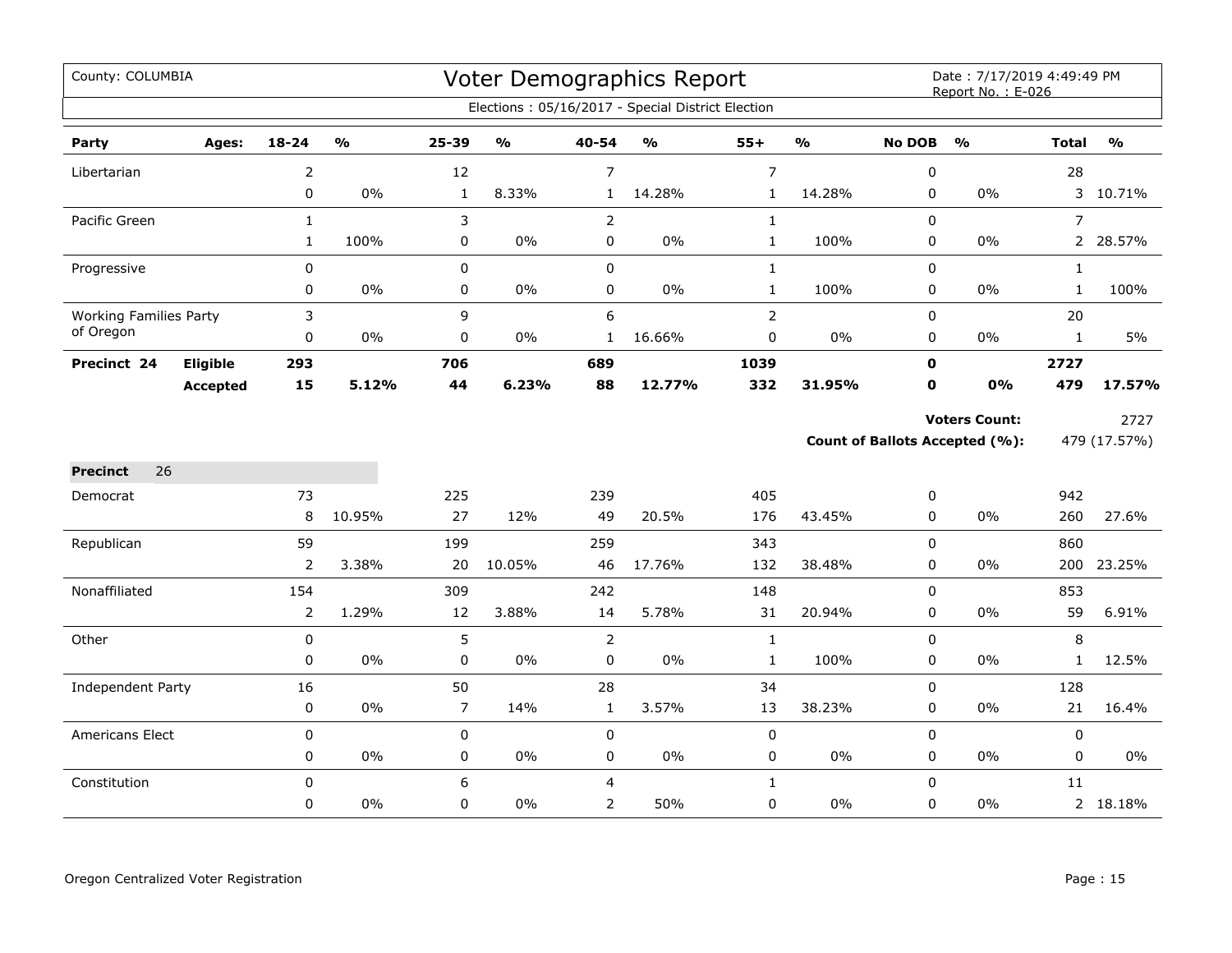| County: COLUMBIA              |                 |                      |                         |                      |                         |                | Voter Demographics Report<br>Elections: 05/16/2017 - Special District Election |                |               |                            | Date: 7/17/2019 4:49:49 PM<br>Report No.: E-026               |                |                      |
|-------------------------------|-----------------|----------------------|-------------------------|----------------------|-------------------------|----------------|--------------------------------------------------------------------------------|----------------|---------------|----------------------------|---------------------------------------------------------------|----------------|----------------------|
| Party                         | Ages:           | $18 - 24$            | $\mathbf{O}/\mathbf{O}$ | 25-39                | $\mathbf{O}/\mathbf{o}$ | 40-54          | $\mathsf{o}\mathsf{v}_\mathsf{o}$                                              | $55+$          | $\frac{1}{2}$ | <b>No DOB</b>              | $\frac{1}{2}$                                                 | <b>Total</b>   | $\frac{0}{0}$        |
| Libertarian                   |                 | 3                    |                         | 12                   |                         | $\overline{7}$ |                                                                                | 5              |               | $\mathbf 0$                |                                                               | 27             |                      |
|                               |                 | 0                    | 0%                      | $\pmb{0}$            | 0%                      | $\pmb{0}$      | 0%                                                                             | $\mathbf{1}$   | 20%           | $\pmb{0}$                  | 0%                                                            | $\mathbf{1}$   | 3.7%                 |
| Pacific Green                 |                 | $\mathbf{1}$         |                         | 5                    |                         | $\pmb{0}$      |                                                                                | $\mathbf{1}$   |               | $\mathbf 0$                |                                                               | $\overline{7}$ |                      |
|                               |                 | 0                    | 0%                      | $\overline{2}$       | 40%                     | $\pmb{0}$      | 0%                                                                             | 0              | 0%            | $\pmb{0}$                  | 0%                                                            | $\overline{2}$ | 28.57%               |
| Progressive                   |                 | 0                    |                         | 0                    |                         | $\mathbf{1}$   |                                                                                | $\pmb{0}$      |               | $\mathbf 0$                |                                                               | $\mathbf{1}$   |                      |
|                               |                 | 0                    | $0\%$                   | 0                    | 0%                      | $\mathbf 0$    | $0\%$                                                                          | 0              | 0%            | $\mathbf 0$                | 0%                                                            | 0              | $0\%$                |
| <b>Working Families Party</b> |                 | $\Omega$             |                         | $\mathbf{1}$         |                         | 3              |                                                                                | $\overline{2}$ |               | $\Omega$                   |                                                               | 6              |                      |
| of Oregon                     |                 | 0                    | 0%                      | $\mathbf 0$          | $0\%$                   | 2              | 66.66%                                                                         | 0              | $0\%$         | 0                          | 0%                                                            | $\overline{2}$ | 33.33%               |
| Precinct 26                   | Eligible        | 306                  |                         | 812                  |                         | 785            |                                                                                | 940            |               | $\mathbf o$                |                                                               | 2843           |                      |
|                               | <b>Accepted</b> | 12                   | 3.92%                   | 68                   | 8.37%                   | 114            | 14.52%                                                                         | 354            | 37.66%        | $\mathbf 0$                | 0%                                                            | 548            | 19.28%               |
|                               |                 |                      |                         |                      |                         |                |                                                                                |                |               |                            | <b>Voters Count:</b><br><b>Count of Ballots Accepted (%):</b> |                | 2843<br>548 (19.28%) |
| 31<br><b>Precinct</b>         |                 |                      |                         |                      |                         |                |                                                                                |                |               |                            |                                                               |                |                      |
| Democrat                      |                 | 17<br>$\mathbf{1}$   | 5.88%                   | 58<br>$\overline{7}$ | 12.06%                  | 58<br>15       | 25.86%                                                                         | 136<br>61      | 44.85%        | 0<br>0                     | $0\%$                                                         | 269            | 84 31.22%            |
|                               |                 |                      |                         |                      |                         |                |                                                                                |                |               |                            |                                                               |                |                      |
| Republican                    |                 | 16<br>$\overline{4}$ | 25%                     | 37<br>12             | 32.43%                  | 84<br>24       | 28.57%                                                                         | 99<br>40       | 40.4%         | $\mathbf 0$<br>$\mathbf 0$ | 0%                                                            | 236            | 80 33.89%            |
| Nonaffiliated                 |                 | 52                   |                         | 78                   |                         | 70             |                                                                                | 65             |               | $\mathbf 0$                |                                                               | 265            |                      |
|                               |                 | $\overline{4}$       | 7.69%                   | 11                   | 14.1%                   | 9              | 12.85%                                                                         | 22             | 33.84%        | 0                          | 0%                                                            |                | 46 17.35%            |
| Other                         |                 | $\mathsf 0$          |                         | $\mathbf{1}$         |                         | $\overline{2}$ |                                                                                | $\mathbf{1}$   |               | $\mathbf 0$                |                                                               | 4              |                      |
|                               |                 | 0                    | 0%                      | $\pmb{0}$            | 0%                      | $\mathbf{1}$   | 50%                                                                            | $\pmb{0}$      | 0%            | $\pmb{0}$                  | 0%                                                            | $\mathbf{1}$   | 25%                  |
| <b>Independent Party</b>      |                 | 3                    |                         | 9                    |                         | 8              |                                                                                | 20             |               | $\pmb{0}$                  |                                                               | 40             |                      |
|                               |                 | 0                    | 0%                      | 3                    | 33.33%                  | 2              | 25%                                                                            | 5              | 25%           | 0                          | 0%                                                            | 10             | 25%                  |
| Americans Elect               |                 | 0                    |                         | 0                    |                         | $\mathbf 0$    |                                                                                | $\mathsf 0$    |               | $\mathbf 0$                |                                                               | 0              |                      |
|                               |                 | 0                    | 0%                      | 0                    | $0\%$                   | 0              | 0%                                                                             | 0              | $0\%$         | $\mathbf 0$                | 0%                                                            | 0              | $0\%$                |
| Constitution                  |                 | $\mathbf 0$          |                         | $\mathbf{1}$         |                         | $\mathbf 0$    |                                                                                | $\pmb{0}$      |               | $\mathbf 0$                |                                                               | $\mathbf{1}$   |                      |
|                               |                 | 0                    | 0%                      | $\pmb{0}$            | 0%                      | 0              | 0%                                                                             | $\mathsf 0$    | $0\%$         | 0                          | 0%                                                            | 0              | 0%                   |
| Libertarian                   |                 | $\mathbf{1}$         |                         | $\overline{4}$       |                         | $\overline{2}$ |                                                                                | 3              |               | $\mathbf 0$                |                                                               | 10             |                      |
|                               |                 | $\mathbf{1}$         | 100%                    | 0                    | 0%                      | $\mathbf{1}$   | 50%                                                                            | 0              | 0%            | $\pmb{0}$                  | 0%                                                            | $\overline{2}$ | 20%                  |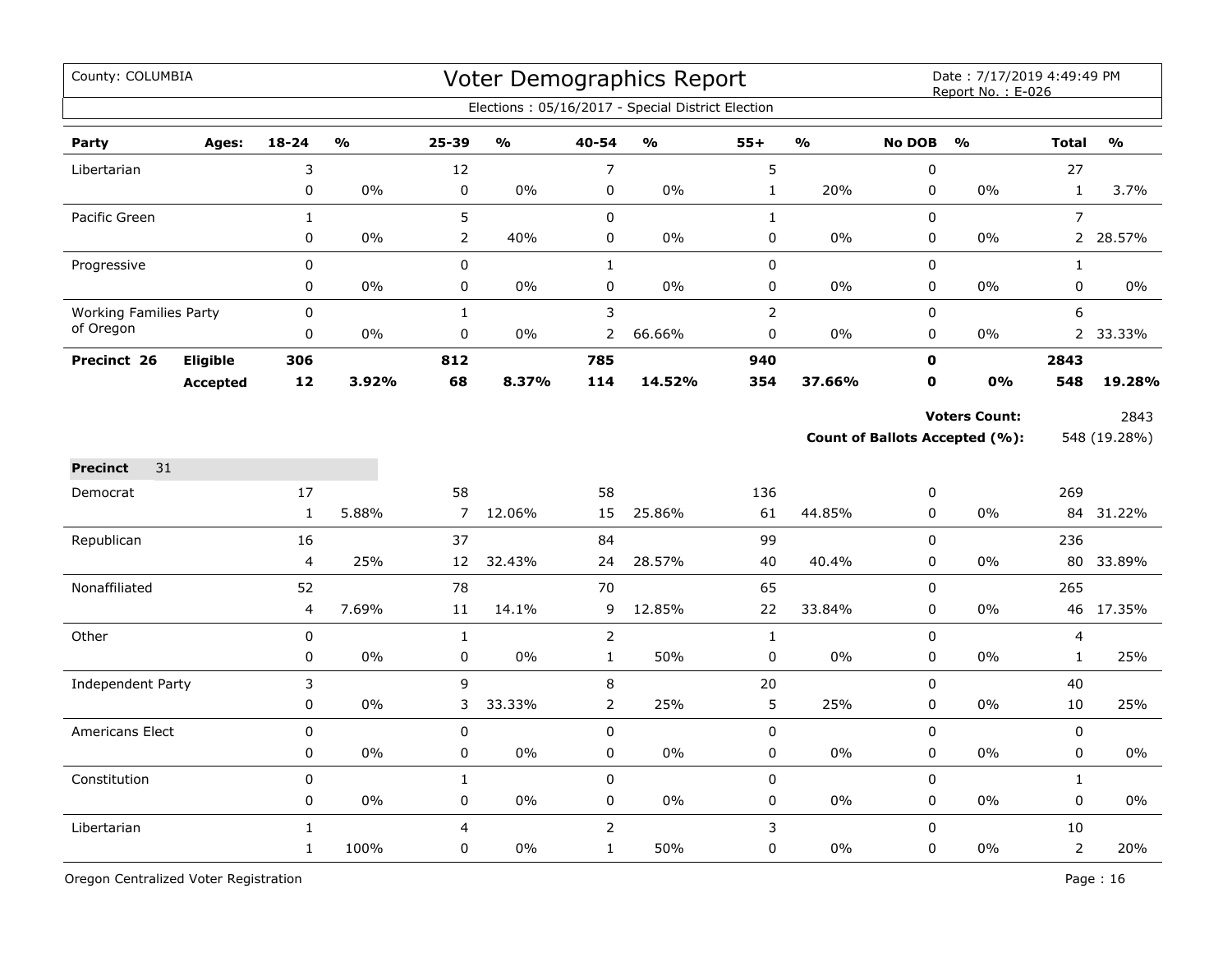| County: COLUMBIA              |                 |              |               |                |               |                | <b>Voter Demographics Report</b>                  |                |               |               | Date: 7/17/2019 4:49:49 PM<br>Report No.: E-026 |              |               |
|-------------------------------|-----------------|--------------|---------------|----------------|---------------|----------------|---------------------------------------------------|----------------|---------------|---------------|-------------------------------------------------|--------------|---------------|
|                               |                 |              |               |                |               |                | Elections: 05/16/2017 - Special District Election |                |               |               |                                                 |              |               |
| Party                         | Ages:           | 18-24        | $\frac{0}{0}$ | 25-39          | $\frac{1}{2}$ | 40-54          | $\frac{1}{2}$                                     | $55+$          | $\frac{0}{0}$ | <b>No DOB</b> | $\frac{0}{0}$                                   | <b>Total</b> | $\frac{1}{2}$ |
| Pacific Green                 |                 | 0            |               | 0              |               | 3              |                                                   | $\mathbf{1}$   |               | 0             |                                                 | 4            |               |
|                               |                 | $\mathbf 0$  | $0\%$         | 0              | $0\%$         | 0              | 0%                                                | 0              | $0\%$         | 0             | 0%                                              | 0            | $0\%$         |
| Progressive                   |                 | 0            |               | $\mathsf 0$    |               | 0              |                                                   | 0              |               | 0             |                                                 | 0            |               |
|                               |                 | 0            | $0\%$         | $\pmb{0}$      | $0\%$         | 0              | $0\%$                                             | 0              | $0\%$         | 0             | $0\%$                                           | 0            | 0%            |
| <b>Working Families Party</b> |                 | $\mathsf{2}$ |               | $\mathbf 0$    |               | $\mathbf{1}$   |                                                   | 0              |               | 0             |                                                 | 3            |               |
| of Oregon                     |                 | $\pmb{0}$    | $0\%$         | 0              | 0%            | $\mathbf 1$    | 100%                                              | $\pmb{0}$      | 0%            | 0             | $0\%$                                           |              | 1 33.33%      |
| Precinct 31                   | Eligible        | 91           |               | 188            |               | 228            |                                                   | 325            |               | $\mathbf{0}$  |                                                 | 832          |               |
|                               | <b>Accepted</b> | 10           | 10.99%        | 33             | 17.55%        | 53             | 23.25%                                            | 128            | 39.38%        | $\mathbf 0$   | 0%                                              | 224          | 26.92%        |
|                               |                 |              |               |                |               |                |                                                   |                |               |               | <b>Voters Count:</b>                            |              | 832           |
|                               |                 |              |               |                |               |                |                                                   |                |               |               | <b>Count of Ballots Accepted (%):</b>           |              | 224 (26.92%)  |
| <b>Precinct</b><br>32         |                 |              |               |                |               |                |                                                   |                |               |               |                                                 |              |               |
| Democrat                      |                 | 66           |               | 200            |               | 254            |                                                   | 447            |               | 0             |                                                 | 967          |               |
|                               |                 | 13           | 19.69%        | 40             | 20%           | 73             | 28.74%                                            | 186            | 41.61%        | 0             | 0%                                              |              | 312 32.26%    |
| Republican                    |                 | 27           |               | 139            |               | 156            |                                                   | 316            |               | 0             |                                                 | 638          |               |
|                               |                 | 3            | 11.11%        | 31             | 22.3%         | 37             | 23.71%                                            | 143            | 45.25%        | 0             | $0\%$                                           |              | 214 33.54%    |
| Nonaffiliated                 |                 | 121          |               | 276            |               | 219            |                                                   | 170            |               | 0             |                                                 | 786          |               |
|                               |                 | 7            | 5.78%         | 31             | 11.23%        | 32             | 14.61%                                            | 51             | 30%           | 0             | 0%                                              |              | 121 15.39%    |
| Other                         |                 | $\mathsf 0$  |               | 13             |               | $\, 8$         |                                                   | 5              |               | $\mathbf 0$   |                                                 | 26           |               |
|                               |                 | 0            | $0\%$         | $\mathbf{1}$   | 7.69%         | $\overline{2}$ | 25%                                               | $\pmb{0}$      | $0\%$         | 0             | $0\%$                                           |              | 3 11.53%      |
| Independent Party             |                 | 13           |               | 30             |               | 33             |                                                   | 33             |               | 0             |                                                 | 109          |               |
|                               |                 | $\mathbf{1}$ | 7.69%         | 3              | 10%           | $\overline{7}$ | 21.21%                                            | 11             | 33.33%        | 0             | 0%                                              |              | 22 20.18%     |
| <b>Americans Elect</b>        |                 | 0            |               | 0              |               | 0              |                                                   | 0              |               | 0             |                                                 | 0            |               |
|                               |                 | 0            | $0\%$         | 0              | 0%            | 0              | 0%                                                | 0              | 0%            | $\mathbf 0$   | 0%                                              | 0            | $0\%$         |
| Constitution                  |                 | $\pmb{0}$    |               | $\overline{2}$ |               | $\mathbf{1}$   |                                                   | 0              |               | $\mathbf 0$   |                                                 | 3            |               |
|                               |                 | 0            | $0\%$         | $\mathbf{1}$   | 50%           | 0              | $0\%$                                             | 0              | 0%            | 0             | $0\%$                                           |              | 1 33.33%      |
| Libertarian                   |                 | 3            |               | 10             |               | 8              |                                                   | $\overline{2}$ |               | $\Omega$      |                                                 | 23           |               |
|                               |                 | 0            | 0%            | $\mathbf{1}$   | 10%           | $\mathbf{1}$   | 12.5%                                             | $\mathbf{1}$   | 50%           | 0             | 0%                                              |              | 3 13.04%      |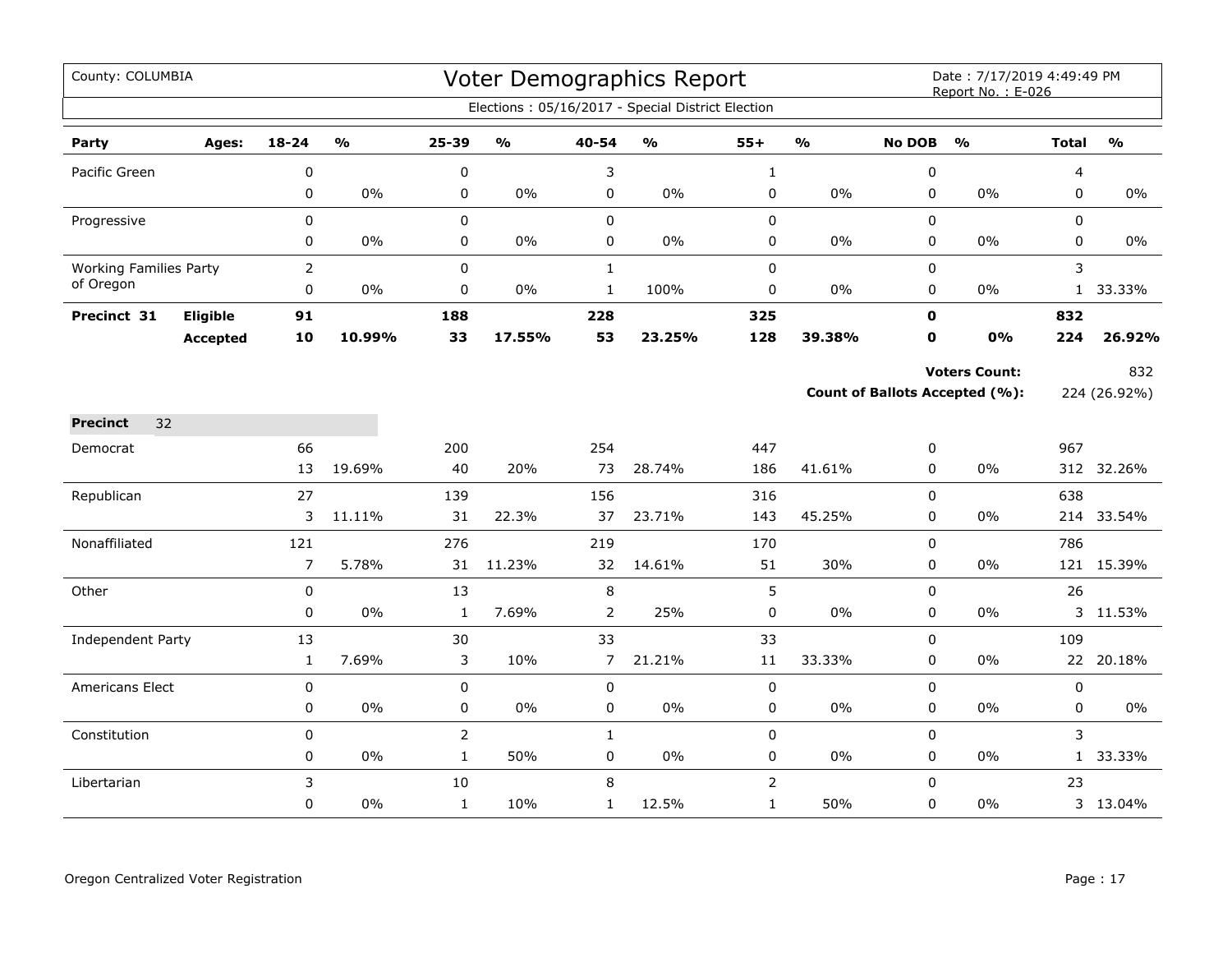| County: COLUMBIA              |                 |              |               |                |               |                | Voter Demographics Report                         |                |                |                | Date: 7/17/2019 4:49:49 PM<br>Report No.: E-026 |                |               |
|-------------------------------|-----------------|--------------|---------------|----------------|---------------|----------------|---------------------------------------------------|----------------|----------------|----------------|-------------------------------------------------|----------------|---------------|
|                               |                 |              |               |                |               |                | Elections: 05/16/2017 - Special District Election |                |                |                |                                                 |                |               |
| Party                         | Ages:           | $18 - 24$    | $\frac{1}{2}$ | 25-39          | $\frac{1}{2}$ | 40-54          | $\frac{1}{2}$                                     | $55+$          | $\mathbf{v}_0$ | <b>No DOB</b>  | $\frac{1}{2}$                                   | <b>Total</b>   | $\frac{1}{2}$ |
| Pacific Green                 |                 | $\mathbf{1}$ |               | 3              |               | $\pmb{0}$      |                                                   | 3              |                | $\mathbf 0$    |                                                 | $\overline{7}$ |               |
|                               |                 | 0            | 0%            | $\mathbf{1}$   | 33.33%        | 0              | 0%                                                | $\mathsf 0$    | 0%             | $\pmb{0}$      | 0%                                              | 1              | 14.28%        |
| Progressive                   |                 | $\mathbf 1$  |               | $\pmb{0}$      |               | $\pmb{0}$      |                                                   | $\pmb{0}$      |                | $\mathbf 0$    |                                                 | $\mathbf{1}$   |               |
|                               |                 | 0            | 0%            | 0              | 0%            | $\mathbf 0$    | 0%                                                | $\pmb{0}$      | 0%             | $\mathbf 0$    | 0%                                              | 0              | $0\%$         |
| <b>Working Families Party</b> |                 | 0            |               | $\overline{2}$ |               | $\overline{4}$ |                                                   | 3              |                | 0              |                                                 | 9              |               |
| of Oregon                     |                 | 0            | $0\%$         | 0              | 0%            | $\mathbf 0$    | $0\%$                                             | 0              | 0%             | 0              | 0%                                              | 0              | $0\%$         |
| Precinct 32                   | <b>Eligible</b> | 232          |               | 675            |               | 683            |                                                   | 979            |                | $\mathbf 0$    |                                                 | 2569           |               |
|                               | <b>Accepted</b> | 24           | 10.34%        | 109            | 16.15%        | 152            | 22.25%                                            | 392            | 40.04%         | $\mathbf 0$    | <b>0%</b>                                       | 677            | 26.35%        |
|                               |                 |              |               |                |               |                |                                                   |                |                |                | <b>Voters Count:</b>                            |                | 2569          |
|                               |                 |              |               |                |               |                |                                                   |                |                |                | Count of Ballots Accepted (%):                  |                | 677 (26.35%)  |
| 34<br><b>Precinct</b>         |                 |              |               |                |               |                |                                                   |                |                |                |                                                 |                |               |
| Democrat                      |                 | 43           |               | 95             |               | 122            |                                                   | 231            |                | 0              |                                                 | 491            |               |
|                               |                 | 10           | 23.25%        | 18             | 18.94%        | 32             | 26.22%                                            | 115            | 49.78%         | 0              | 0%                                              |                | 175 35.64%    |
| Republican                    |                 | 26           |               | 86             |               | 110            |                                                   | 135            |                | 0              |                                                 | 357            |               |
|                               |                 | 6            | 23.07%        | 14             | 16.27%        | 37             | 33.63%                                            | 46             | 34.07%         | $\pmb{0}$      | 0%                                              | 103            | 28.85%        |
| Nonaffiliated                 |                 | 66           |               | 121            |               | 87             |                                                   | 85             |                | $\mathbf 0$    |                                                 | 359            |               |
|                               |                 | 4            | 6.06%         | 10             | 8.26%         | 12             | 13.79%                                            | 23             | 27.05%         | $\mathbf 0$    | 0%                                              |                | 49 13.64%     |
| Other                         |                 | $\mathbf 0$  |               | 4              |               | $\overline{2}$ |                                                   | $\mathsf{2}$   |                | $\mathbf 0$    |                                                 | 8              |               |
|                               |                 | 0            | 0%            | 0              | 0%            | $\pmb{0}$      | 0%                                                | $\mathbf{1}$   | 50%            | 0              | 0%                                              | $\mathbf{1}$   | 12.5%         |
| Independent Party             |                 | 8            |               | 22             |               | 15             |                                                   | 22             |                | $\Omega$       |                                                 | 67             |               |
|                               |                 | 0            | 0%            | $\overline{2}$ | 9.09%         | $\overline{7}$ | 46.66%                                            | 10             | 45.45%         | $\mathbf 0$    | 0%                                              | 19             | 28.35%        |
| Americans Elect               |                 | $\mathsf 0$  |               | $\pmb{0}$      |               | $\pmb{0}$      |                                                   | $\mathsf 0$    |                | $\mathbf 0$    |                                                 | 0              |               |
|                               |                 | 0            | 0%            | 0              | 0%            | 0              | 0%                                                | $\pmb{0}$      | 0%             | $\pmb{0}$      | 0%                                              | 0              | 0%            |
| Constitution                  |                 | 0            |               | 3              |               | $\Omega$       |                                                   | $\overline{2}$ |                | $\overline{0}$ |                                                 | 5              |               |
|                               |                 | 0            | $0\%$         | $\overline{2}$ | 66.66%        | $\mathbf 0$    | 0%                                                | 0              | 0%             | $\mathbf 0$    | 0%                                              | $\overline{2}$ | 40%           |
| Libertarian                   |                 | 3            |               | 5              |               | $\mathbf 0$    |                                                   | $\mathbf{1}$   |                | $\mathbf 0$    |                                                 | 9              |               |
|                               |                 | $\mathbf{1}$ | 33.33%        | 0              | $0\%$         | 0              | 0%                                                | 0              | $0\%$          | 0              | $0\%$                                           |                | 1 11.11%      |
| Pacific Green                 |                 | $\mathsf 0$  |               | 4              |               | $\mathbf{1}$   |                                                   | 0              |                | $\mathbf 0$    |                                                 | 5              |               |
|                               |                 | 0            | 0%            | 0              | 0%            | $\mathbf{1}$   | 100%                                              | 0              | 0%             | $\mathbf 0$    | 0%                                              | $\mathbf{1}$   | 20%           |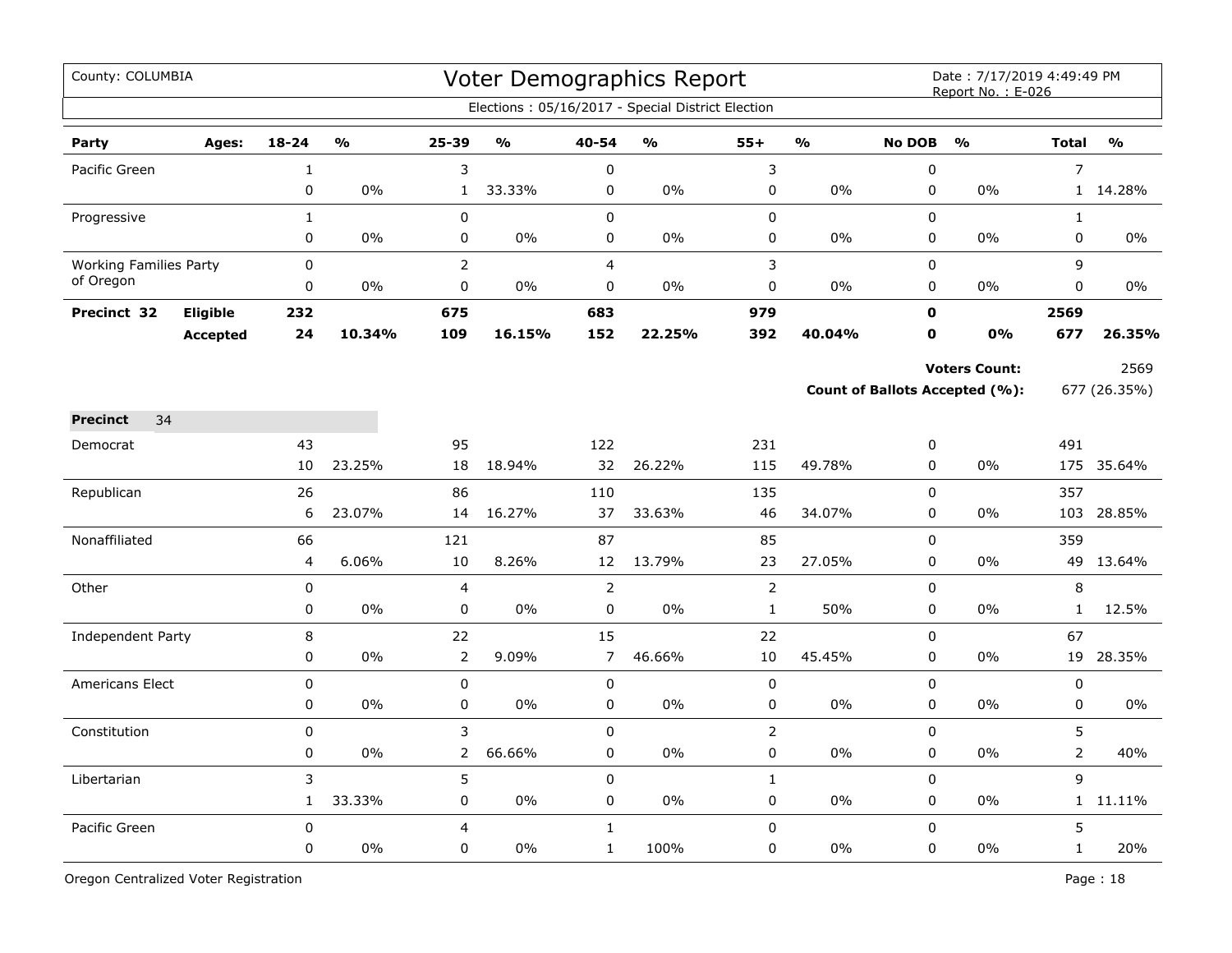| County: COLUMBIA              |                 |                |               |                                |                                   |                          | <b>Voter Demographics Report</b>                  |                           |               |                          | Date: 7/17/2019 4:49:49 PM<br>Report No.: E-026 |                             |               |
|-------------------------------|-----------------|----------------|---------------|--------------------------------|-----------------------------------|--------------------------|---------------------------------------------------|---------------------------|---------------|--------------------------|-------------------------------------------------|-----------------------------|---------------|
|                               |                 |                |               |                                |                                   |                          | Elections: 05/16/2017 - Special District Election |                           |               |                          |                                                 |                             |               |
| Party                         | Ages:           | 18-24          | $\frac{1}{2}$ | 25-39                          | $\mathsf{o}\mathsf{v}_\mathsf{o}$ | 40-54                    | $\mathsf{o}\mathsf{v}_\mathsf{o}$                 | $55+$                     | $\frac{0}{0}$ | <b>No DOB</b>            | $\frac{0}{0}$                                   | <b>Total</b>                | $\frac{9}{6}$ |
| Progressive                   |                 | $\pmb{0}$      |               | 0                              |                                   | $\pmb{0}$                |                                                   | $\pmb{0}$                 |               | $\pmb{0}$                |                                                 | $\pmb{0}$                   |               |
|                               |                 | $\pmb{0}$      | $0\%$         | 0                              | $0\%$                             | 0                        | $0\%$                                             | $\pmb{0}$                 | $0\%$         | 0                        | $0\%$                                           | $\mathbf 0$                 | $0\%$         |
| <b>Working Families Party</b> |                 | $\mathbf{1}$   |               | 0                              |                                   | $\overline{2}$           |                                                   | $\overline{2}$            |               | 0                        |                                                 | 5                           |               |
| of Oregon                     |                 | 0              | 0%            | 0                              | $0\%$                             | $\mathbf{1}$             | 50%                                               | $\pmb{0}$                 | 0%            | 0                        | 0%                                              | $\mathbf{1}$                | 20%           |
| Precinct 34                   | Eligible        | 147            |               | 340                            |                                   | 339                      |                                                   | 480                       |               | $\mathbf 0$              |                                                 | 1306                        |               |
|                               | <b>Accepted</b> | $21$           | 14.29%        | 46                             | 13.53%                            | 90                       | 26.55%                                            | 195                       | 40.63%        | $\mathbf 0$              | 0%                                              | 352                         | 26.95%        |
|                               |                 |                |               |                                |                                   |                          |                                                   |                           |               |                          | <b>Voters Count:</b>                            |                             | 1306          |
|                               |                 |                |               |                                |                                   |                          |                                                   |                           |               |                          | Count of Ballots Accepted (%):                  |                             | 352 (26.95%)  |
| 35<br><b>Precinct</b>         |                 |                |               |                                |                                   |                          |                                                   |                           |               |                          |                                                 |                             |               |
| Democrat                      |                 | 21             |               | 63                             |                                   | 104                      |                                                   | 324                       |               | 0                        |                                                 | 512                         |               |
|                               |                 | 5              | 23.8%         | 12                             | 19.04%                            | 15                       | 14.42%                                            | 142                       | 43.82%        | $\Omega$                 | 0%                                              | 174                         | 33.98%        |
| Republican                    |                 | 18             |               | 49                             |                                   | 82                       |                                                   | 212                       |               | $\mathbf 0$              |                                                 | 361                         |               |
|                               |                 | 5              | 27.77%        | 11                             | 22.44%                            | 25                       | 30.48%                                            | 102                       | 48.11%        | 0                        | 0%                                              | 143                         | 39.61%        |
| Nonaffiliated                 |                 | 55             |               | 78                             |                                   | 87                       |                                                   | 147                       |               | $\mathbf 0$              |                                                 | 367                         |               |
|                               |                 | 9              | 16.36%        | 4                              | 5.12%                             | 12                       | 13.79%                                            | 32                        | 21.76%        | 0                        | $0\%$                                           |                             | 57 15.53%     |
| Other                         |                 | 0              |               | $\overline{2}$                 |                                   | 6                        |                                                   | $\mathbf{1}$              |               | $\mathbf 0$              |                                                 | 9                           |               |
|                               |                 | $\pmb{0}$      | 0%            | 0                              | 0%                                | $\mathbf{1}$             | 16.66%                                            | 0                         | 0%            | 0                        | $0\%$                                           |                             | 1 11.11%      |
| Independent Party             |                 | 3              |               | 12                             |                                   | 18                       |                                                   | 42                        |               | $\pmb{0}$                |                                                 | 75                          |               |
|                               |                 | $\mathbf 0$    | $0\%$         | $\mathbf{1}$                   | 8.33%                             | $\overline{7}$           | 38.88%                                            | 17                        | 40.47%        | $\mathbf 0$              | 0%                                              | 25                          | 33.33%        |
| Americans Elect               |                 | 0              | $0\%$         | 0                              | 0%                                | 0                        | 0%                                                | $\mathbf 0$               | $0\%$         | $\mathbf 0$              | 0%                                              | 0                           | $0\%$         |
|                               |                 | $\pmb{0}$      |               | 0                              |                                   | 0                        |                                                   | $\pmb{0}$                 |               | 0                        |                                                 | 0                           |               |
| Constitution                  |                 | $\pmb{0}$<br>0 | $0\%$         | 0<br>$\pmb{0}$                 | $0\%$                             | $\pmb{0}$<br>$\mathsf 0$ | $0\%$                                             | $\mathbf{1}$<br>$\pmb{0}$ | 0%            | $\pmb{0}$<br>0           | 0%                                              | $\mathbf{1}$<br>$\mathbf 0$ | $0\%$         |
|                               |                 |                |               |                                |                                   |                          |                                                   |                           |               |                          |                                                 |                             |               |
| Libertarian                   |                 | 0<br>$\pmb{0}$ | $0\%$         | $\overline{2}$<br>$\mathbf{1}$ | 50%                               | 3<br>$\pmb{0}$           | $0\%$                                             | 5<br>3                    | 60%           | $\mathsf 0$<br>$\pmb{0}$ | 0%                                              | 10<br>$\overline{4}$        | 40%           |
| Pacific Green                 |                 | $\Omega$       |               | 3                              |                                   | $\overline{2}$           |                                                   | $\mathbf{1}$              |               | $\pmb{0}$                |                                                 | 6                           |               |
|                               |                 | $\mathbf 0$    | 0%            | 0                              | $0\%$                             | $\mathbf 0$              | $0\%$                                             | 0                         | 0%            | $\mathbf 0$              | 0%                                              | $\mathbf 0$                 | 0%            |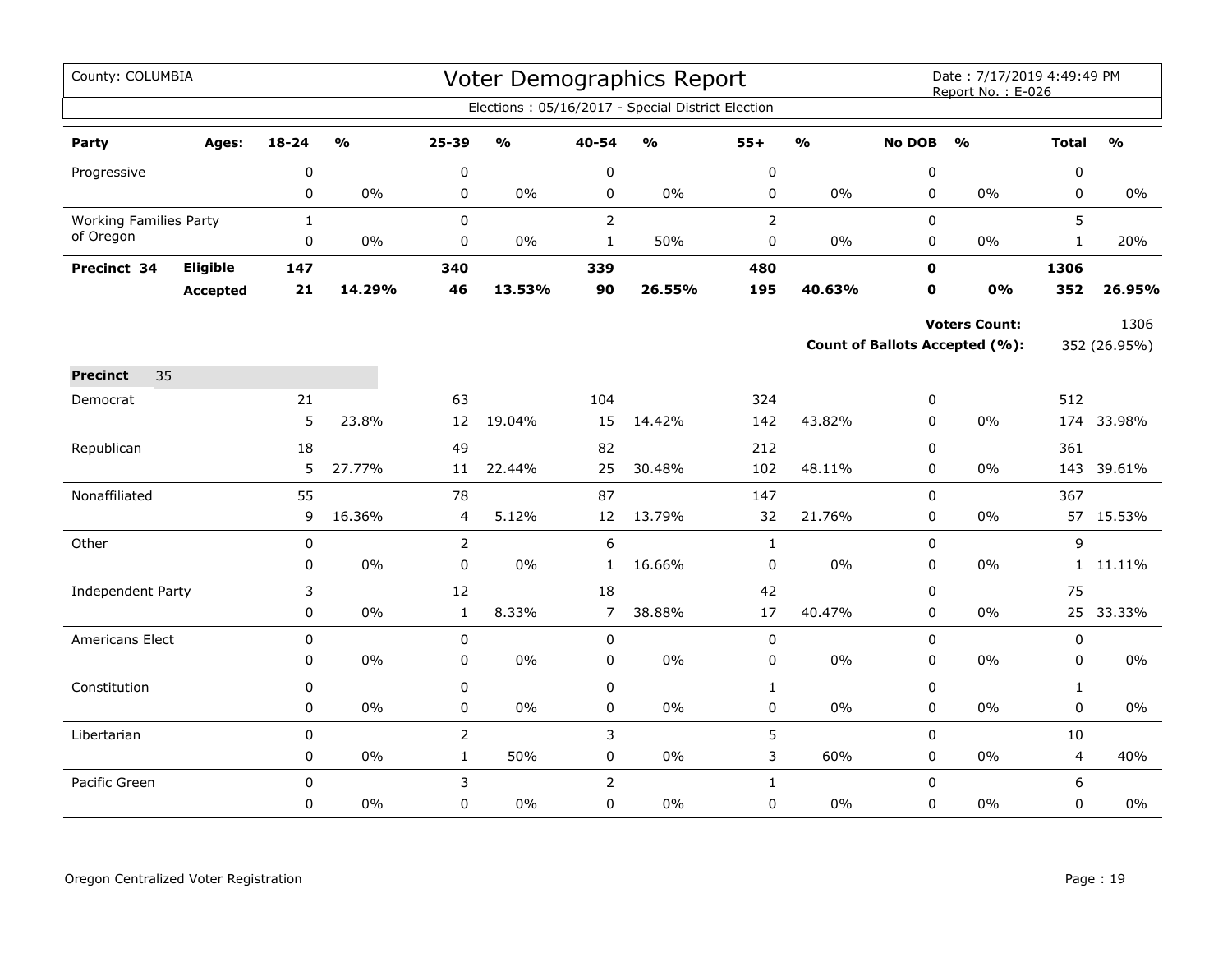| County: COLUMBIA              |                 |              |                         |                |               |                | Voter Demographics Report                         |                         |                         |               | Date: 7/17/2019 4:49:49 PM<br>Report No.: E-026 |                |               |
|-------------------------------|-----------------|--------------|-------------------------|----------------|---------------|----------------|---------------------------------------------------|-------------------------|-------------------------|---------------|-------------------------------------------------|----------------|---------------|
|                               |                 |              |                         |                |               |                | Elections: 05/16/2017 - Special District Election |                         |                         |               |                                                 |                |               |
| Party                         | Ages:           | $18 - 24$    | $\mathbf{O}/\mathbf{O}$ | $25 - 39$      | $\frac{1}{2}$ | 40-54          | $\frac{1}{2}$                                     | $55+$                   | $\mathbf{O}/\mathbf{O}$ | <b>No DOB</b> | $\frac{0}{0}$                                   | <b>Total</b>   | $\frac{1}{2}$ |
| Progressive                   |                 | $\pmb{0}$    |                         | 0              |               | $\mathbf{1}$   |                                                   | $\pmb{0}$               |                         | $\pmb{0}$     |                                                 | $\mathbf{1}$   |               |
|                               |                 | $\pmb{0}$    | $0\%$                   | 0              | 0%            | 0              | 0%                                                | $\pmb{0}$               | 0%                      | $\pmb{0}$     | 0%                                              | $\mathsf 0$    | 0%            |
| <b>Working Families Party</b> |                 | $\pmb{0}$    |                         | $\mathbf{1}$   |               | $\overline{4}$ |                                                   | $\overline{2}$          |                         | $\mathsf 0$   |                                                 | $\overline{7}$ |               |
| of Oregon                     |                 | $\mathbf 0$  | 0%                      | 0              | $0\%$         | $\mathbf 0$    | $0\%$                                             | $\mathbf{1}$            | 50%                     | $\mathbf 0$   | 0%                                              |                | 1 14.28%      |
| Precinct 35                   | Eligible        | 97           |                         | 210            |               | 307            |                                                   | 735                     |                         | $\mathbf{0}$  |                                                 | 1349           |               |
|                               | <b>Accepted</b> | 19           | 19.59%                  | 29             | 13.81%        | 60             | 19.54%                                            | 297                     | 40.41%                  | 0             | 0%                                              | 405            | 30.02%        |
|                               |                 |              |                         |                |               |                |                                                   |                         |                         |               | <b>Voters Count:</b>                            |                | 1349          |
|                               |                 |              |                         |                |               |                |                                                   |                         |                         |               | <b>Count of Ballots Accepted (%):</b>           |                | 405 (30.02%)  |
| 36<br><b>Precinct</b>         |                 |              |                         |                |               |                |                                                   |                         |                         |               |                                                 |                |               |
| Democrat                      |                 | 11           |                         | 26             |               | 40             |                                                   | 125                     |                         | 0             |                                                 | 202            |               |
|                               |                 | $\mathbf{1}$ | 9.09%                   | 8              | 30.76%        | $\overline{7}$ | 17.5%                                             | 60                      | 48%                     | $\mathbf 0$   | 0%                                              |                | 76 37.62%     |
| Republican                    |                 | 11           |                         | 15             |               | 30             |                                                   | 91                      |                         | $\mathbf 0$   |                                                 | 147            |               |
|                               |                 | 6            | 54.54%                  | 4              | 26.66%        | 5              | 16.66%                                            | 46                      | 50.54%                  | 0             | $0\%$                                           | 61             | 41.49%        |
| Nonaffiliated                 |                 | 20           |                         | 32             |               | 36             |                                                   | 36                      |                         | 0             |                                                 | 124            |               |
|                               |                 | 3            | 15%                     | $\mathbf 1$    | 3.12%         | 5              | 13.88%                                            | 12                      | 33.33%                  | 0             | 0%                                              |                | 21 16.93%     |
| Other                         |                 | $\pmb{0}$    |                         | $\overline{2}$ |               | $\pmb{0}$      |                                                   | $\mathbf 1$             |                         | $\pmb{0}$     |                                                 | $\mathsf 3$    |               |
|                               |                 | $\mathbf 0$  | 0%                      | 0              | $0\%$         | $\mathbf 0$    | $0\%$                                             | $\pmb{0}$               | $0\%$                   | $\mathbf 0$   | 0%                                              | $\mathsf 0$    | 0%            |
| Independent Party             |                 | $\mathbf 1$  |                         | 3              |               | 3              |                                                   | $\overline{\mathbf{4}}$ |                         | $\mathbf 0$   |                                                 | 11             |               |
|                               |                 | $\mathbf 0$  | 0%                      | $\mathbf{1}$   | 33.33%        | $\overline{2}$ | 66.66%                                            | 3                       | 75%                     | $\mathbf 0$   | $0\%$                                           | 6              | 54.54%        |
| <b>Americans Elect</b>        |                 | $\pmb{0}$    |                         | 0              |               | 0              |                                                   | $\pmb{0}$               |                         | $\mathbf 0$   |                                                 | $\pmb{0}$      |               |
|                               |                 | $\pmb{0}$    | 0%                      | 0              | 0%            | 0              | 0%                                                | $\pmb{0}$               | 0%                      | $\pmb{0}$     | 0%                                              | $\pmb{0}$      | 0%            |
| Constitution                  |                 | $\pmb{0}$    |                         | $\overline{2}$ |               | $\pmb{0}$      |                                                   | $\mathbf 1$             |                         | $\pmb{0}$     |                                                 | 3              |               |
|                               |                 | 0            | 0%                      | $\mathbf{1}$   | 50%           | 0              | 0%                                                | $\mathbf{1}$            | 100%                    | $\pmb{0}$     | 0%                                              | $\overline{2}$ | 66.66%        |
| Libertarian                   |                 | $\mathbf{1}$ |                         | 0              |               | $\pmb{0}$      |                                                   | $\pmb{0}$               |                         | $\pmb{0}$     |                                                 | $\mathbf{1}$   |               |
|                               |                 | 0            | 0%                      | 0              | 0%            | 0              | 0%                                                | $\pmb{0}$               | $0\%$                   | $\pmb{0}$     | $0\%$                                           | $\pmb{0}$      | $0\%$         |
| Pacific Green                 |                 | $\mathbf 0$  |                         | 0              |               | $\mathbf 0$    |                                                   | $\mathbf{1}$            |                         | $\mathbf 0$   |                                                 | $\mathbf{1}$   |               |
|                               |                 | 0            | $0\%$                   | 0              | 0%            | 0              | 0%                                                | $\mathbf{1}$            | 100%                    | 0             | $0\%$                                           | $\mathbf{1}$   | 100%          |
| Progressive                   |                 | $\mathbf{1}$ |                         | 0              |               | $\mathbf 0$    |                                                   | $\pmb{0}$               |                         | $\mathbf 0$   |                                                 | $\mathbf{1}$   |               |
|                               |                 | $\pmb{0}$    | 0%                      | 0              | 0%            | $\mathbf 0$    | 0%                                                | 0                       | $0\%$                   | $\pmb{0}$     | 0%                                              | $\mathbf 0$    | $0\%$         |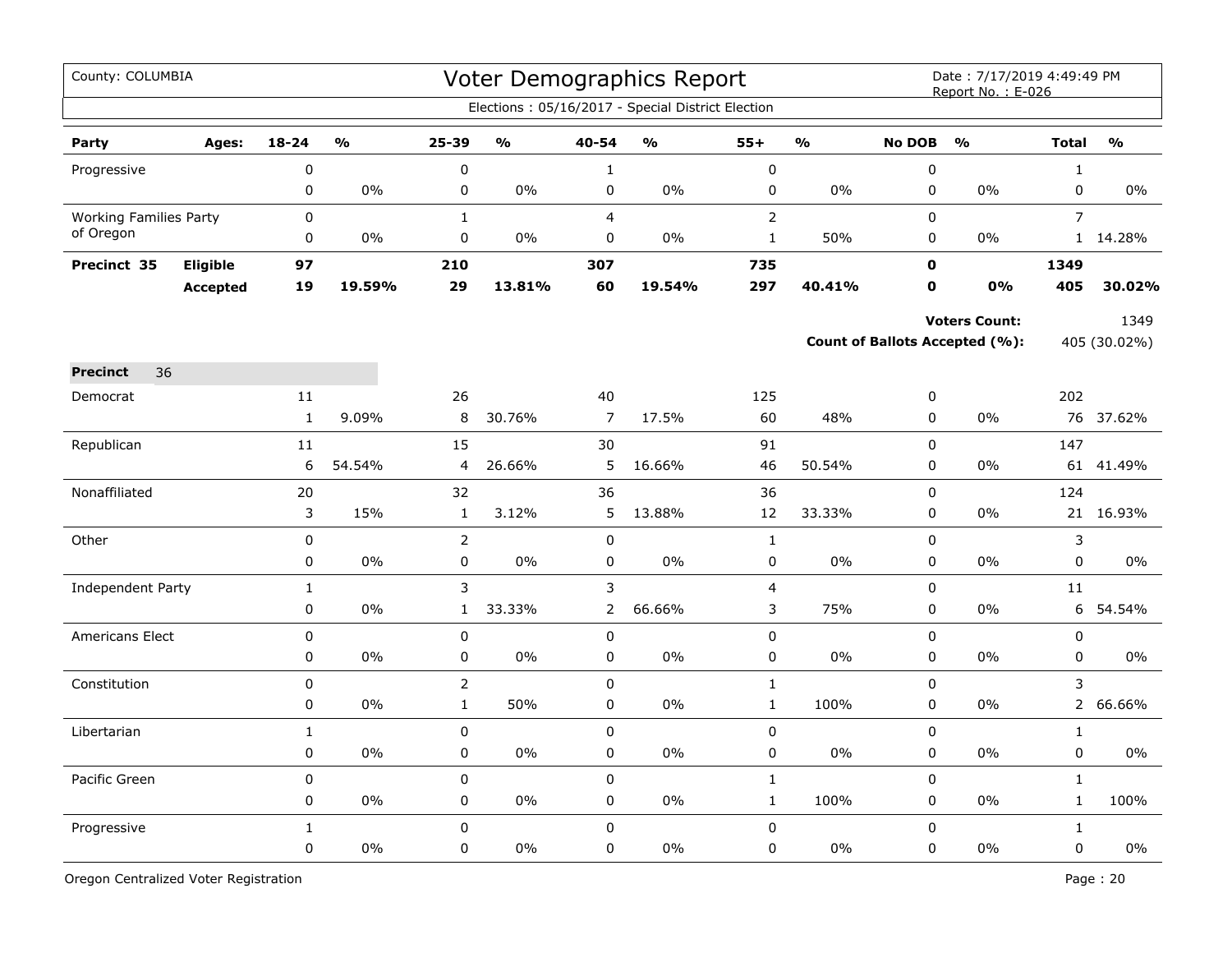| County: COLUMBIA              |          |                |                         |                  |                                   |                | Voter Demographics Report                         |                |                         |               | Date: 7/17/2019 4:49:49 PM<br>Report No.: E-026 |                         |                                   |
|-------------------------------|----------|----------------|-------------------------|------------------|-----------------------------------|----------------|---------------------------------------------------|----------------|-------------------------|---------------|-------------------------------------------------|-------------------------|-----------------------------------|
|                               |          |                |                         |                  |                                   |                | Elections: 05/16/2017 - Special District Election |                |                         |               |                                                 |                         |                                   |
| Party                         | Ages:    | 18-24          | $\mathbf{O}/\mathbf{o}$ | 25-39            | $\mathsf{o}\mathsf{v}_\mathsf{o}$ | $40 - 54$      | $\mathsf{o}\mathsf{v}_\mathsf{o}$                 | $55+$          | $\mathbf{O}/\mathbf{O}$ | <b>No DOB</b> | $\mathbf{O}/\mathbf{o}$                         | <b>Total</b>            | $\mathsf{o}\mathsf{v}_\mathsf{o}$ |
| <b>Working Families Party</b> |          | $\pmb{0}$      |                         | $\boldsymbol{0}$ |                                   | 0              |                                                   | 0              |                         | $\pmb{0}$     |                                                 | 0                       |                                   |
| of Oregon                     |          | 0              | 0%                      | 0                | $0\%$                             | 0              | $0\%$                                             | 0              | $0\%$                   | 0             | $0\%$                                           | 0                       | 0%                                |
| Precinct 36                   | Eligible | 45             |                         | 80               |                                   | 109            |                                                   | 259            |                         | $\mathbf 0$   |                                                 | 493                     |                                   |
|                               | Accepted | 10             | 22.22%                  | 15               | 18.75%                            | 19             | 17.43%                                            | 123            | 47.49%                  | 0             | 0%                                              | 167                     | 33.87%                            |
|                               |          |                |                         |                  |                                   |                |                                                   |                |                         |               | <b>Voters Count:</b>                            |                         | 493                               |
|                               |          |                |                         |                  |                                   |                |                                                   |                |                         |               | Count of Ballots Accepted (%):                  |                         | 167 (33.87%)                      |
| 38<br><b>Precinct</b>         |          |                |                         |                  |                                   |                |                                                   |                |                         |               |                                                 |                         |                                   |
| Democrat                      |          | 10             |                         | 39               |                                   | 23             |                                                   | 137            |                         | 0             |                                                 | 209                     |                                   |
|                               |          |                | 20%                     | 8                | 20.51%                            | $\mathbf{1}$   | 4.34%                                             | 62             | 45.25%                  | 0             | $0\%$                                           |                         | 73 34.92%                         |
| Republican                    |          | 9              |                         | 26               |                                   | 42             |                                                   | 99             |                         | $\mathbf 0$   |                                                 | 176                     |                                   |
|                               |          | 0              | 0%                      | 5                | 19.23%                            | 13             | 30.95%                                            | 60             | 60.6%                   | 0             | $0\%$                                           | 78                      | 44.31%                            |
| Nonaffiliated                 |          | 22             |                         | 37               |                                   | 42             |                                                   | 48             |                         | 0             |                                                 | 149                     |                                   |
|                               |          | 3              | 13.63%                  | $\overline{2}$   | 5.4%                              | 8              | 19.04%                                            | 9              | 18.75%                  | $\mathbf 0$   | $0\%$                                           |                         | 22 14.76%                         |
| Other                         |          | $\mathbf{1}$   |                         | 0                |                                   | $\mathbf{1}$   |                                                   | $\overline{2}$ |                         | 0             |                                                 | $\overline{\mathbf{4}}$ |                                   |
|                               |          | 0              | 0%                      | 0                | $0\%$                             | $\mathbf{1}$   | 100%                                              | 0              | $0\%$                   | 0             | $0\%$                                           | $\mathbf{1}$            | 25%                               |
| Independent Party             |          | $\overline{2}$ |                         | $\overline{4}$   |                                   | $\overline{4}$ |                                                   | 5              |                         | $\mathbf 0$   |                                                 | 15                      |                                   |
|                               |          | 0              | $0\%$                   | 0                | 0%                                | $\overline{2}$ | 50%                                               | 0              | $0\%$                   | 0             | $0\%$                                           |                         | 2 13.33%                          |
| Americans Elect               |          | 0              |                         | 0                |                                   | $\mathbf 0$    |                                                   | 0              |                         | 0             |                                                 | 0                       |                                   |
|                               |          | 0              | $0\%$                   | 0                | 0%                                | $\pmb{0}$      | $0\%$                                             | 0              | $0\%$                   | 0             | $0\%$                                           | 0                       | $0\%$                             |
| Constitution                  |          | 0              |                         | $\mathbf{1}$     |                                   | $\mathbf 0$    |                                                   | $\mathbf{1}$   |                         | 0             |                                                 | $\overline{2}$          |                                   |
|                               |          | 0              | 0%                      | $\mathbf{1}$     | 100%                              | 0              | $0\%$                                             | $\mathbf{1}$   | 100%                    | 0             | 0%                                              | $\overline{2}$          | 100%                              |
| Libertarian                   |          | $\mathbf 0$    |                         | $\mathbf{1}$     |                                   | $\mathbf{1}$   |                                                   | 3              |                         | $\mathsf 0$   |                                                 | 5                       |                                   |
|                               |          | 0              | 0%                      | $\mathsf 0$      | $0\%$                             | $\mathbf{1}$   | 100%                                              | $\mathbf{1}$   | 33.33%                  | 0             | $0\%$                                           | $\overline{2}$          | 40%                               |
| Pacific Green                 |          | 0              |                         | 0                |                                   | $\mathbf 0$    |                                                   | 0              |                         | $\mathbf 0$   |                                                 | $\mathbf 0$             |                                   |
|                               |          | 0              | 0%                      | 0                | $0\%$                             | $\mathbf 0$    | $0\%$                                             | 0              | $0\%$                   | $\mathbf 0$   | $0\%$                                           | $\mathbf 0$             | 0%                                |
| Progressive                   |          | $\mathbf 0$    |                         | $\mathbf 0$      |                                   | $\mathbf 0$    |                                                   | $\mathbf{1}$   |                         | 0             |                                                 | $\mathbf{1}$            |                                   |
|                               |          | 0              | $0\%$                   | 0                | 0%                                | 0              | 0%                                                | $\mathbf{1}$   | 100%                    | $\mathbf 0$   | $0\%$                                           | $\mathbf{1}$            | 100%                              |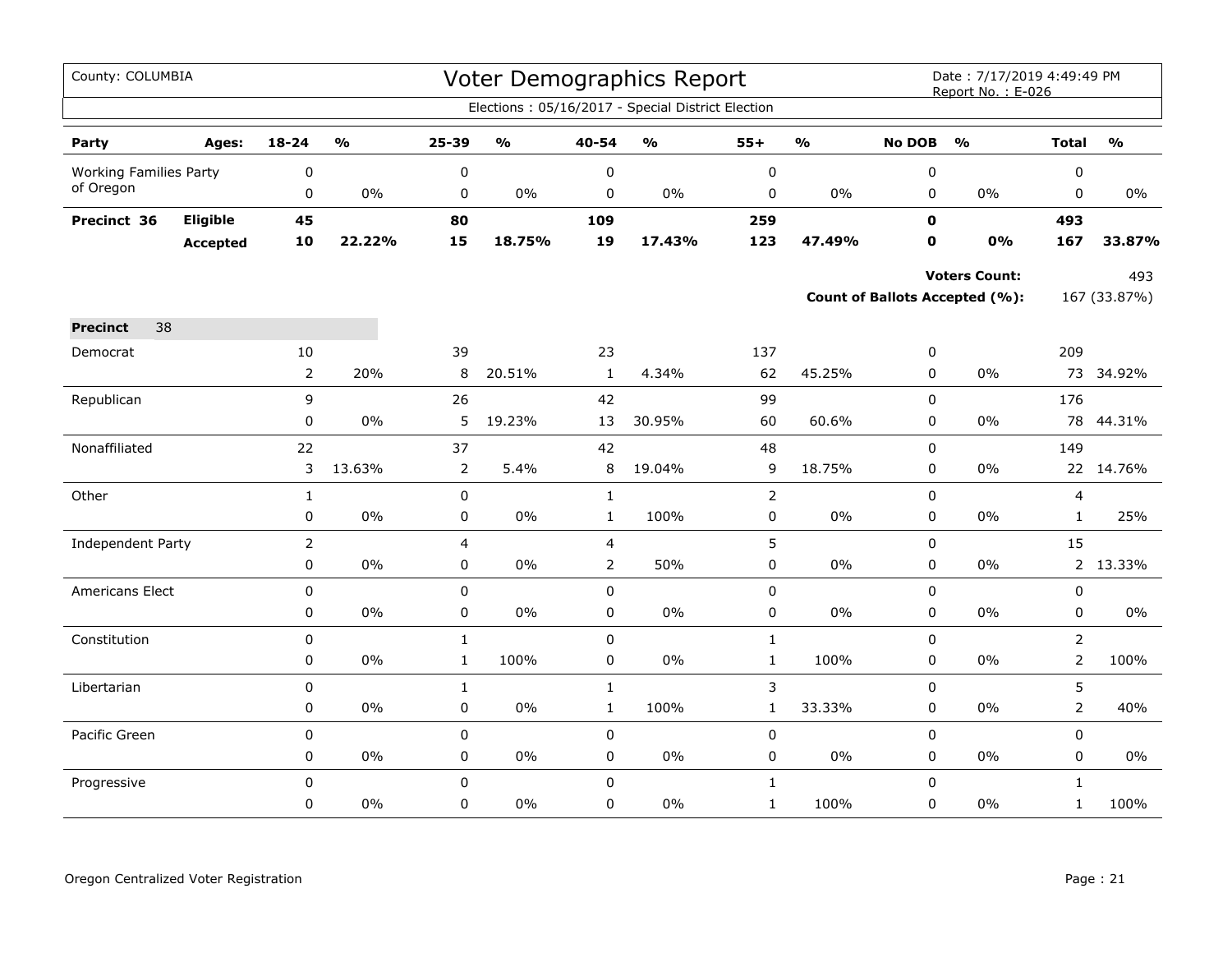| County: COLUMBIA              |                 |              |               |              |               |              | Voter Demographics Report                         |                |               |               | Date: 7/17/2019 4:49:49 PM<br>Report No.: E-026 |                |               |
|-------------------------------|-----------------|--------------|---------------|--------------|---------------|--------------|---------------------------------------------------|----------------|---------------|---------------|-------------------------------------------------|----------------|---------------|
|                               |                 |              |               |              |               |              | Elections: 05/16/2017 - Special District Election |                |               |               |                                                 |                |               |
| Party                         | Ages:           | $18 - 24$    | $\frac{0}{0}$ | 25-39        | $\frac{1}{2}$ | 40-54        | $\frac{0}{0}$                                     | $55+$          | $\frac{0}{0}$ | <b>No DOB</b> | $\frac{0}{0}$                                   | <b>Total</b>   | $\frac{0}{0}$ |
| <b>Working Families Party</b> |                 | 0            |               | $\mathbf{1}$ |               | 0            |                                                   | $\pmb{0}$      |               | 0             |                                                 | $\mathbf{1}$   |               |
| of Oregon                     |                 | 0            | $0\%$         | $\pmb{0}$    | 0%            | $\pmb{0}$    | 0%                                                | $\pmb{0}$      | 0%            | $\pmb{0}$     | 0%                                              | 0              | $0\%$         |
| Precinct 38                   | Eligible        | 44           |               | 109          |               | 113          |                                                   | 296            |               | $\mathbf 0$   |                                                 | 562            |               |
|                               | <b>Accepted</b> | 5            | 11.36%        | 16           | 14.68%        | 26           | 23.01%                                            | 134            | 45.27%        | $\mathbf{0}$  | 0%                                              | 181            | 32.21%        |
|                               |                 |              |               |              |               |              |                                                   |                |               |               | <b>Voters Count:</b>                            |                | 562           |
|                               |                 |              |               |              |               |              |                                                   |                |               |               | <b>Count of Ballots Accepted (%):</b>           |                | 181 (32.21%)  |
| 39<br><b>Precinct</b>         |                 |              |               |              |               |              |                                                   |                |               |               |                                                 |                |               |
| Democrat                      |                 | 0            |               | $\mathbf{1}$ |               | 6            |                                                   | $\,8\,$        |               | $\pmb{0}$     |                                                 | 15             |               |
|                               |                 | 0            | 0%            | $\mathsf 0$  | 0%            | $\mathbf{1}$ | 16.66%                                            | 3              | 37.5%         | $\pmb{0}$     | 0%                                              | 4              | 26.66%        |
| Republican                    |                 | $\mathbf{1}$ |               | 3            |               | 8            |                                                   | 6              |               | $\mathbf 0$   |                                                 | 18             |               |
|                               |                 | 0            | 0%            | 0            | 0%            | $\mathbf{1}$ | 12.5%                                             | 0              | 0%            | 0             | 0%                                              | $\mathbf{1}$   | 5.55%         |
| Nonaffiliated                 |                 | $\mathbf{1}$ |               | 4            |               | 3            |                                                   | 6              |               | $\mathsf 0$   |                                                 | 14             |               |
|                               |                 | 0            | 0%            | 0            | 0%            | $\pmb{0}$    | 0%                                                | $\mathbf 0$    | 0%            | $\pmb{0}$     | 0%                                              | $\pmb{0}$      | 0%            |
| Other                         |                 | $\pmb{0}$    |               | $\pmb{0}$    |               | $\pmb{0}$    |                                                   | $\pmb{0}$      |               | $\pmb{0}$     |                                                 | 0              |               |
|                               |                 | 0            | 0%            | 0            | 0%            | 0            | 0%                                                | 0              | $0\%$         | 0             | 0%                                              | 0              | 0%            |
| <b>Independent Party</b>      |                 | 0            |               | $\mathbf 0$  |               | 0            |                                                   | $\overline{2}$ |               | $\mathbf 0$   |                                                 | $\overline{2}$ |               |
|                               |                 | 0            | 0%            | $\pmb{0}$    | 0%            | 0            | 0%                                                | $\pmb{0}$      | 0%            | $\mathbf 0$   | 0%                                              | 0              | 0%            |
| <b>Americans Elect</b>        |                 | 0            |               | $\pmb{0}$    |               | $\mathsf 0$  |                                                   | $\pmb{0}$      |               | $\pmb{0}$     |                                                 | 0              |               |
|                               |                 | 0            | $0\%$         | 0            | 0%            | 0            | $0\%$                                             | 0              | $0\%$         | 0             | $0\%$                                           | 0              | $0\%$         |
| Constitution                  |                 | 0            |               | $\mathsf 0$  |               | 0            |                                                   | $\mathsf 0$    |               | $\mathsf 0$   |                                                 | 0              |               |
|                               |                 | 0            | 0%            | $\mathsf 0$  | 0%            | $\pmb{0}$    | 0%                                                | $\pmb{0}$      | 0%            | $\pmb{0}$     | 0%                                              | $\mathbf 0$    | $0\%$         |
| Libertarian                   |                 | $\pmb{0}$    |               | $\pmb{0}$    |               | $\mathsf 0$  |                                                   | $\pmb{0}$      |               | $\pmb{0}$     |                                                 | $\pmb{0}$      |               |
|                               |                 | 0            | 0%            | $\mathbf 0$  | 0%            | $\pmb{0}$    | 0%                                                | $\mathbf 0$    | 0%            | $\pmb{0}$     | 0%                                              | 0              | $0\%$         |
| Pacific Green                 |                 | 0            |               | 0            |               | $\mathbf{1}$ |                                                   | $\mathbf 0$    |               | $\pmb{0}$     |                                                 | $\mathbf{1}$   |               |
|                               |                 | 0            | 0%            | 0            | 0%            | 0            | 0%                                                | 0              | 0%            | $\mathbf 0$   | 0%                                              | 0              | $0\%$         |
| Progressive                   |                 | $\pmb{0}$    |               | $\mathbf{1}$ |               | $\pmb{0}$    |                                                   | 0              |               | $\mathbf 0$   |                                                 | $\mathbf{1}$   |               |
|                               |                 | 0            | 0%            | 0            | 0%            | $\pmb{0}$    | 0%                                                | $\mathbf 0$    | 0%            | $\pmb{0}$     | 0%                                              | 0              | 0%            |
| <b>Working Families Party</b> |                 | 0            |               | $\mathbf 0$  |               | $\mathbf 0$  |                                                   | 0              |               | $\mathbf 0$   |                                                 | 0              |               |
| of Oregon                     |                 | 0            | 0%            | $\mathbf 0$  | 0%            | 0            | 0%                                                | $\mathbf 0$    | $0\%$         | 0             | 0%                                              | 0              | 0%            |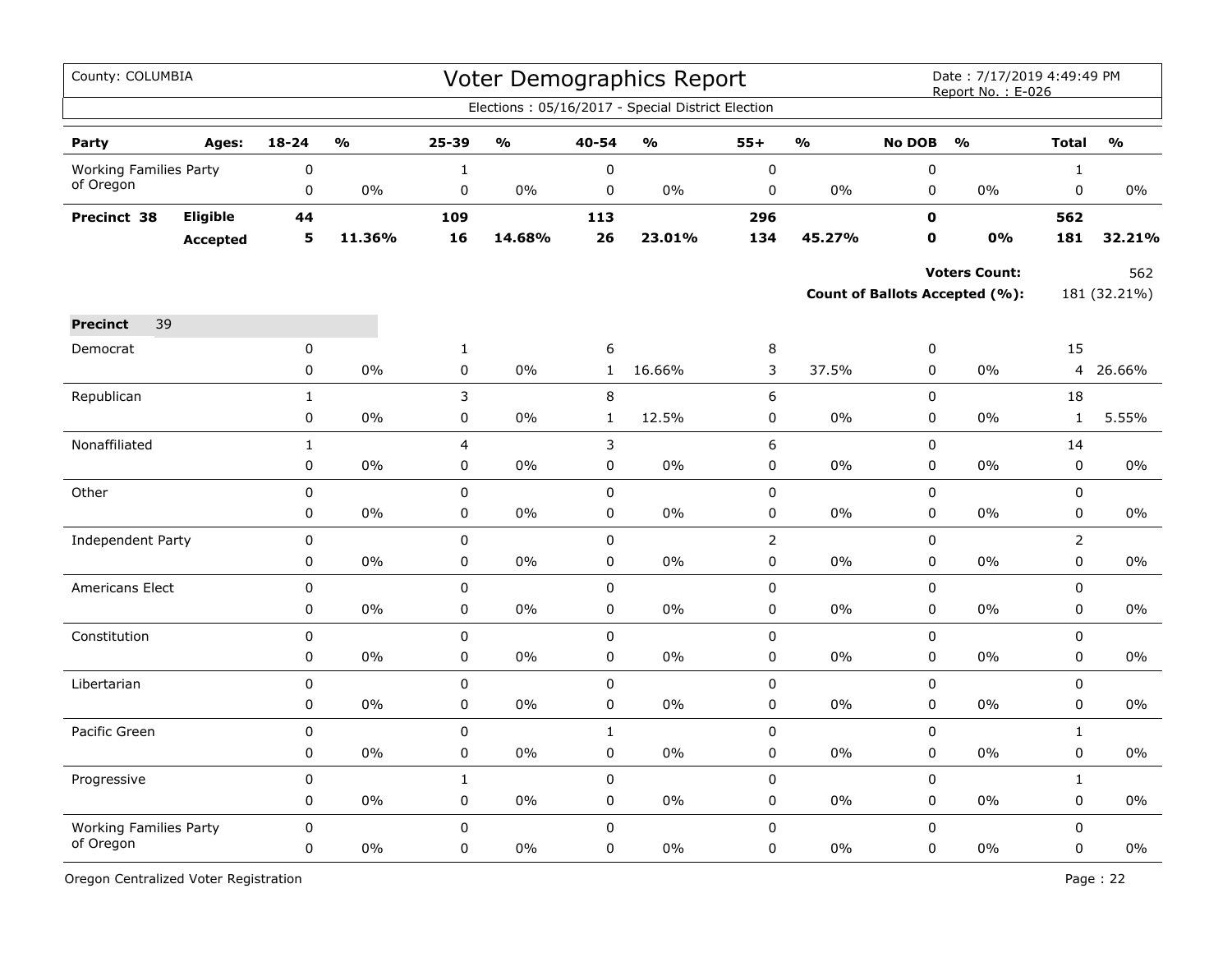| County: COLUMBIA                           |                 |                         |               |                         |               |                | <b>Voter Demographics Report</b>                  |                |               |               | Date: 7/17/2019 4:49:49 PM<br>Report No.: E-026 |                |               |
|--------------------------------------------|-----------------|-------------------------|---------------|-------------------------|---------------|----------------|---------------------------------------------------|----------------|---------------|---------------|-------------------------------------------------|----------------|---------------|
|                                            |                 |                         |               |                         |               |                | Elections: 05/16/2017 - Special District Election |                |               |               |                                                 |                |               |
| Party                                      | Ages:           | 18-24                   | $\frac{1}{2}$ | 25-39                   | $\frac{0}{0}$ | 40-54          | $\mathsf{o}\mathsf{v}_\mathsf{o}$                 | $55+$          | $\frac{1}{2}$ | <b>No DOB</b> | $\frac{1}{2}$                                   | <b>Total</b>   | $\frac{0}{0}$ |
| Precinct 39                                | Eligible        | $\overline{\mathbf{2}}$ |               | 9                       |               | 18             |                                                   | 22             |               | 0             |                                                 | 51             |               |
|                                            | <b>Accepted</b> | $\mathbf 0$             | 0.00%         | $\mathbf 0$             | 0.00%         | $\mathbf{2}$   | 11.11%                                            | 3              | 13.64%        | $\mathbf 0$   | 0%                                              | 5              | 9.80%         |
|                                            |                 |                         |               |                         |               |                |                                                   |                |               |               | <b>Voters Count:</b>                            |                | 51            |
|                                            |                 |                         |               |                         |               |                |                                                   |                |               |               | Count of Ballots Accepted (%):                  |                | $5(9.80\%)$   |
| 40<br><b>Precinct</b>                      |                 |                         |               |                         |               |                |                                                   |                |               |               |                                                 |                |               |
| Democrat                                   |                 | 25                      |               | 57                      |               | 79             |                                                   | 255            |               | 0             |                                                 | 416            |               |
|                                            |                 | 3                       | 12%           | 3                       | 5.26%         | 9              | 11.39%                                            | 113            | 44.31%        | 0             | $0\%$                                           |                | 128 30.76%    |
| Republican                                 |                 | 25                      |               | 57                      |               | 82             |                                                   | 207            |               | 0             |                                                 | 371            |               |
|                                            |                 | 5                       | 20%           | $\overline{2}$          | 3.5%          | 13             | 15.85%                                            | 68             | 32.85%        | 0             | 0%                                              |                | 88 23.71%     |
| Nonaffiliated                              |                 | 48                      |               | 72                      |               | 82             |                                                   | 87             |               | 0             |                                                 | 289            |               |
|                                            |                 | 3                       | 6.25%         | $\overline{7}$          | 9.72%         | $\overline{7}$ | 8.53%                                             | 13             | 14.94%        | 0             | $0\%$                                           | 30             | 10.38%        |
| Other                                      |                 | $\mathbf 0$             |               | 0                       |               | $\overline{2}$ |                                                   | $\mathbf{1}$   |               | 0             |                                                 | 3              |               |
|                                            |                 | $\pmb{0}$               | $0\%$         | 0                       | $0\%$         | $\pmb{0}$      | 0%                                                | 0              | 0%            | 0             | 0%                                              | 0              | 0%            |
| Independent Party                          |                 | 5                       |               | 6                       |               | 15             |                                                   | 26             |               | 0             |                                                 | 52             |               |
|                                            |                 | $\pmb{0}$               | $0\%$         | $\mathbf{1}$            | 16.66%        | 0              | $0\%$                                             | $12\,$         | 46.15%        | 0             | $0\%$                                           | 13             | 25%           |
| <b>Americans Elect</b>                     |                 | $\mathbf 0$             |               | 0                       |               | $\mathbf 0$    |                                                   | $\mathbf 0$    |               | 0             |                                                 | 0              |               |
|                                            |                 | $\pmb{0}$               | $0\%$         | 0                       | 0%            | $\pmb{0}$      | $0\%$                                             | $\pmb{0}$      | $0\%$         | 0             | $0\%$                                           | 0              | $0\%$         |
| Constitution                               |                 | $\mathbf 0$             |               | $\mathbf{1}$            |               | $\mathbf{1}$   |                                                   | 0              |               | 0             |                                                 | $\overline{2}$ |               |
|                                            |                 | 0                       | $0\%$         | 0                       | $0\%$         | $\pmb{0}$      | $0\%$                                             | 0              | 0%            | 0             | $0\%$                                           | 0              | $0\%$         |
| Libertarian                                |                 | $\pmb{0}$               |               | $\overline{\mathbf{4}}$ |               | $\pmb{0}$      |                                                   | $\mathfrak{Z}$ |               | 0             |                                                 | $\overline{7}$ |               |
|                                            |                 | 0                       | $0\%$         | $\mathbf{1}$            | 25%           | $\pmb{0}$      | $0\%$                                             | $\mathbf{1}$   | 33.33%        | $\Omega$      | $0\%$                                           |                | 2 28.57%      |
| Pacific Green                              |                 | $\pmb{0}$               |               | $\overline{2}$          |               | $\mathbf{1}$   |                                                   | 0              |               | 0             |                                                 | 3              |               |
|                                            |                 | $\pmb{0}$               | $0\%$         | 0                       | $0\%$         | $\pmb{0}$      | $0\%$                                             | $\pmb{0}$      | 0%            | 0             | $0\%$                                           | 0              | 0%            |
| Progressive                                |                 | $\mathbf 0$             |               | 0                       |               | $\mathsf 0$    |                                                   | $\pmb{0}$      |               | 0             |                                                 | 0              |               |
|                                            |                 | 0                       | 0%            | 0                       | 0%            | 0              | 0%                                                | 0              | 0%            | 0             | 0%                                              | 0              | $0\%$         |
| <b>Working Families Party</b><br>of Oregon |                 | $\mathbf{1}$            |               | $\mathbf{1}$            |               | 3              |                                                   | $\pmb{0}$      |               | $\mathsf 0$   |                                                 | 5              |               |
|                                            |                 | $\mathbf 0$             | 0%            | 0                       | $0\%$         | $\mathbf{1}$   | 33.33%                                            | 0              | 0%            | 0             | 0%                                              | $\mathbf{1}$   | 20%           |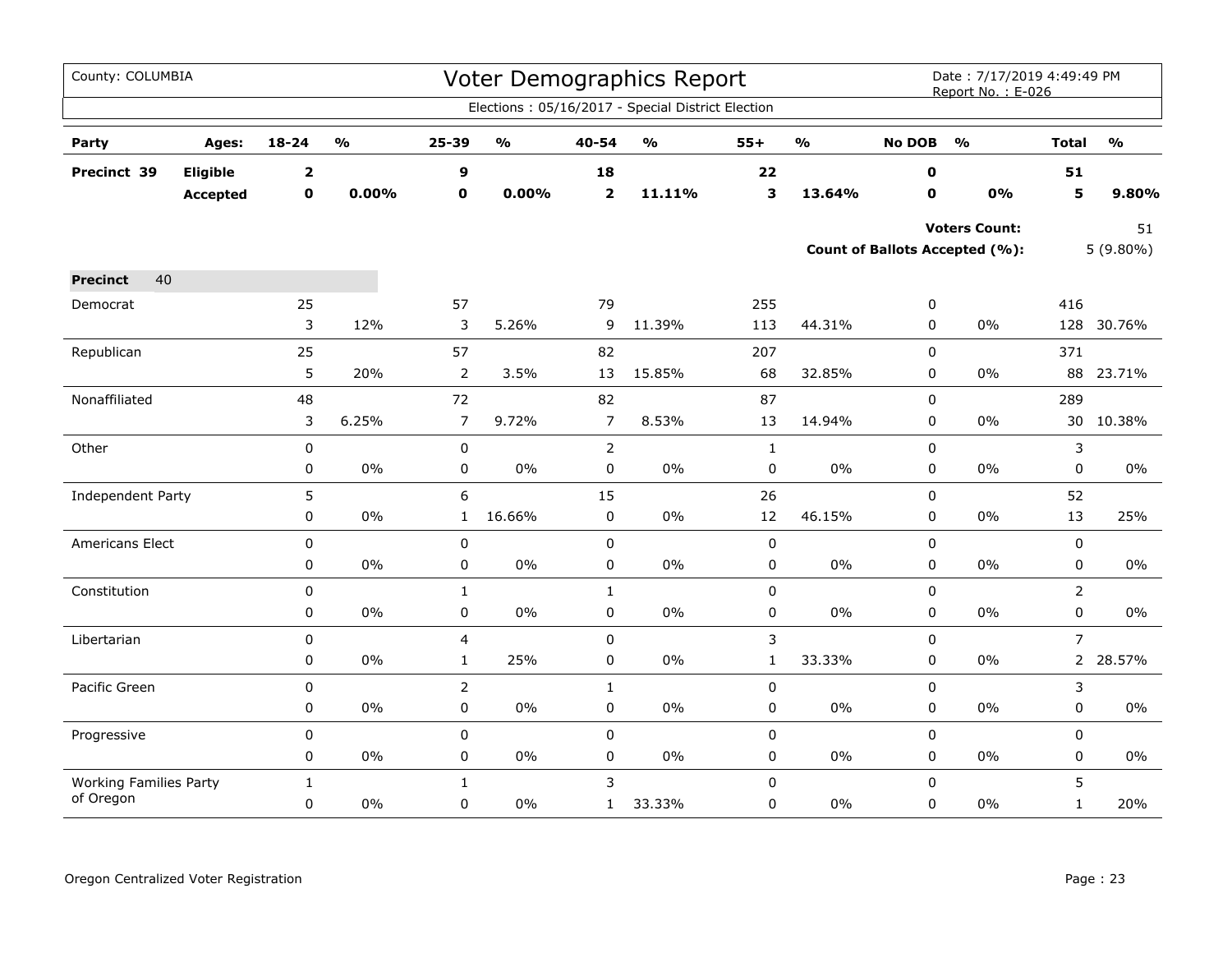| County: COLUMBIA              |                             |                  |                                   |                |               |              | Voter Demographics Report                         |                |                         |                  | Date: 7/17/2019 4:49:49 PM<br>Report No.: E-026        |                |                                   |
|-------------------------------|-----------------------------|------------------|-----------------------------------|----------------|---------------|--------------|---------------------------------------------------|----------------|-------------------------|------------------|--------------------------------------------------------|----------------|-----------------------------------|
|                               |                             |                  |                                   |                |               |              | Elections: 05/16/2017 - Special District Election |                |                         |                  |                                                        |                |                                   |
| Party                         | Ages:                       | $18 - 24$        | $\mathsf{o}\mathsf{v}_\mathsf{o}$ | 25-39          | $\frac{1}{2}$ | 40-54        | $\mathbf{O}/\mathbf{o}$                           | $55+$          | $\mathbf{O}/\mathbf{O}$ | <b>No DOB</b>    | $\frac{1}{2}$                                          | <b>Total</b>   | $\mathsf{o}\mathsf{v}_\mathsf{o}$ |
| Precinct 40                   | Eligible<br><b>Accepted</b> | 104<br>11        | 10.58%                            | 200<br>14      | 7.00%         | 265<br>30    | 11.32%                                            | 579<br>207     | 35.75%                  | $\mathbf 0$<br>0 | 0%                                                     | 1148<br>262    | 22.82%                            |
|                               |                             |                  |                                   |                |               |              |                                                   |                |                         |                  | <b>Voters Count:</b><br>Count of Ballots Accepted (%): |                | 1148<br>262 (22.82%)              |
| 41<br><b>Precinct</b>         |                             |                  |                                   |                |               |              |                                                   |                |                         |                  |                                                        |                |                                   |
| Democrat                      |                             | 16               |                                   | 59             |               | 99           |                                                   | 231            |                         | 0                |                                                        | 405            |                                   |
|                               |                             | 4                | 25%                               | 20             | 33.89%        | 69           | 69.69%                                            | 158            | 68.39%                  | $\pmb{0}$        | 0%                                                     | 251            | 61.97%                            |
| Republican                    |                             | 37               |                                   | 106            |               | 122          |                                                   | 208            |                         | $\mathbf 0$      |                                                        | 473            |                                   |
|                               |                             | 17               | 45.94%                            | 48             | 45.28%        | 70           | 57.37%                                            | 149            | 71.63%                  | 0                | 0%                                                     | 284            | 60.04%                            |
| Nonaffiliated                 |                             | 91               |                                   | 197            |               | 136          |                                                   | 125            |                         | $\mathbf 0$      |                                                        | 549            |                                   |
|                               |                             | 24               | 26.37%                            | 47             | 23.85%        | 53           | 38.97%                                            | 53             | 42.4%                   | 0                | 0%                                                     |                | 177 32.24%                        |
| Other                         |                             | $\mathbf{1}$     |                                   | $\,8\,$        |               | 5            |                                                   | $\overline{4}$ |                         | $\mathsf 0$      |                                                        | 18             |                                   |
|                               |                             | $\boldsymbol{0}$ | 0%                                | 3              | 37.5%         | 0            | 0%                                                | $\overline{2}$ | 50%                     | 0                | 0%                                                     | 5              | 27.77%                            |
| Independent Party             |                             | 8                |                                   | 26             |               | 20           |                                                   | 22             |                         | $\pmb{0}$        |                                                        | 76             |                                   |
|                               |                             | 4                | 50%                               | 9              | 34.61%        | 10           | 50%                                               | 17             | 77.27%                  | 0                | $0\%$                                                  | 40             | 52.63%                            |
| <b>Americans Elect</b>        |                             | 0                |                                   | $\pmb{0}$      |               | $\mathsf 0$  |                                                   | $\pmb{0}$      |                         | 0                |                                                        | $\mathbf 0$    |                                   |
|                               |                             | $\pmb{0}$        | 0%                                | $\pmb{0}$      | 0%            | $\pmb{0}$    | 0%                                                | 0              | $0\%$                   | 0                | 0%                                                     | $\pmb{0}$      | 0%                                |
| Constitution                  |                             | $\pmb{0}$        |                                   | $\mathbf{1}$   |               | 6            |                                                   | $\pmb{0}$      |                         | $\pmb{0}$        |                                                        | $\overline{7}$ |                                   |
|                               |                             | $\mathbf 0$      | 0%                                | 0              | 0%            | 4            | 66.66%                                            | 0              | $0\%$                   | $\mathbf 0$      | $0\%$                                                  |                | 4 57.14%                          |
| Libertarian                   |                             | $\overline{2}$   |                                   | 13             |               | 5            |                                                   | 3              |                         | 0                |                                                        | 23             |                                   |
|                               |                             | $\overline{2}$   | 100%                              | 6              | 46.15%        | $\mathbf 1$  | 20%                                               | $\overline{2}$ | 66.66%                  | 0                | 0%                                                     | 11             | 47.82%                            |
| Pacific Green                 |                             | $\pmb{0}$        |                                   | $\overline{2}$ |               | $1\,$        |                                                   | $1\,$          |                         | $\mathbf 0$      |                                                        | 4              |                                   |
|                               |                             | 0                | 0%                                | $\mathbf{1}$   | 50%           | $\mathbf{1}$ | 100%                                              | $\mathbf 1$    | 100%                    | 0                | $0\%$                                                  | 3              | 75%                               |
| Progressive                   |                             | $\mathbf 1$      |                                   | 0              |               | $1\,$        |                                                   | $\pmb{0}$      |                         | $\pmb{0}$        |                                                        | $\overline{2}$ |                                   |
|                               |                             | $\mathbf{1}$     | 100%                              | $\mathbf 0$    | 0%            | $\mathbf{1}$ | 100%                                              | 0              | 0%                      | $\mathbf 0$      | 0%                                                     | $\overline{2}$ | 100%                              |
| <b>Working Families Party</b> |                             | 0                |                                   | $\overline{2}$ |               | $\mathbf{1}$ |                                                   | $\mathbf{1}$   |                         | $\mathbf 0$      |                                                        | 4              |                                   |
| of Oregon                     |                             | $\mathbf 0$      | 0%                                | $\pmb{0}$      | 0%            | $\pmb{0}$    | 0%                                                | $\mathbf{1}$   | 100%                    | $\pmb{0}$        | 0%                                                     | $\mathbf{1}$   | 25%                               |
| Precinct 41                   | Eligible                    | 156              |                                   | 414            |               | 396          |                                                   | 595            |                         | $\mathbf o$      |                                                        | 1561           |                                   |
|                               | <b>Accepted</b>             | 52               | 33.33%                            | 134            | 32.37%        | 209          | 52.78%                                            | 383            | 64.37%                  | 0                | 0%                                                     | 778            | 49.84%                            |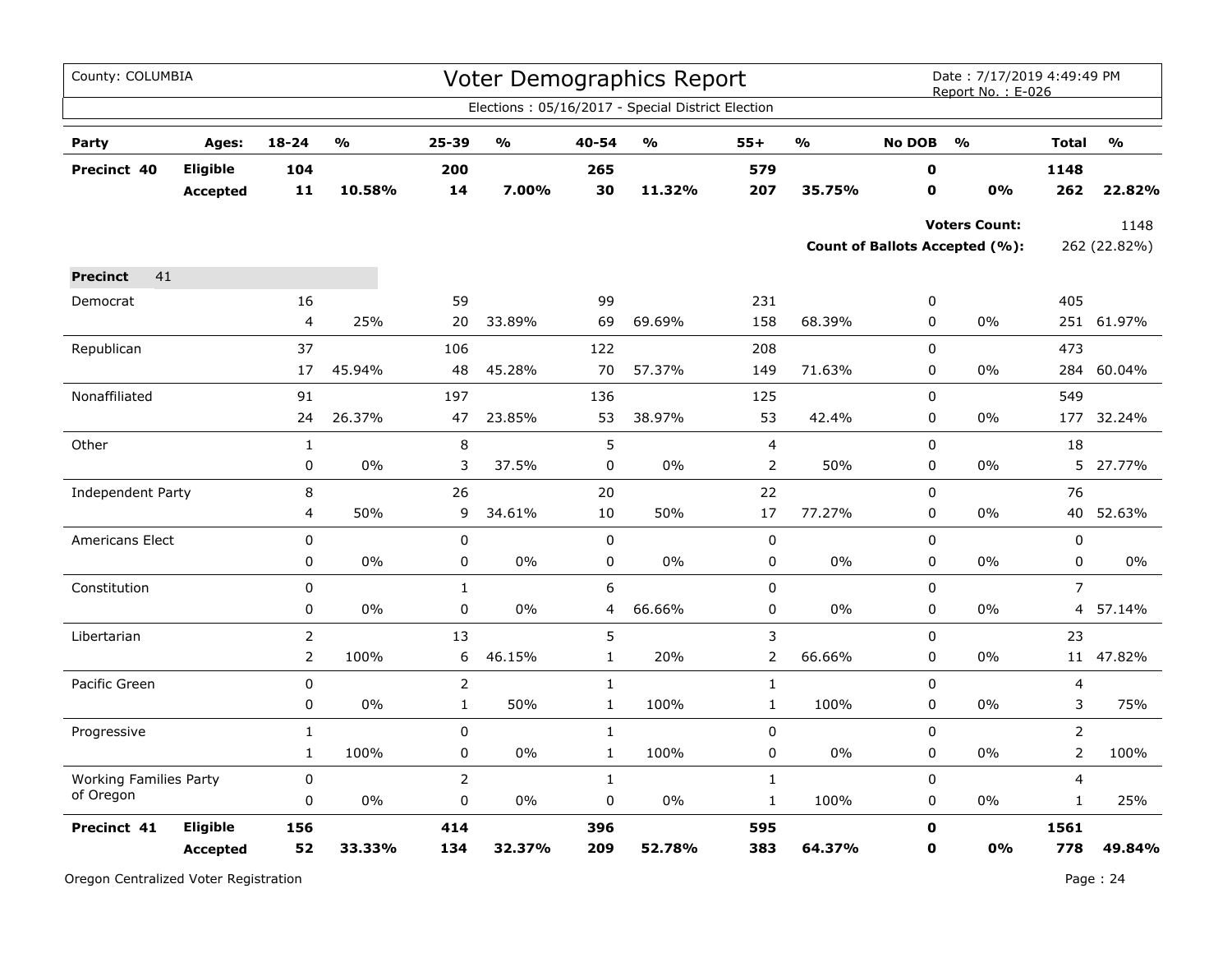| County: COLUMBIA              |                 |             |                         |                |                         |                  | Voter Demographics Report                         |                |                         |               | Date: 7/17/2019 4:49:49 PM<br>Report No.: E-026 |                |                         |
|-------------------------------|-----------------|-------------|-------------------------|----------------|-------------------------|------------------|---------------------------------------------------|----------------|-------------------------|---------------|-------------------------------------------------|----------------|-------------------------|
|                               |                 |             |                         |                |                         |                  | Elections: 05/16/2017 - Special District Election |                |                         |               |                                                 |                |                         |
| Party                         | Ages:           | 18-24       | $\mathbf{O}/\mathbf{o}$ | 25-39          | $\mathbf{O}/\mathbf{O}$ | 40-54            | $\mathbf{O}/\mathbf{o}$                           | $55+$          | $\mathbf{0}/\mathbf{0}$ | <b>No DOB</b> | $\frac{1}{2}$                                   | <b>Total</b>   | $\mathbf{O}/\mathbf{o}$ |
|                               |                 |             |                         |                |                         |                  |                                                   |                |                         |               | <b>Voters Count:</b>                            |                | 1561                    |
|                               |                 |             |                         |                |                         |                  |                                                   |                |                         |               | <b>Count of Ballots Accepted (%):</b>           |                | 778 (49.84%)            |
| 44<br><b>Precinct</b>         |                 |             |                         |                |                         |                  |                                                   |                |                         |               |                                                 |                |                         |
| Democrat                      |                 | 10          |                         | 31             |                         | 45               |                                                   | 148            |                         | 0             |                                                 | 234            |                         |
|                               |                 | 3           | 30%                     | 8              | 25.8%                   | 27               | 60%                                               | 108            | 72.97%                  | 0             | 0%                                              |                | 146 62.39%              |
| Republican                    |                 | 15          |                         | 50             |                         | 72               |                                                   | 175            |                         | $\mathbf 0$   |                                                 | 312            |                         |
|                               |                 | 10          | 66.66%                  | 23             | 46%                     | 45               | 62.5%                                             | 126            | 72%                     | $\pmb{0}$     | $0\%$                                           | 204            | 65.38%                  |
| Nonaffiliated                 |                 | 33          |                         | 50             |                         | 73               |                                                   | 83             |                         | $\mathsf 0$   |                                                 | 239            |                         |
|                               |                 | 8           | 24.24%                  | 15             | 30%                     | 31               | 42.46%                                            | 44             | 53.01%                  | 0             | 0%                                              | 98             | 41%                     |
| Other                         |                 | $\mathbf 0$ |                         | $\mathbf{1}$   |                         | $\mathbf{1}$     |                                                   | $\mathbf{1}$   |                         | 0             |                                                 | 3              |                         |
|                               |                 | 0           | 0%                      | $\mathsf 0$    | $0\%$                   | $\mathbf{1}$     | 100%                                              | $\mathbf 1$    | 100%                    | 0             | 0%                                              | $\overline{2}$ | 66.66%                  |
| Independent Party             |                 | 9           |                         | $\overline{7}$ |                         | 8                |                                                   | 20             |                         | $\mathbf 0$   |                                                 | 44             |                         |
|                               |                 | 6           | 66.66%                  | 3              | 42.85%                  | 2                | 25%                                               | 18             | 90%                     | 0             | 0%                                              | 29             | 65.9%                   |
| Americans Elect               |                 | 0           |                         | 0              |                         | 0                |                                                   | 0              |                         | 0             |                                                 | 0              |                         |
|                               |                 | 0           | 0%                      | 0              | 0%                      | 0                | 0%                                                | 0              | $0\%$                   | 0             | 0%                                              | 0              | 0%                      |
| Constitution                  |                 | 0           |                         | $\pmb{0}$      |                         | 0                |                                                   | 3              |                         | $\mathsf 0$   |                                                 | 3              |                         |
|                               |                 | 0           | 0%                      | $\mathbf 0$    | 0%                      | 0                | 0%                                                | 0              | $0\%$                   | 0             | $0\%$                                           | $\mathbf 0$    | 0%                      |
| Libertarian                   |                 | 1           |                         | 3              |                         | 4                |                                                   | 6              |                         | 0             |                                                 | 14             |                         |
|                               |                 | 0           | 0%                      | $\mathbf{1}$   | 33.33%                  | $\mathbf{1}$     | 25%                                               | 5              | 83.33%                  | 0             | 0%                                              | $\overline{7}$ | 50%                     |
| Pacific Green                 |                 | 0           |                         | $\mathbf{1}$   |                         | $\mathbf 0$      |                                                   | $\overline{2}$ |                         | $\mathbf 0$   |                                                 | 3              |                         |
|                               |                 | 0           | 0%                      | $\mathbf{1}$   | 100%                    | 0                | $0\%$                                             | $\mathbf{1}$   | 50%                     | 0             | 0%                                              | $2^{\circ}$    | 66.66%                  |
| Progressive                   |                 | 0           |                         | $\pmb{0}$      |                         | $\boldsymbol{0}$ |                                                   | 0              |                         | 0             |                                                 | 0              |                         |
|                               |                 | 0           | 0%                      | 0              | 0%                      | 0                | 0%                                                | 0              | 0%                      | 0             | 0%                                              | 0              | 0%                      |
| <b>Working Families Party</b> |                 | 0           |                         | $\mathbf{1}$   |                         | 0                |                                                   | 0              |                         | 0             |                                                 | $\mathbf{1}$   |                         |
| of Oregon                     |                 | 0           | 0%                      | 0              | $0\%$                   | 0                | 0%                                                | 0              | $0\%$                   | 0             | $0\%$                                           | $\mathbf 0$    | 0%                      |
| Precinct 44                   | Eligible        | 68          |                         | 144            |                         | 203              |                                                   | 438            |                         | 0             |                                                 | 853            |                         |
|                               | <b>Accepted</b> | 27          | 39.71%                  | 51             | 35.42%                  | 107              | 52.71%                                            | 303            | 69.18%                  | 0             | 0%                                              | 488            | 57.21%                  |

**Voters Count:** 853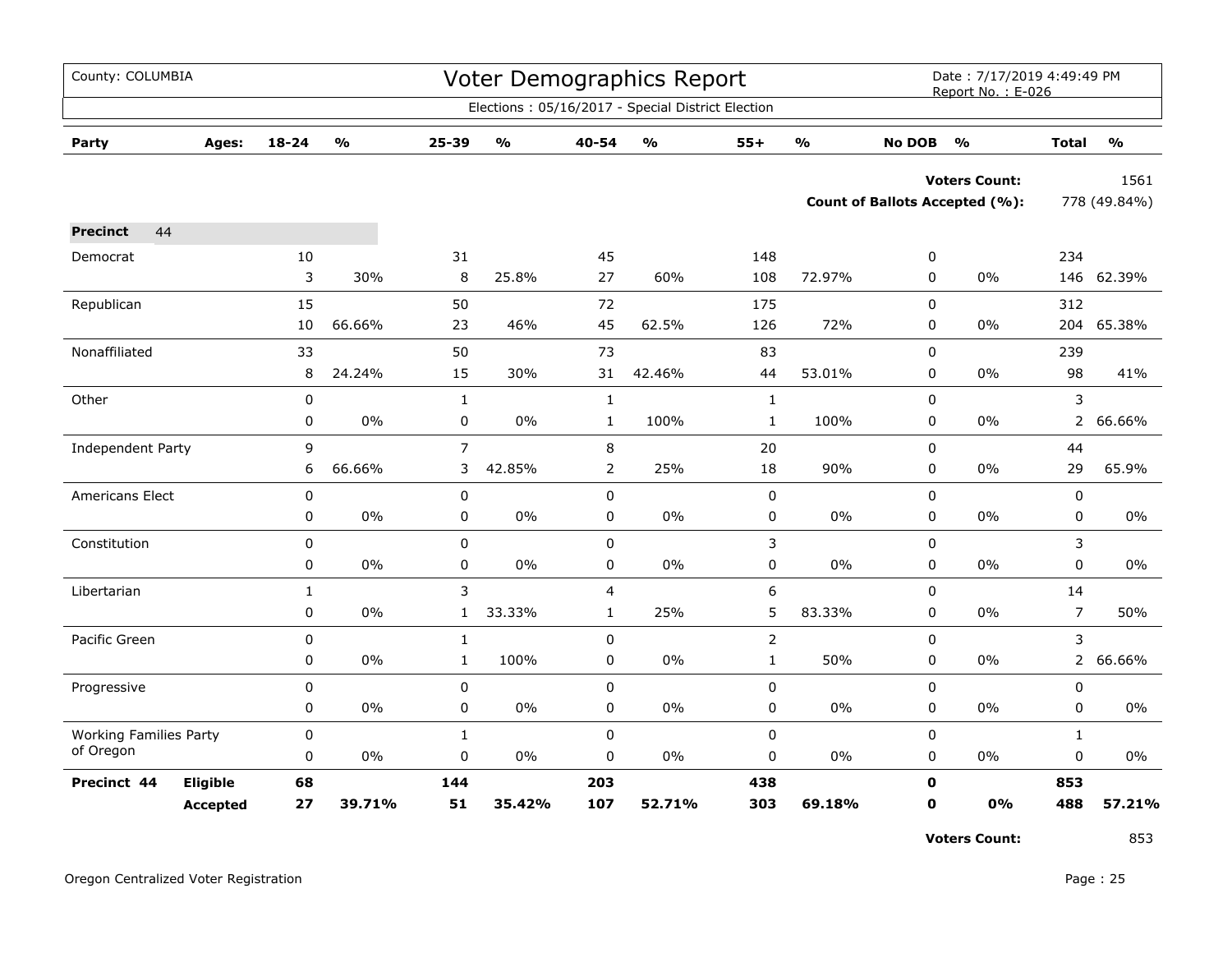| County: COLUMBIA              |                 |              | Report No.: E-026 | Date: 7/17/2019 4:49:49 PM |               |                |                                                   |              |               |               |                                |              |               |
|-------------------------------|-----------------|--------------|-------------------|----------------------------|---------------|----------------|---------------------------------------------------|--------------|---------------|---------------|--------------------------------|--------------|---------------|
|                               |                 |              |                   |                            |               |                | Elections: 05/16/2017 - Special District Election |              |               |               |                                |              |               |
| Party                         | Ages:           | $18 - 24$    | $\frac{0}{0}$     | 25-39                      | $\frac{1}{2}$ | 40-54          | $\frac{0}{0}$                                     | $55+$        | $\frac{0}{0}$ | <b>No DOB</b> | $\frac{1}{2}$                  | <b>Total</b> | $\frac{1}{2}$ |
|                               |                 |              |                   |                            |               |                |                                                   |              |               |               | Count of Ballots Accepted (%): | 488 (57.21%) |               |
| 46<br><b>Precinct</b>         |                 |              |                   |                            |               |                |                                                   |              |               |               |                                |              |               |
| Democrat                      |                 | 12           |                   | 25                         |               | 38             |                                                   | 161          |               | 0             |                                | 236          |               |
|                               |                 | $\mathbf{1}$ | 8.33%             | $\mathbf{1}$               | 4%            | 2              | 5.26%                                             | 36           | 22.36%        | 0             | $0\%$                          | 40           | 16.94%        |
| Republican                    |                 | 9            |                   | 25                         |               | 69             |                                                   | 128          |               | $\mathbf 0$   |                                | 231          |               |
|                               |                 | 4            | 44.44%            | 3                          | 12%           | $\overline{7}$ | 10.14%                                            | 30           | 23.43%        | $\mathbf 0$   | $0\%$                          |              | 44 19.04%     |
| Nonaffiliated                 |                 | 46           |                   | 64                         |               | 53             |                                                   | 82           |               | $\mathbf 0$   |                                | 245          |               |
|                               |                 | $\mathbf{1}$ | 2.17%             | $\mathbf{1}$               | 1.56%         | 4              | 7.54%                                             | 14           | 17.07%        | 0             | 0%                             | 20           | 8.16%         |
| Other                         |                 | 0            |                   | 2                          |               | 3              |                                                   | 4            |               | 0             |                                | 9            |               |
|                               |                 | 0            | 0%                | 0                          | $0\%$         | $\mathbf 0$    | $0\%$                                             | 0            | 0%            | $\mathbf 0$   | 0%                             | 0            | 0%            |
| Independent Party             |                 | 3            |                   | 8                          |               | 5              |                                                   | 12           |               | $\mathbf 0$   |                                | 28           |               |
|                               |                 | 0            | 0%                | 1                          | 12.5%         | 0              | 0%                                                | 3            | 25%           | 0             | $0\%$                          | 4            | 14.28%        |
| Americans Elect               |                 | 0            |                   | 0                          |               | 0              |                                                   | 0            |               | $\mathbf 0$   |                                | 0            |               |
|                               |                 | 0            | 0%                | 0                          | $0\%$         | 0              | $0\%$                                             | 0            | $0\%$         | 0             | 0%                             | 0            | $0\%$         |
| Constitution                  |                 | 0            |                   | 0                          |               | $\pmb{0}$      |                                                   | $\mathbf 1$  |               | 0             |                                | $\mathbf{1}$ |               |
|                               |                 | 0            | 0%                | 0                          | $0\%$         | 0              | $0\%$                                             | $\mathbf{1}$ | 100%          | 0             | 0%                             | $\mathbf{1}$ | 100%          |
| Libertarian                   |                 | 0            |                   | $\overline{2}$             |               | $\mathbf{1}$   |                                                   | 2            |               | 0             |                                | 5            |               |
|                               |                 | 0            | 0%                | 0                          | 0%            | $\mathbf 0$    | 0%                                                | 0            | 0%            | $\mathbf 0$   | 0%                             | $\mathbf 0$  | 0%            |
| Pacific Green                 |                 | 0            |                   | $\mathbf 0$                |               | 0              |                                                   | $\mathbf{1}$ |               | $\mathbf 0$   |                                | $\mathbf{1}$ |               |
|                               |                 | 0            | 0%                | 0                          | 0%            | 0              | 0%                                                | 0            | 0%            | 0             | 0%                             | 0            | 0%            |
| Progressive                   |                 | 0            |                   | 0                          |               | 0              |                                                   | 0            |               | 0             |                                | 0            |               |
|                               |                 | 0            | 0%                | 0                          | $0\%$         | $\mathbf 0$    | $0\%$                                             | 0            | $0\%$         | 0             | $0\%$                          | $\mathbf 0$  | $0\%$         |
| <b>Working Families Party</b> |                 | 0            |                   | $\mathbf{1}$               |               | $\mathbf 0$    |                                                   | 0            |               | $\pmb{0}$     |                                | $\mathbf{1}$ |               |
| of Oregon                     |                 | 0            | $0\%$             | 0                          | $0\%$         | 0              | $0\%$                                             | 0            | $0\%$         | 0             | $0\%$                          | $\pmb{0}$    | $0\%$         |
| Precinct 46                   | Eligible        | 70           |                   | 127                        |               | 169            |                                                   | 391          |               | O             |                                | 757          |               |
|                               | <b>Accepted</b> | 6            | 8.57%             | 6                          | 4.72%         | 13             | 7.69%                                             | 84           | 21.48%        | O             | 0%                             | 109          | 14.40%        |

**Voters Count:** 757

**Count of Ballots Accepted (%):** 109 (14.40%)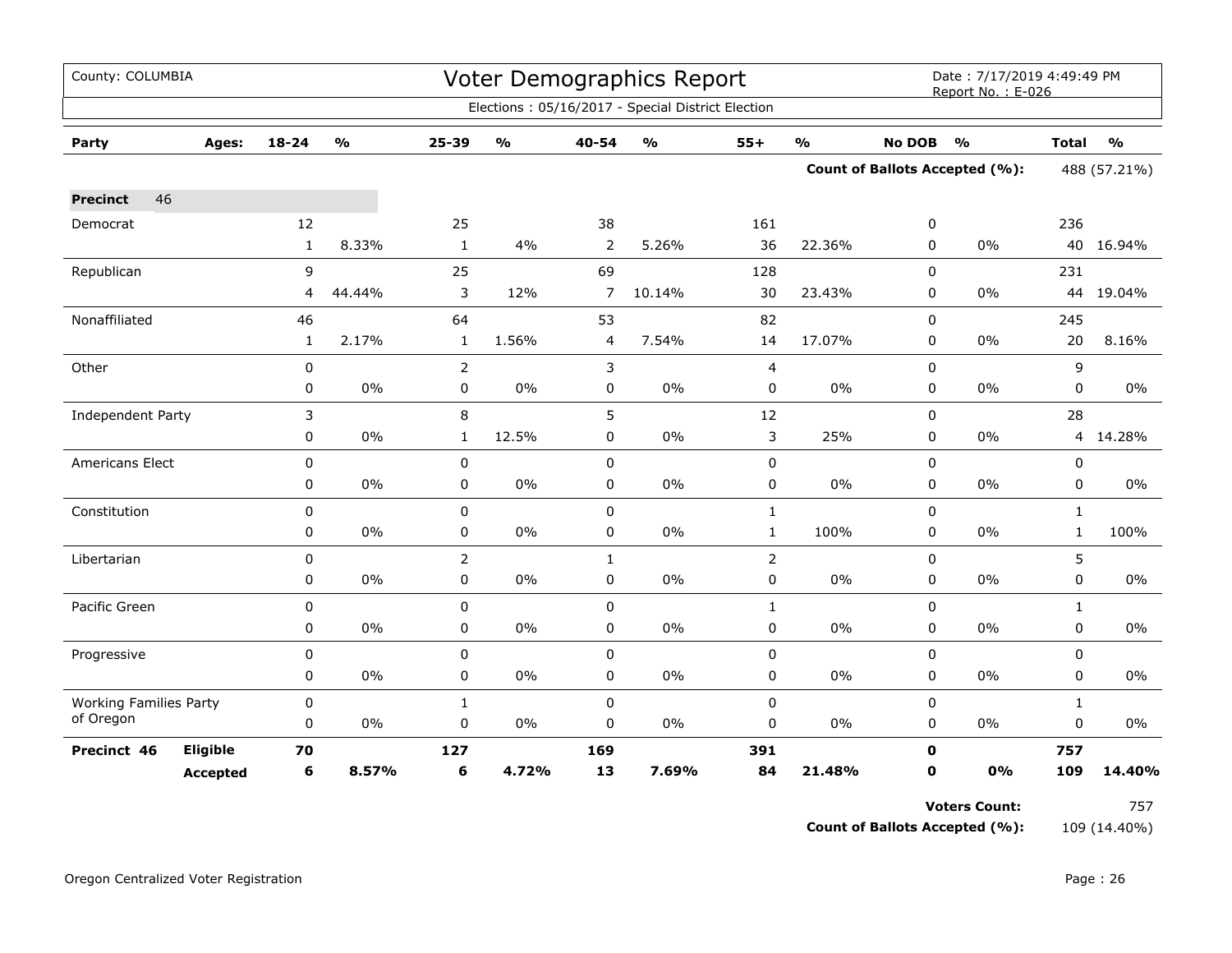| County: COLUMBIA<br><b>Voter Demographics Report</b><br>Date: 7/17/2019 4:49:49 PM<br>Report No.: E-026<br>Elections: 05/16/2017 - Special District Election<br>$18 - 24$<br>$\mathsf{o}\mathsf{v}_\mathsf{o}$<br>25-39<br>$\frac{0}{0}$<br>40-54<br>$\frac{1}{2}$<br>$55+$<br>$\frac{1}{2}$<br><b>No DOB</b><br>$\mathbf{O}/\mathbf{O}$<br>$\frac{1}{2}$<br><b>Total</b><br>Party<br>Ages:<br>47<br><b>Precinct</b><br>17<br>59<br>243<br>400<br>81<br>0<br>Democrat<br>95<br>$\overline{2}$<br>11.76%<br>8<br>13.55%<br>25.92%<br>39.09%<br>0%<br>126<br>21<br>0<br>8<br>65<br>149<br>255<br>Republican<br>33<br>0<br>12.5%<br>$\overline{2}$<br>16.92%<br>57<br>38.25%<br>$\mathbf{1}$<br>6.06%<br>0<br>0%<br>71 27.84%<br>11<br>87<br>Nonaffiliated<br>68<br>68<br>0<br>264<br>41 |                 |              |       |                |       |              |        |              |        |             |    |                |           |
|---------------------------------------------------------------------------------------------------------------------------------------------------------------------------------------------------------------------------------------------------------------------------------------------------------------------------------------------------------------------------------------------------------------------------------------------------------------------------------------------------------------------------------------------------------------------------------------------------------------------------------------------------------------------------------------------------------------------------------------------------------------------------------------|-----------------|--------------|-------|----------------|-------|--------------|--------|--------------|--------|-------------|----|----------------|-----------|
|                                                                                                                                                                                                                                                                                                                                                                                                                                                                                                                                                                                                                                                                                                                                                                                       |                 |              |       |                |       |              |        |              |        |             |    |                |           |
|                                                                                                                                                                                                                                                                                                                                                                                                                                                                                                                                                                                                                                                                                                                                                                                       |                 |              |       |                |       |              |        |              |        |             |    |                |           |
|                                                                                                                                                                                                                                                                                                                                                                                                                                                                                                                                                                                                                                                                                                                                                                                       |                 |              |       |                |       |              |        |              |        |             |    |                |           |
|                                                                                                                                                                                                                                                                                                                                                                                                                                                                                                                                                                                                                                                                                                                                                                                       |                 |              |       |                |       |              |        |              |        |             |    |                |           |
|                                                                                                                                                                                                                                                                                                                                                                                                                                                                                                                                                                                                                                                                                                                                                                                       |                 |              |       |                |       |              |        |              |        |             |    |                | 31.5%     |
|                                                                                                                                                                                                                                                                                                                                                                                                                                                                                                                                                                                                                                                                                                                                                                                       |                 |              |       |                |       |              |        |              |        |             |    |                |           |
|                                                                                                                                                                                                                                                                                                                                                                                                                                                                                                                                                                                                                                                                                                                                                                                       |                 |              |       |                |       |              |        |              |        |             |    |                |           |
|                                                                                                                                                                                                                                                                                                                                                                                                                                                                                                                                                                                                                                                                                                                                                                                       |                 |              |       |                |       |              |        |              |        |             |    |                |           |
|                                                                                                                                                                                                                                                                                                                                                                                                                                                                                                                                                                                                                                                                                                                                                                                       |                 | 3            | 7.31% | 4              | 5.88% | 10           | 14.7%  | 14           | 16.09% | 0           | 0% |                | 31 11.74% |
| Other                                                                                                                                                                                                                                                                                                                                                                                                                                                                                                                                                                                                                                                                                                                                                                                 |                 | $\pmb{0}$    |       | 2              |       | $\mathbf{1}$ |        | 4            |        | 0           |    | $\overline{7}$ |           |
|                                                                                                                                                                                                                                                                                                                                                                                                                                                                                                                                                                                                                                                                                                                                                                                       |                 | 0            | 0%    | 0              | $0\%$ | 0            | 0%     | $\mathbf{1}$ | 25%    | 0           | 0% | $\mathbf{1}$   | 14.28%    |
| Independent Party                                                                                                                                                                                                                                                                                                                                                                                                                                                                                                                                                                                                                                                                                                                                                                     |                 | $\mathbf{1}$ |       | 8              |       | 8            |        | 15           |        | 0           |    | 32             |           |
|                                                                                                                                                                                                                                                                                                                                                                                                                                                                                                                                                                                                                                                                                                                                                                                       |                 | 0            | 0%    | $\overline{2}$ | 25%   | 0            | 0%     | 6            | 40%    | $\Omega$    | 0% | 8              | 25%       |
| <b>Americans Elect</b>                                                                                                                                                                                                                                                                                                                                                                                                                                                                                                                                                                                                                                                                                                                                                                |                 | $\mathbf 0$  |       | 0              |       | $\mathsf 0$  |        | $\pmb{0}$    |        | 0           |    | 0              |           |
|                                                                                                                                                                                                                                                                                                                                                                                                                                                                                                                                                                                                                                                                                                                                                                                       |                 | 0            | $0\%$ | $\mathbf 0$    | $0\%$ | $\pmb{0}$    | 0%     | $\pmb{0}$    | 0%     | $\mathbf 0$ | 0% | 0              | $0\%$     |
| Constitution                                                                                                                                                                                                                                                                                                                                                                                                                                                                                                                                                                                                                                                                                                                                                                          |                 | $\mathbf 0$  |       | 0              |       | $\mathsf 0$  |        | 5            |        | $\Omega$    |    | 5              |           |
|                                                                                                                                                                                                                                                                                                                                                                                                                                                                                                                                                                                                                                                                                                                                                                                       |                 | 0            | $0\%$ | $\mathbf 0$    | 0%    | $\mathbf 0$  | 0%     | 3            | 60%    | $\Omega$    | 0% | 3              | 60%       |
| Libertarian                                                                                                                                                                                                                                                                                                                                                                                                                                                                                                                                                                                                                                                                                                                                                                           |                 | 0            |       | 3              |       | 5            |        | 3            |        | 0           |    | 11             |           |
|                                                                                                                                                                                                                                                                                                                                                                                                                                                                                                                                                                                                                                                                                                                                                                                       |                 | 0            | $0\%$ | 0              | $0\%$ | $\pmb{0}$    | $0\%$  | $\mathbf{1}$ | 33.33% | 0           | 0% | $\mathbf{1}$   | 9.09%     |
| Pacific Green                                                                                                                                                                                                                                                                                                                                                                                                                                                                                                                                                                                                                                                                                                                                                                         |                 | 1            |       |                |       | $\mathbf{1}$ |        | $\pmb{0}$    |        | 0           |    | 4              |           |
|                                                                                                                                                                                                                                                                                                                                                                                                                                                                                                                                                                                                                                                                                                                                                                                       |                 | 0            | 0%    | 0              | 0%    | $\pmb{0}$    | $0\%$  | $\pmb{0}$    | 0%     | 0           | 0% | 0              | 0%        |
| Progressive                                                                                                                                                                                                                                                                                                                                                                                                                                                                                                                                                                                                                                                                                                                                                                           |                 | $\pmb{0}$    |       | 0              |       | $\pmb{0}$    |        | $\pmb{0}$    |        | 0           |    | 0              |           |
|                                                                                                                                                                                                                                                                                                                                                                                                                                                                                                                                                                                                                                                                                                                                                                                       |                 | 0            | $0\%$ | 0              | $0\%$ | $\pmb{0}$    | $0\%$  | $\pmb{0}$    | 0%     | 0           | 0% | 0              | $0\%$     |
| <b>Working Families Party</b>                                                                                                                                                                                                                                                                                                                                                                                                                                                                                                                                                                                                                                                                                                                                                         |                 | 0            |       | 0              |       | $\pmb{0}$    |        | $\mathbf{1}$ |        | 0           |    | 1              |           |
| of Oregon                                                                                                                                                                                                                                                                                                                                                                                                                                                                                                                                                                                                                                                                                                                                                                             |                 | 0            | 0%    | 0              | $0\%$ | $\pmb{0}$    | $0\%$  | $\pmb{0}$    | 0%     | 0           | 0% | 0              | 0%        |
| Precinct 47                                                                                                                                                                                                                                                                                                                                                                                                                                                                                                                                                                                                                                                                                                                                                                           | <b>Eligible</b> | 68           |       | 175            |       | 229          |        | 507          |        | $\mathbf 0$ |    | 979            |           |
|                                                                                                                                                                                                                                                                                                                                                                                                                                                                                                                                                                                                                                                                                                                                                                                       | <b>Accepted</b> | 6            | 8.82% | 16             | 9.14% | 42           | 18.34% | 177          | 34.91% | 0           | 0% | 241            | 24.62%    |

Voters Count: 979

**Count of Ballots Accepted (%):** 241 (24.62%)

Precinct 48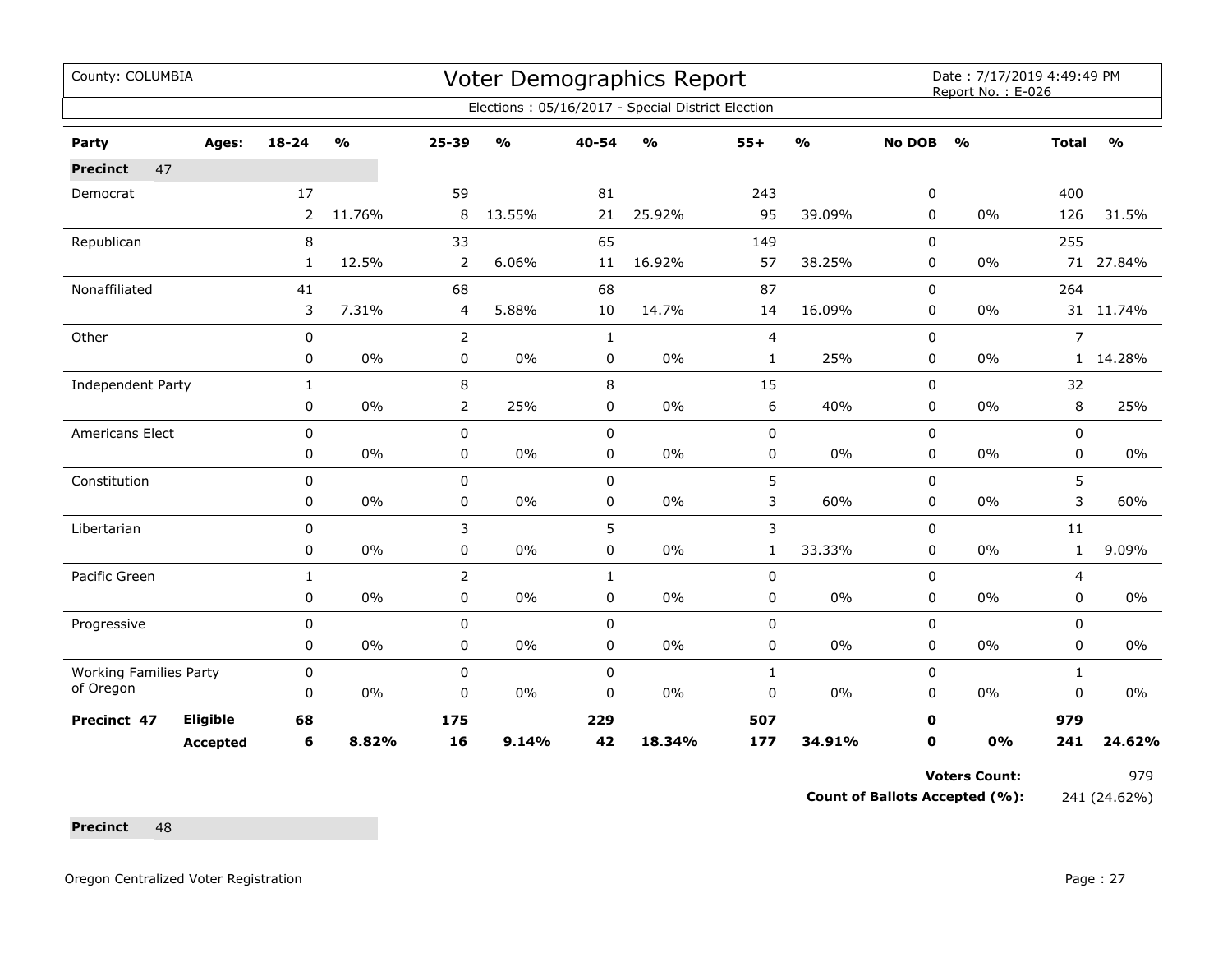| County: COLUMBIA                           |                             |                    |               |                             |          |                  | Voter Demographics Report                         |              |               |                             | Date: 7/17/2019 4:49:49 PM<br>Report No.: E-026 |                         |               |
|--------------------------------------------|-----------------------------|--------------------|---------------|-----------------------------|----------|------------------|---------------------------------------------------|--------------|---------------|-----------------------------|-------------------------------------------------|-------------------------|---------------|
|                                            |                             |                    |               |                             |          |                  | Elections: 05/16/2017 - Special District Election |              |               |                             |                                                 |                         |               |
| Party                                      | Ages:                       | 18-24              | $\frac{1}{2}$ | 25-39                       | %        | 40-54            | %                                                 | $55+$        | $\frac{0}{0}$ | <b>No DOB</b>               | $\mathbf{O}/\mathbf{o}$                         | <b>Total</b>            | $\frac{1}{2}$ |
| Democrat                                   |                             | 9                  |               | 22                          |          | 24               |                                                   | 79           |               | $\mathbf 0$                 |                                                 | 134                     |               |
|                                            |                             | 0                  | 0%            | 4                           | 18.18%   | 3                | 12.5%                                             | 31           | 39.24%        | 0                           | 0%                                              | 38                      | 28.35%        |
| Republican                                 |                             | 11                 |               | 16                          |          | 35               |                                                   | 70           |               | 0                           |                                                 | 132                     |               |
|                                            |                             | $\pmb{0}$          | 0%            | $\pmb{0}$                   | 0%       | $\mathbf{1}$     | 2.85%                                             | 21           | 30%           | 0                           | $0\%$                                           | 22                      | 16.66%        |
| Nonaffiliated                              |                             | 14                 |               | 29                          |          | 35               |                                                   | 33           |               | 0                           |                                                 | 111                     |               |
|                                            |                             | $\mathbf{1}$       | 7.14%         | $\pmb{0}$                   | 0%       | $\mathbf 1$      | 2.85%                                             | 9            | 27.27%        | 0                           | 0%                                              | $11\,$                  | 9.9%          |
| Other                                      |                             | $\pmb{0}$          |               | $\mathbf 1$                 |          | $\mathbf{1}$     |                                                   | $\mathbf 2$  |               | 0                           |                                                 | $\overline{\mathbf{4}}$ |               |
|                                            |                             | 0                  | 0%            | $\mathbf 0$                 | 0%       | 0                | 0%                                                | 0            | 0%            | 0                           | 0%                                              | 0                       | $0\%$         |
| <b>Independent Party</b>                   |                             | $\mathbf{1}$       |               | 8                           |          | $\overline{4}$   |                                                   | $10\,$       |               | 0                           |                                                 | 23                      |               |
|                                            |                             | 0                  | 0%            | $\pmb{0}$                   | 0%       | $\mathbf 0$      | 0%                                                | 0            | $0\%$         | 0                           | 0%                                              | 0                       | $0\%$         |
| <b>Americans Elect</b>                     |                             | $\pmb{0}$          |               | $\pmb{0}$                   |          | $\mathbf 0$      |                                                   | $\pmb{0}$    |               | 0                           |                                                 | $\pmb{0}$               |               |
|                                            |                             | 0                  | 0%            | $\pmb{0}$                   | 0%       | 0                | 0%                                                | 0            | $0\%$         | 0                           | $0\%$                                           | 0                       | 0%            |
| Constitution                               |                             | $\mathbf{1}$       |               | $\pmb{0}$                   |          | $\mathbf 0$      |                                                   | 0            |               | $\mathbf 0$                 |                                                 | $\mathbf 1$             |               |
|                                            |                             | 0                  | $0\%$         | $\pmb{0}$                   | 0%       | $\mathbf 0$      | 0%                                                | 0            | $0\%$         | $\mathbf 0$                 | $0\%$                                           | $\mathbf 0$             | $0\%$         |
| Libertarian                                |                             | 0                  |               | $\overline{2}$              |          | 3                |                                                   | 5            |               | 0                           |                                                 | $10\,$                  |               |
|                                            |                             | 0                  | $0\%$         | $\pmb{0}$                   | $0\%$    | $\mathbf 0$      | $0\%$                                             | $\mathbf{1}$ | 20%           | $\mathbf 0$                 | $0\%$                                           | $\mathbf{1}$            | 10%           |
| Pacific Green                              |                             | 0                  |               | $\pmb{0}$                   |          | 0                |                                                   | 0            |               | 0                           |                                                 | 0                       |               |
|                                            |                             | $\pmb{0}$          | 0%            | $\mathsf 0$                 | 0%       | 0                | 0%                                                | 0            | 0%            | 0                           | 0%                                              | 0                       | $0\%$         |
| Progressive                                |                             | $\pmb{0}$          |               | $\pmb{0}$                   |          | $\pmb{0}$        |                                                   | 0            |               | 0                           |                                                 | 0                       |               |
|                                            |                             | 0                  | 0%            | $\mathbf 0$                 | 0%       | 0                | 0%                                                | 0            | 0%            | 0                           | 0%                                              | 0                       | 0%            |
| <b>Working Families Party</b><br>of Oregon |                             | $\mathbf 0$<br>0   | 0%            | $\overline{2}$<br>$\pmb{0}$ | 0%       | 3<br>$\mathbf 0$ | $0\%$                                             | 0<br>0       | 0%            | 0<br>0                      | 0%                                              | 5<br>0                  | $0\%$         |
|                                            |                             |                    |               |                             |          |                  |                                                   |              |               |                             |                                                 |                         |               |
| Precinct 48                                | Eligible<br><b>Accepted</b> | 36<br>$\mathbf{1}$ | 2.78%         | 80<br>4                     | 5.00%    | 105<br>5         | 4.76%                                             | 199<br>62    | 31.16%        | $\mathbf 0$<br>$\mathbf{0}$ | 0%                                              | 420<br>72               | 17.14%        |
|                                            |                             |                    |               |                             |          |                  |                                                   |              |               |                             |                                                 |                         |               |
|                                            |                             |                    |               |                             |          |                  |                                                   |              |               |                             | <b>Voters Count:</b>                            |                         | 420           |
|                                            |                             |                    |               |                             |          |                  |                                                   |              |               |                             | <b>Count of Ballots Accepted (%):</b>           |                         | 72 (17.14%)   |
| 49<br><b>Precinct</b>                      |                             |                    |               |                             |          |                  |                                                   |              |               |                             |                                                 |                         |               |
| Democrat                                   |                             | 18                 |               | 18                          |          | 45               |                                                   | 126          |               | 0                           |                                                 | 207                     |               |
|                                            |                             | $2^{\circ}$        | 11.11%        |                             | 2 11.11% | 6                | 13.33%                                            | 51           | 40.47%        | 0                           | 0%                                              |                         | 61 29.46%     |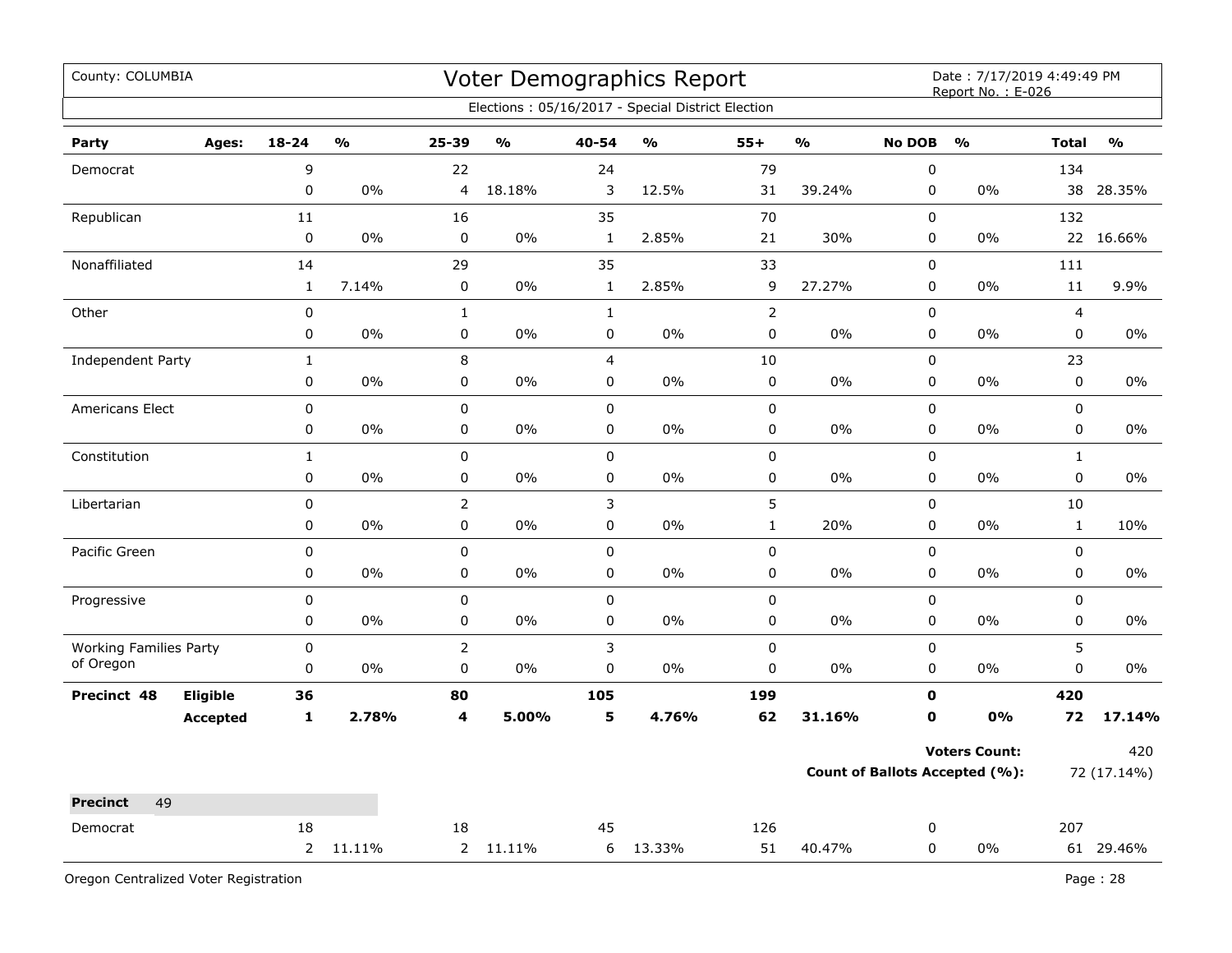| County: COLUMBIA              |                 |              |               |                |               |                  | <b>Voter Demographics Report</b>                  |                |               |                                       | Date: 7/17/2019 4:49:49 PM<br>Report No.: E-026 |                             |               |
|-------------------------------|-----------------|--------------|---------------|----------------|---------------|------------------|---------------------------------------------------|----------------|---------------|---------------------------------------|-------------------------------------------------|-----------------------------|---------------|
|                               |                 |              |               |                |               |                  | Elections: 05/16/2017 - Special District Election |                |               |                                       |                                                 |                             |               |
| Party                         | Ages:           | $18 - 24$    | $\frac{0}{0}$ | $25 - 39$      | $\frac{1}{2}$ | $40 - 54$        | $\frac{9}{0}$                                     | $55+$          | $\frac{1}{2}$ | <b>No DOB</b>                         | $\frac{1}{2}$                                   | <b>Total</b>                | $\frac{1}{2}$ |
| Republican                    |                 | 14           |               | 28             |               | 38               |                                                   | 93             |               | 0                                     |                                                 | 173                         |               |
|                               |                 | 3            | 21.42%        | $\overline{4}$ | 14.28%        | $\overline{7}$   | 18.42%                                            | 30             | 32.25%        | 0                                     | $0\%$                                           |                             | 44 25.43%     |
| Nonaffiliated                 |                 | 22           |               | 42             |               | 62               |                                                   | 66             |               | 0                                     |                                                 | 192                         |               |
|                               |                 | $\mathbf{1}$ | 4.54%         | 3              | 7.14%         | 5                | 8.06%                                             | 13             | 19.69%        | 0                                     | $0\%$                                           |                             | 22 11.45%     |
| Other                         |                 | $\pmb{0}$    |               | $\mathbf{1}$   |               | $\mathbf{1}$     |                                                   | $\overline{2}$ |               | 0                                     |                                                 | 4                           |               |
|                               |                 | 0            | 0%            | $\pmb{0}$      | 0%            | 0                | 0%                                                | $\overline{2}$ | 100%          | 0                                     | $0\%$                                           | $\overline{2}$              | 50%           |
| Independent Party             |                 | $\pmb{0}$    |               | 3              |               | 8                |                                                   | 14             |               | 0                                     |                                                 | 25                          |               |
|                               |                 | 0            | 0%            | $\pmb{0}$      | $0\%$         | $\mathbf{1}$     | 12.5%                                             | $\overline{7}$ | 50%           | 0                                     | 0%                                              | 8                           | 32%           |
| Americans Elect               |                 | $\pmb{0}$    |               | $\pmb{0}$      |               | $\mathbf 0$      |                                                   | $\pmb{0}$      |               | 0                                     |                                                 | 0                           |               |
|                               |                 | 0            | 0%            | $\pmb{0}$      | $0\%$         | 0                | 0%                                                | 0              | $0\%$         | 0                                     | 0%                                              | 0                           | $0\%$         |
| Constitution                  |                 | 0            |               | $\mathbf{1}$   |               | $\mathbf{1}$     |                                                   | 6              |               | 0                                     |                                                 | 8                           |               |
|                               |                 | 0            | 0%            | $\pmb{0}$      | $0\%$         | $\mathbf{1}$     | 100%                                              | 4              | 66.66%        | 0                                     | $0\%$                                           | 5                           | 62.5%         |
| Libertarian                   |                 | $\mathbf{1}$ |               | $\mathbf 0$    |               | $\overline{2}$   |                                                   | $\overline{2}$ |               | 0                                     |                                                 | 5                           |               |
|                               |                 | $\pmb{0}$    | 0%            | 0              | 0%            | 0                | $0\%$                                             | $\mathbf{1}$   | 50%           | 0                                     | $0\%$                                           | $\mathbf{1}$                | 20%           |
| Pacific Green                 |                 | 0            |               | $\pmb{0}$      |               | 0                |                                                   | $\mathbf 1$    | $0\%$         | 0                                     |                                                 | $\mathbf{1}$<br>$\mathbf 0$ |               |
|                               |                 | 0            | 0%            | 0              | $0\%$         | 0                | $0\%$                                             | 0              |               | 0                                     | $0\%$                                           |                             | $0\%$         |
| Progressive                   |                 | 0<br>0       | 0%            | $\pmb{0}$<br>0 | 0%            | 0<br>0           | $0\%$                                             | 0<br>0         | 0%            | 0<br>0                                | 0%                                              | 0<br>0                      | $0\%$         |
| <b>Working Families Party</b> |                 | $\pmb{0}$    |               | $\mathbf{1}$   |               | $\overline{2}$   |                                                   | $\pmb{0}$      |               | 0                                     |                                                 | 3                           |               |
| of Oregon                     |                 | 0            | 0%            | $\pmb{0}$      | $0\%$         | $\boldsymbol{0}$ | $0\%$                                             | 0              | $0\%$         | 0                                     | $0\%$                                           | 0                           | 0%            |
| Precinct 49                   | Eligible        | 55           |               | 94             |               | 159              |                                                   | 310            |               | 0                                     |                                                 | 618                         |               |
|                               | <b>Accepted</b> | 6            | 10.91%        | 9              | 9.57%         | 20               | 12.58%                                            | 108            | 34.84%        | 0                                     | 0%                                              | 143                         | 23.14%        |
|                               |                 |              |               |                |               |                  |                                                   |                |               |                                       | <b>Voters Count:</b>                            |                             | 618           |
|                               |                 |              |               |                |               |                  |                                                   |                |               | <b>Count of Ballots Accepted (%):</b> |                                                 | 143 (23.14%)                |               |
| 50<br><b>Precinct</b>         |                 |              |               |                |               |                  |                                                   |                |               |                                       |                                                 |                             |               |
| Democrat                      |                 | 0            |               | 2              |               | 2                |                                                   | 14             |               | 0                                     |                                                 | 18                          |               |
|                               |                 | 0            | 0%            | $\mathbf 0$    | 0%            | 0                | 0%                                                | 4              | 28.57%        | 0                                     | 0%                                              |                             | 4 22.22%      |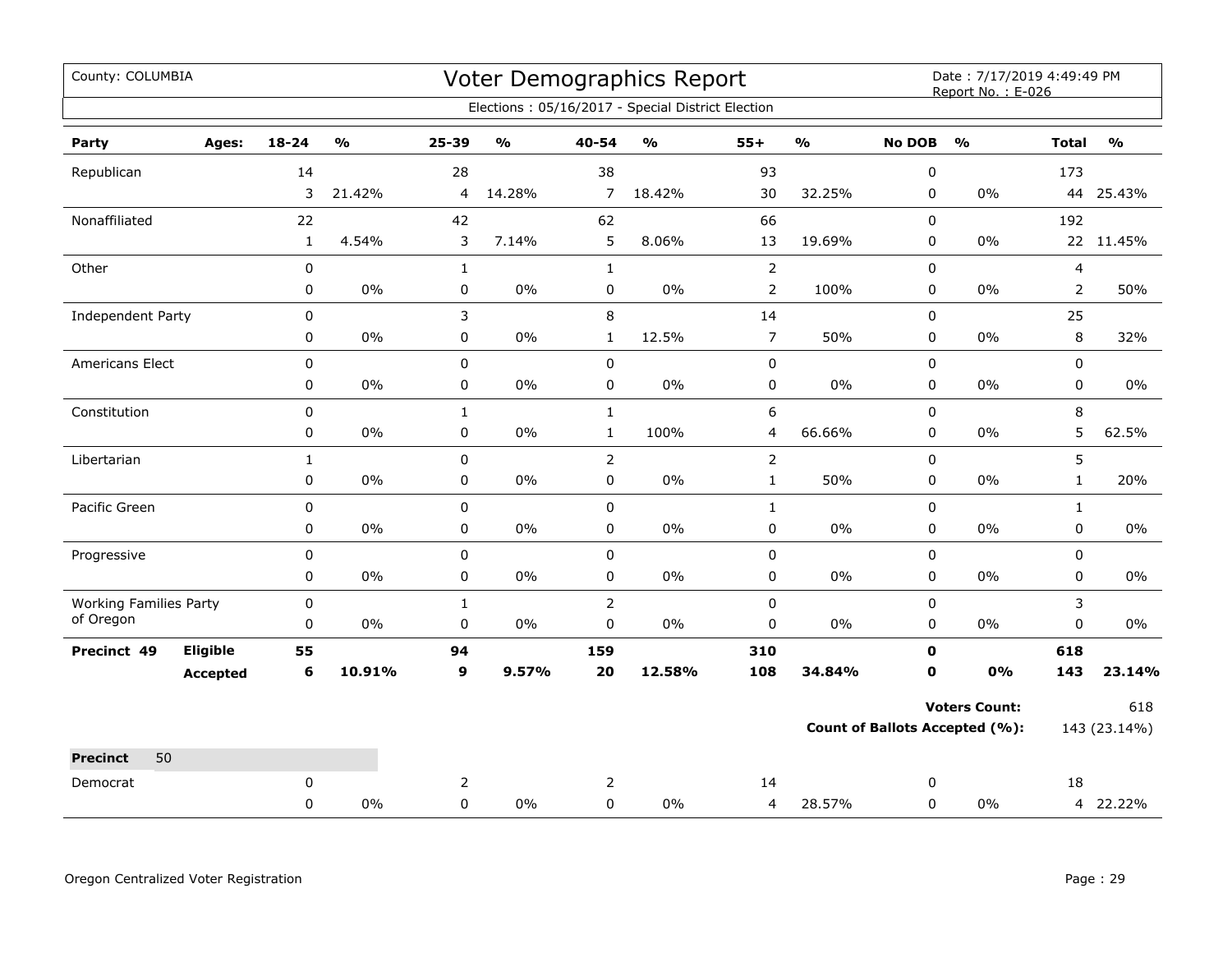| County: COLUMBIA              |                |                         |                |                         |              | Voter Demographics Report                         |                |                                       |               | Date: 7/17/2019 4:49:49 PM<br>Report No.: E-026 |                |                         |
|-------------------------------|----------------|-------------------------|----------------|-------------------------|--------------|---------------------------------------------------|----------------|---------------------------------------|---------------|-------------------------------------------------|----------------|-------------------------|
|                               |                |                         |                |                         |              | Elections: 05/16/2017 - Special District Election |                |                                       |               |                                                 |                |                         |
| Ages:<br>Party                | $18 - 24$      | $\mathbf{0}/\mathbf{0}$ | 25-39          | $\mathbf{0}/\mathbf{0}$ | 40-54        | $\frac{1}{2}$                                     | $55+$          | $\mathbf{0}/\mathbf{0}$               | <b>No DOB</b> | $\mathbf{O}/\mathbf{o}$                         | <b>Total</b>   | $\mathbf{O}/\mathbf{O}$ |
| Republican                    | $\pmb{0}$      |                         | $\mathbf{1}$   |                         | $\mathbf{1}$ |                                                   | 15             |                                       | $\pmb{0}$     |                                                 | 17             |                         |
|                               | $\pmb{0}$      | 0%                      | $\pmb{0}$      | 0%                      | $\pmb{0}$    | $0\%$                                             | $\overline{7}$ | 46.66%                                | $\pmb{0}$     | 0%                                              | $\overline{7}$ | 41.17%                  |
| Nonaffiliated                 | $\pmb{0}$      |                         | $\overline{2}$ |                         | 3            |                                                   | 6              |                                       | $\pmb{0}$     |                                                 | $11\,$         |                         |
|                               | 0              | 0%                      | $\pmb{0}$      | 0%                      | $\pmb{0}$    | 0%                                                | $\pmb{0}$      | 0%                                    | $\pmb{0}$     | 0%                                              | $\pmb{0}$      | $0\%$                   |
| Other                         | $\pmb{0}$      |                         | $\pmb{0}$      |                         | $\pmb{0}$    |                                                   | $\pmb{0}$      |                                       | $\mathsf 0$   |                                                 | $\pmb{0}$      |                         |
|                               | 0              | 0%                      | 0              | 0%                      | $\mathbf 0$  | 0%                                                | 0              | 0%                                    | 0             | 0%                                              | $\pmb{0}$      | 0%                      |
| <b>Independent Party</b>      | 0              |                         | $\mathsf 0$    |                         | $\mathsf 0$  |                                                   | $\mathbf{1}$   |                                       | $\mathsf 0$   |                                                 | $\mathbf{1}$   |                         |
|                               | 0              | $0\%$                   | $\pmb{0}$      | 0%                      | $\pmb{0}$    | 0%                                                | 0              | $0\%$                                 | $\pmb{0}$     | $0\%$                                           | $\pmb{0}$      | 0%                      |
| <b>Americans Elect</b>        | $\pmb{0}$      |                         | $\pmb{0}$      |                         | $\pmb{0}$    |                                                   | $\mathsf 0$    |                                       | $\pmb{0}$     |                                                 | $\pmb{0}$      |                         |
|                               | 0              | 0%                      | $\pmb{0}$      | 0%                      | $\pmb{0}$    | 0%                                                | $\pmb{0}$      | 0%                                    | $\pmb{0}$     | 0%                                              | $\pmb{0}$      | $0\%$                   |
| Constitution                  | $\pmb{0}$      |                         | $\pmb{0}$      |                         | $\pmb{0}$    |                                                   | $\pmb{0}$      |                                       | $\pmb{0}$     |                                                 | $\pmb{0}$      |                         |
|                               | 0              | 0%                      | $\pmb{0}$      | 0%                      | $\pmb{0}$    | 0%                                                | $\pmb{0}$      | 0%                                    | $\mathsf 0$   | 0%                                              | $\pmb{0}$      | 0%                      |
| Libertarian                   | $\pmb{0}$      |                         | $\pmb{0}$      |                         | $\pmb{0}$    |                                                   | $\pmb{0}$      |                                       | $\pmb{0}$     |                                                 | $\pmb{0}$      |                         |
|                               | 0              | 0%                      | $\pmb{0}$      | 0%                      | $\pmb{0}$    | 0%                                                | 0              | 0%                                    | 0             | 0%                                              | 0              | 0%                      |
| Pacific Green                 | 0              |                         | $\mathsf 0$    |                         | $\mathbf 0$  |                                                   | $\pmb{0}$      |                                       | $\mathsf 0$   |                                                 | $\mathsf 0$    |                         |
|                               | 0              | 0%                      | $\pmb{0}$      | 0%                      | $\mathbf 0$  | 0%                                                | 0              | 0%                                    | $\mathsf 0$   | 0%                                              | $\mathsf 0$    | 0%                      |
| Progressive                   | $\pmb{0}$      |                         | $\mathbf 0$    |                         | $\mathsf 0$  |                                                   | $\pmb{0}$      |                                       | $\mathsf 0$   |                                                 | $\mathsf 0$    |                         |
|                               | $\pmb{0}$      | 0%                      | $\pmb{0}$      | 0%                      | $\pmb{0}$    | 0%                                                | $\pmb{0}$      | 0%                                    | $\pmb{0}$     | 0%                                              | $\pmb{0}$      | 0%                      |
| <b>Working Families Party</b> | $\pmb{0}$      |                         | $\pmb{0}$      |                         | $\pmb{0}$    |                                                   | $\pmb{0}$      |                                       | $\pmb{0}$     |                                                 | $\pmb{0}$      |                         |
| of Oregon                     | 0              | 0%                      | 0              | 0%                      | $\mathbf 0$  | 0%                                                | $\pmb{0}$      | 0%                                    | $\mathsf 0$   | $0\%$                                           | $\pmb{0}$      | 0%                      |
| Eligible<br>Precinct 50       | $\mathbf 0$    |                         | 5              |                         | 6            |                                                   | 36             |                                       | 0             |                                                 | 47             |                         |
| <b>Accepted</b>               | $\mathbf 0$    | 0%                      | $\mathbf 0$    | 0.00%                   | $\mathbf 0$  | 0.00%                                             | 11             | 30.56%                                | $\mathbf 0$   | 0%                                              | 11             | 23.40%                  |
|                               |                |                         |                |                         |              |                                                   |                |                                       |               | <b>Voters Count:</b>                            |                | 47                      |
|                               |                |                         |                |                         |              |                                                   |                | <b>Count of Ballots Accepted (%):</b> |               | 11 (23.40%)                                     |                |                         |
| 51<br><b>Precinct</b>         |                |                         |                |                         |              |                                                   |                |                                       |               |                                                 |                |                         |
| Democrat                      | 0              |                         | 13             |                         | 9            |                                                   | 66             |                                       | 0             |                                                 | 88             |                         |
|                               | 0              | 0%                      | $\overline{7}$ | 53.84%                  | 5            | 55.55%                                            | 45             | 68.18%                                | 0             | 0%                                              |                | 57 64.77%               |
| Republican                    | $\overline{7}$ |                         | 24             |                         | 27           |                                                   | 67             |                                       | $\mathbf 0$   |                                                 | 125            |                         |
|                               | 0              | 0%                      | 8              | 33.33%                  | 18           | 66.66%                                            | 47             | 70.14%                                | $\mathbf 0$   | 0%                                              | 73             | 58.4%                   |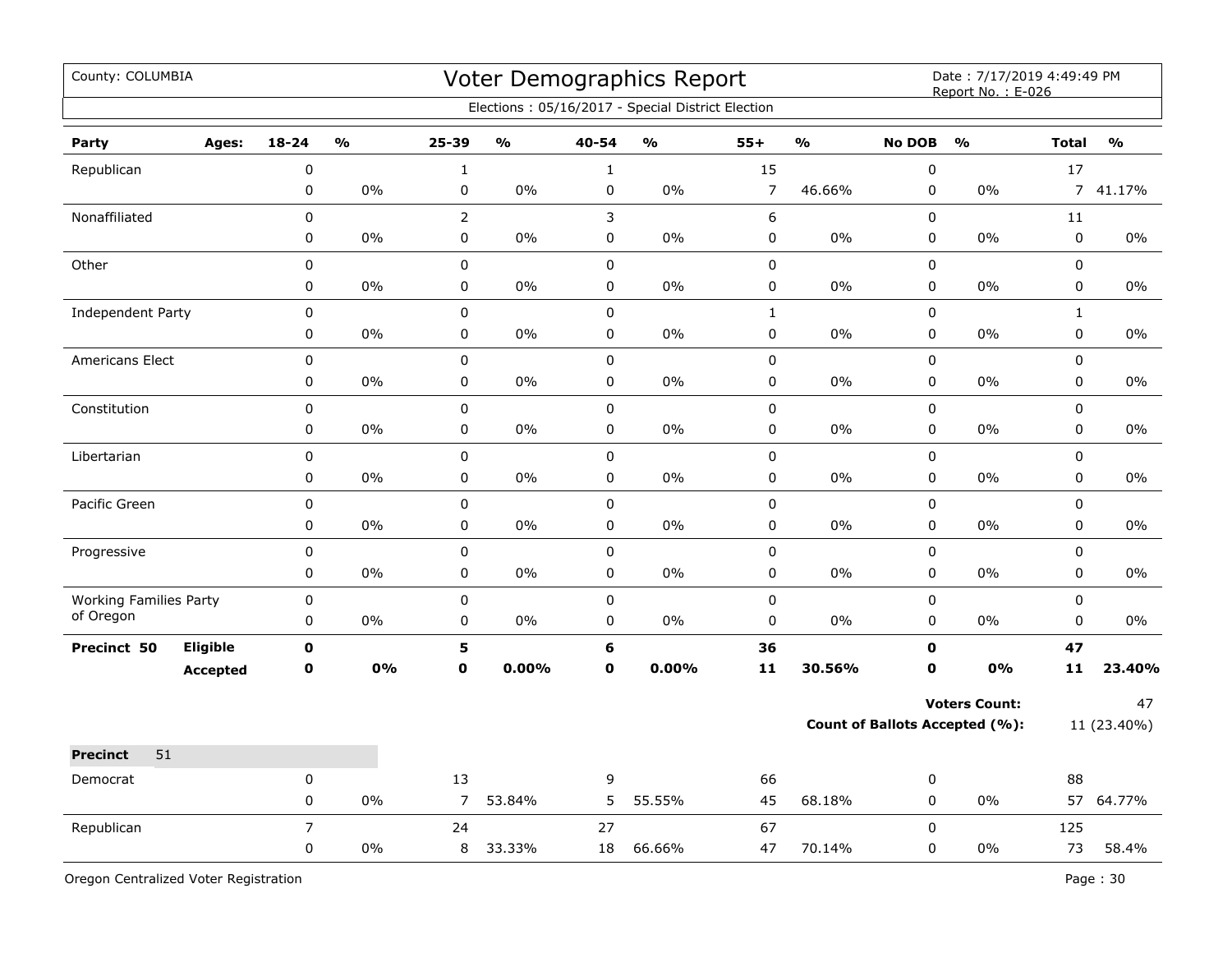| County: COLUMBIA              |                 |                |                         |                |                         |                | Voter Demographics Report                         |              | Date: 7/17/2019 4:49:49 PM<br>Report No.: E-026 |               |                                       |              |                                   |
|-------------------------------|-----------------|----------------|-------------------------|----------------|-------------------------|----------------|---------------------------------------------------|--------------|-------------------------------------------------|---------------|---------------------------------------|--------------|-----------------------------------|
|                               |                 |                |                         |                |                         |                | Elections: 05/16/2017 - Special District Election |              |                                                 |               |                                       |              |                                   |
| Party                         | Ages:           | 18-24          | $\mathbf{O}/\mathbf{o}$ | 25-39          | $\mathbf{0}/\mathbf{0}$ | 40-54          | $\mathsf{o}\mathsf{v}_\mathsf{o}$                 | $55+$        | $\mathbf{O}/\mathbf{o}$                         | <b>No DOB</b> | $\mathbf{O}/\mathbf{O}$               | <b>Total</b> | $\mathsf{o}\mathsf{v}_\mathsf{o}$ |
| Nonaffiliated                 |                 | 14             |                         | 21             |                         | 20             |                                                   | 44           |                                                 | 0             |                                       | 99           |                                   |
|                               |                 | 4              | 28.57%                  | $\overline{7}$ | 33.33%                  | $\overline{7}$ | 35%                                               | 28           | 63.63%                                          | 0             | 0%                                    |              | 46 46.46%                         |
| Other                         |                 | $\mathbf{1}$   |                         | $\pmb{0}$      |                         | $\mathbf 0$    |                                                   | 3            |                                                 | 0             |                                       | 4            |                                   |
|                               |                 | 0              | $0\%$                   | $\pmb{0}$      | 0%                      | $\pmb{0}$      | $0\%$                                             | $\mathbf{1}$ | 33.33%                                          | 0             | 0%                                    | $\mathbf{1}$ | 25%                               |
| <b>Independent Party</b>      |                 | $\mathbf{1}$   |                         | 3              |                         | $\overline{4}$ |                                                   | 6            |                                                 | 0             |                                       | 14           |                                   |
|                               |                 | 0              | $0\%$                   | $\overline{2}$ | 66.66%                  | $\mathbf{1}$   | 25%                                               | 3            | 50%                                             | 0             | $0\%$                                 | 6            | 42.85%                            |
| <b>Americans Elect</b>        |                 | 0              |                         | 0              |                         | $\mathbf 0$    |                                                   | $\pmb{0}$    |                                                 | 0             |                                       | 0            |                                   |
|                               |                 | 0              | $0\%$                   | 0              | $0\%$                   | 0              | $0\%$                                             | 0            | 0%                                              | 0             | $0\%$                                 | 0            | $0\%$                             |
| Constitution                  |                 | 0              |                         | $\mathbf 0$    |                         | $\mathbf 0$    |                                                   | $\mathbf 0$  |                                                 | 0             |                                       | $\mathbf 0$  |                                   |
|                               |                 | 0              | 0%                      | 0              | 0%                      | 0              | 0%                                                | 0            | 0%                                              | 0             | 0%                                    | 0            | 0%                                |
| Libertarian                   |                 | 0              |                         | $\pmb{0}$      |                         | $\mathbf 0$    |                                                   | $\mathbf{1}$ |                                                 | $\mathbf 0$   |                                       | $\mathbf{1}$ |                                   |
|                               |                 | 0              | $0\%$                   | 0              | 0%                      | $\pmb{0}$      | $0\%$                                             | $\mathbf{1}$ | 100%                                            | 0             | $0\%$                                 | $\mathbf{1}$ | 100%                              |
| Pacific Green                 |                 | 0              |                         | 0              |                         | $\mathbf 0$    |                                                   | $\mathbf{1}$ |                                                 | 0             |                                       | $\mathbf{1}$ |                                   |
|                               |                 | 0              | $0\%$                   | 0              | 0%                      | $\pmb{0}$      | $0\%$                                             | $\pmb{0}$    | $0\%$                                           | 0             | 0%                                    | 0            | 0%                                |
| Progressive                   |                 | 0              |                         | 0              |                         | $\mathbf 0$    |                                                   | $\mathbf{1}$ |                                                 | $\mathbf 0$   |                                       | $\mathbf{1}$ |                                   |
|                               |                 | 0              | $0\%$                   | 0              | 0%                      | 0              | $0\%$                                             | $\mathbf{1}$ | 100%                                            | 0             | $0\%$                                 | 1            | 100%                              |
| <b>Working Families Party</b> |                 | 0              |                         | 0              |                         | 0              |                                                   | $\mathbf 0$  |                                                 | 0             |                                       | 0            |                                   |
| of Oregon                     |                 | 0              | 0%                      | $\pmb{0}$      | 0%                      | $\pmb{0}$      | $0\%$                                             | $\pmb{0}$    | $0\%$                                           | 0             | $0\%$                                 | $\pmb{0}$    | 0%                                |
| Precinct 51                   | Eligible        | 23             |                         | 61             |                         | 60             |                                                   | 189          |                                                 | 0             |                                       | 333          |                                   |
|                               | <b>Accepted</b> | 4              | 17.39%                  | 24             | 39.34%                  | 31             | 51.67%                                            | 126          | 66.67%                                          | 0             | 0%                                    | 185          | 55.56%                            |
|                               |                 |                |                         |                |                         |                |                                                   |              |                                                 |               | <b>Voters Count:</b>                  |              | 333                               |
|                               |                 |                |                         |                |                         |                |                                                   |              |                                                 |               | <b>Count of Ballots Accepted (%):</b> |              | 185 (55.56%)                      |
| <b>Precinct</b><br>53         |                 |                |                         |                |                         |                |                                                   |              |                                                 |               |                                       |              |                                   |
| Democrat                      |                 | 35             |                         | 64             |                         | 84             |                                                   | 407          |                                                 | 0             |                                       | 590          |                                   |
|                               |                 | 4              | 11.42%                  | 9              | 14.06%                  | 22             | 26.19%                                            | 227          | 55.77%                                          | 0             | 0%                                    | 262          | 44.4%                             |
| Republican                    |                 | 26             |                         | 67             |                         | 121            |                                                   | 262          |                                                 | 0             |                                       | 476          |                                   |
|                               |                 | $\overline{2}$ | 7.69%                   | 5              | 7.46%                   | 22             | 18.18%                                            | 130          | 49.61%                                          | 0             | $0\%$                                 | 159          | 33.4%                             |